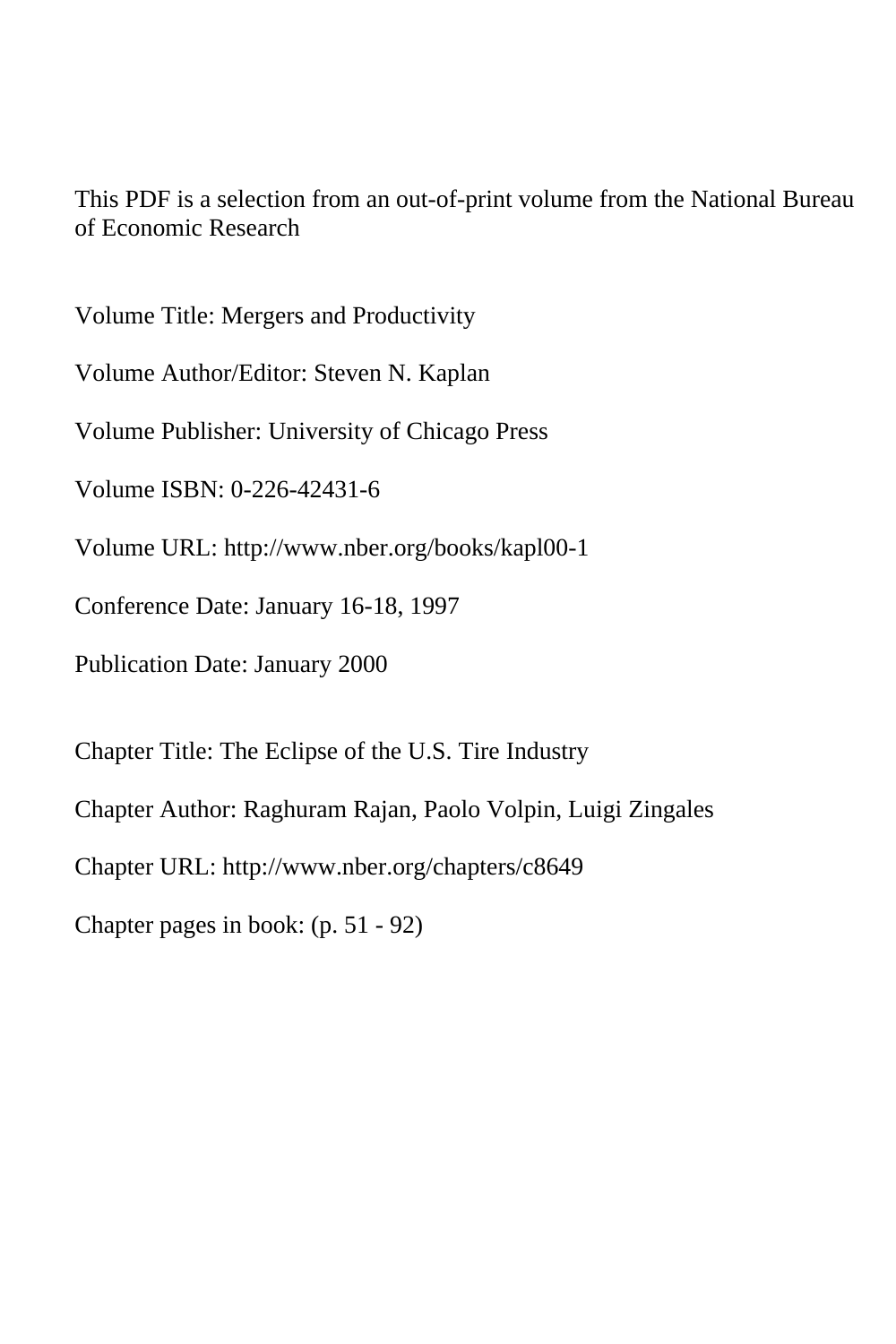# **The Eclipse of the U.S. Tire Industry**

 $\mathbf 2$ 

Raghuram Rajan, Paolo Volpin, and Luigi Zingales

**It** is difficult to think of an industry that was affected more by the wave of mergers and acquisitions (M&A) in the 1980s than the U.S. tire industry. Seventy-five percent of the companies in the industry (accounting for 90 percent of the value) experienced a takeover bid or were forced to restructure during the period 1982-89 (Mitchell and Mulherin 1996). As a result of this activity, control changed hands in over half the companies in this industry. Even more remarkable, in the majority of cases, control was transferred to foreign owners. By the end of the decade, traditional American firms like Firestone, Uniroyal, Goodrich, Armstrong, and General Tire belonged to foreign companies. As a consequence, large U.S.-owned tire manufacturers, who in 1971 represented 59 percent of the world production and included four out of the top five producers, in 1991 represented only 17 percent of world production with only one of the top five producers (see table 2.1 below). These changes are even more dramatic

Raghuram Rajan is the Joseph L. Gidwitz Professor of Finance at the Graduate School of Business of the University of Chicago and a research associate of the National Bureau of Economic Research. Paolo Volpin is a Ph.D. student in economics at Harvard University. Luigi Zingales **is** professor of finance at the Graduate School of Business of the University of Chicago and a research associate of the National Bureau of Economic Research.

Rajan and Zingales acknowledge financial support from NSF grant no. SBR-9423645, and Volpin from an NSF graduate fellowship. The authors are grateful for the insights provided by tire industry executives, especially Mr. Maki, Mr. Mihelick, and Mr. Tee. The authors benefited from the comments of Mike Jensen, Robert Porter, and participants at the conference and at a seminar at the University of Chicago. The authors also thank the Bureau of the Census and the NBER for making available the Longitudinal Research Database (LRD). In particular, they acknowledge the help of Joyce Cooper, Wayne Gray, and Arnold Resznek. The opinions expressed in the paper do not necessarily represent the views of the Bureau of the Census or the NBER. The LRD matched sample has been screened to ensure that no confidential data have been revealed. Whenever a single company's name is mentioned, there is no intention to suggest that such a company is in the LRD sample.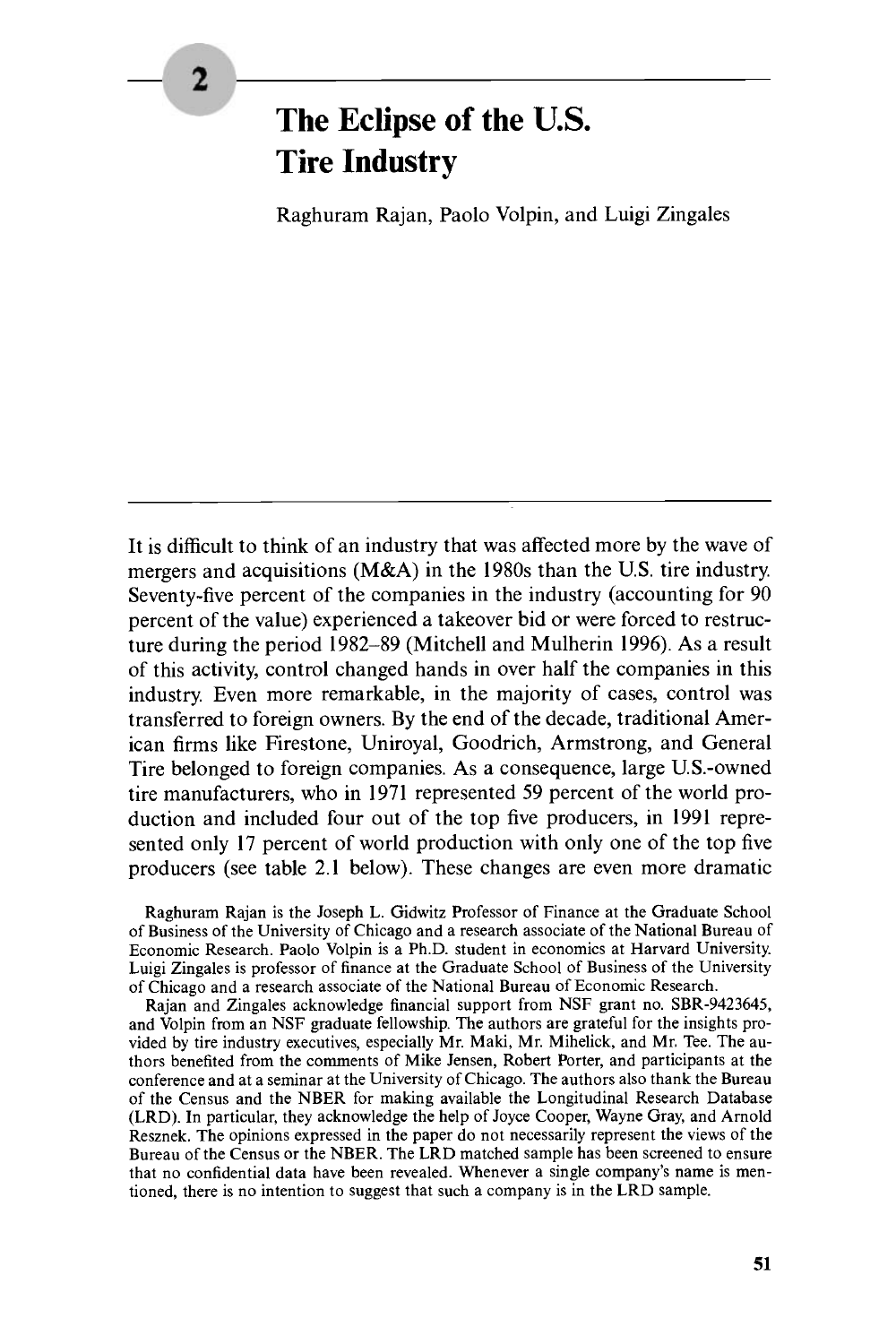when compared with the stability of the relative market shares of US. tire manufacturers for the previous fifty years.

The **U.S.** tire industry therefore presents an intriguing example of the changes wrought by the **M&A** wave that swept through the United States in the 1980s, and of its effect on the position of **U.S.** manufacturers in a global market. Anyone interested in the effects of **M&A** on the productivity and the long-term competitiveness of the **U.S.** economy cannot ignore what has happened in this industry. The purpose of this paper, then, is to undertake an in-depth industry analysis of the events that led to the demise of US. ownership in the tire industry, and of the effects of mergers on industry restructuring and productivity. To do so we call upon a variety of different sources, ranging from plant-level data to industry analyses (including contemporary reports in trade publications), interviews with executives, and accounting data. The goal is to attempt to explain why the merger wave occurred, why it was led by foreign producers, and what its effects have been.

We are able to test (and reject) two main interpretations of these events. The first (neoclassical) hypothesis is that foreign manufacturers were more efficient in producing tires, and that this advantage (be it superior knowhow or better management) could not be transferred to **U.S.** manufacturers without acquiring their plants. According to this view, the takeovers in the 1980s in the tire industry were simply a reflection of the fundamental tendency for assets to move to the most efficient producers. Contrary to this view, we find that plants are not acquired by the most efficient producers (at least as far as plant-level productivity is concerned) and we do not find any evidence of an increase in plant-level productivity after an acquisition.

**A** second explanation of the phenomena is advanced by Jensen (1993). He suggests that the evolution of the **U.S.** tire industry during the 1980s is a textbook example of the effects of what he calls "the third industrial revolution." According to Jensen, rapid technological change generates overcapacity in certain industries, requiring some firms to downsize or exit. But "managers fail to recognize that they themselves must downsize; instead they leave the exit to others while they continue to invest. When all managers behave this way, exit is significantly delayed at substantial cost of real resources to society. The tire industry is an example. Widespread consumer acceptance of radial tires meant that worldwide tire capacity had to shrink by two-thirds (because radials last three to five times longer than bias ply tires). Nonetheless, the response by the managers of individual companies was often equivalent to: 'This business is going through some rough times. We have to make major investments so that we will have a chair when the music stops"' (Jensen 1993, 847). Since internal control systems do not force managers to shrink, only the intervention of outside raiders can force these companies to downsize or exit.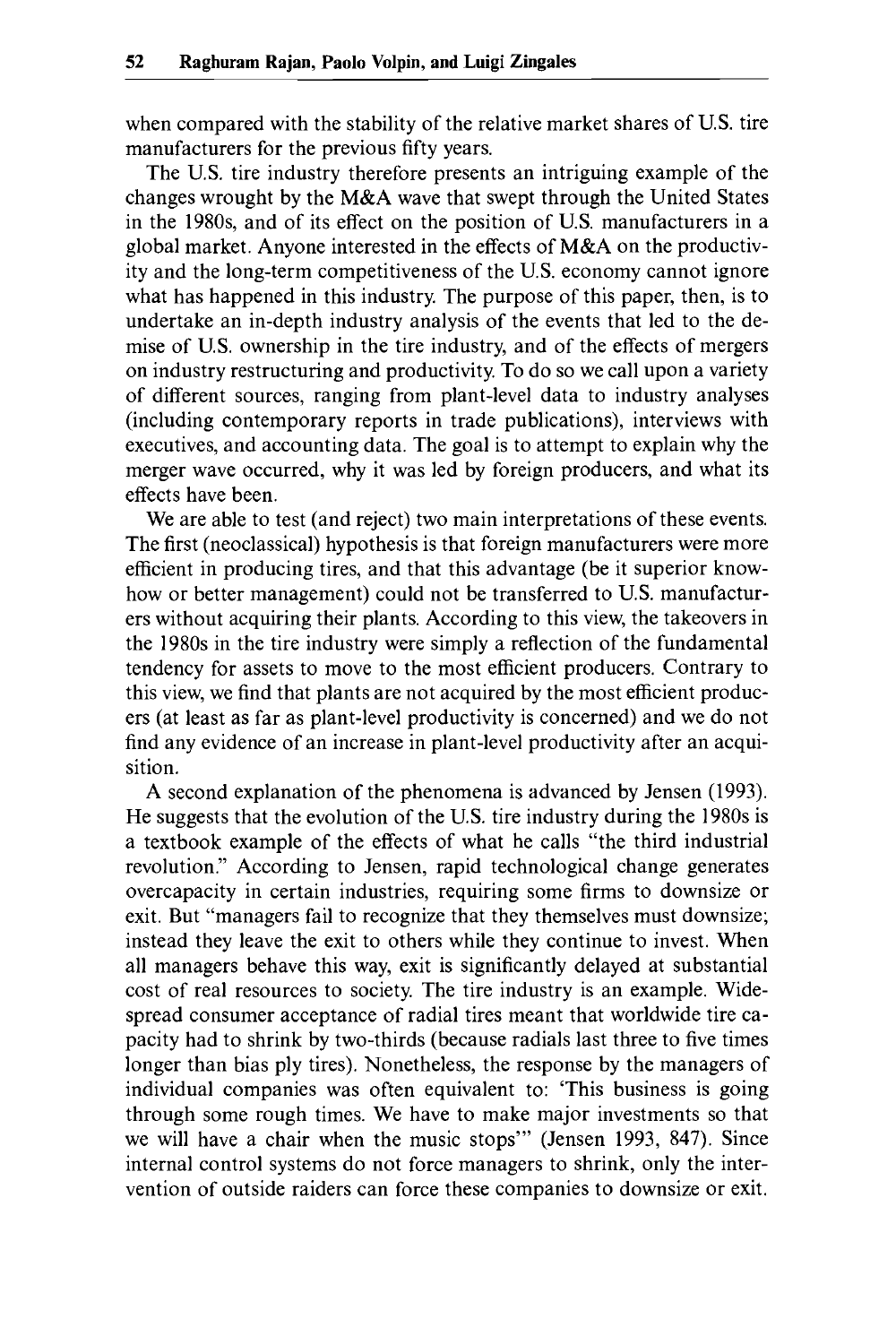That the acquirers were foreign rather than domestic is not relevant for this interpretation, all that matters is that they were outsiders to the industry.

We do not find much support for this interpretation either. While, as suggested by Jensen (1993), there were some delays in closing bias ply capacity (also see Sull 1996), the industry had made most of the necessary closures by the early 1980s-before the takeovers started! More specifically, we find no evidence that acquisitions hastened the closure of plants in general and more inefficient plants in particular. We also find that capital expenditures increase after an acquisition, which is inconsistent with the overinvestment hypothesis.

We then try to explore the reasons for the demise of the U.S. ownership in the tire industry by looking at the historical evolution of the tire industry in the United States and the rest of the world, with particular emphasis on the relationship between the car and the tire industries. The car industry plays an important role for two reasons. First, original equipment sales represent about one-quarter of all sales. Moreover, they have an important effect on the replacement sales given the tendency of consumers to buy the same type of tires. Second, major changes in type of tires used, like the introduction of radials, require some modifications in the design of cars. This raises an important coordination problem.

The most striking aspect of the **U.S.** tire industry is its delay in the introduction of radials. Michelin first commercially produced radials in France in 1948, and by 1970, 98 percent of tires sold in France were radials. The rest of Europe and Japan followed a similar path. Yet, in 1970 radials represented only 2 percent of the tires sold in the United States. The technology was well known to U.S. manufacturers, who were using it in their European subsidiaries. **An** attempt by Goodrich to launch radial production in the United States in 1965 failed because of the strong opposition of **U.S.** car manufacturers, who did not like the fact that radial tires required a new suspension system in the cars. Only in the beginning of the 1970s did the car producers announce that they wanted to switch to radials. Therefore, **U.S.** tire manufacturers delayed the transition to radials until the 1970s, a period characterized by the oil crisis and a severe recession in the car industry.

The switch to the radial technology required major capital investments because it was not economically feasible to convert the existing bias-ply capacity to producing radials; Firestone's attempt to do so ended in fiasco. **As** a result, tire producers faced the prospect of making major capital investment in a low margin sector at the same time as the growth prospects for the entire sector looked grim. The major diversified tire companies (Goodrich in particular) made the conscious decision to reduce their capital and development expenditure in the tire business, sell their foreign operations, and look for a buyer for domestic operations. Others, like Uni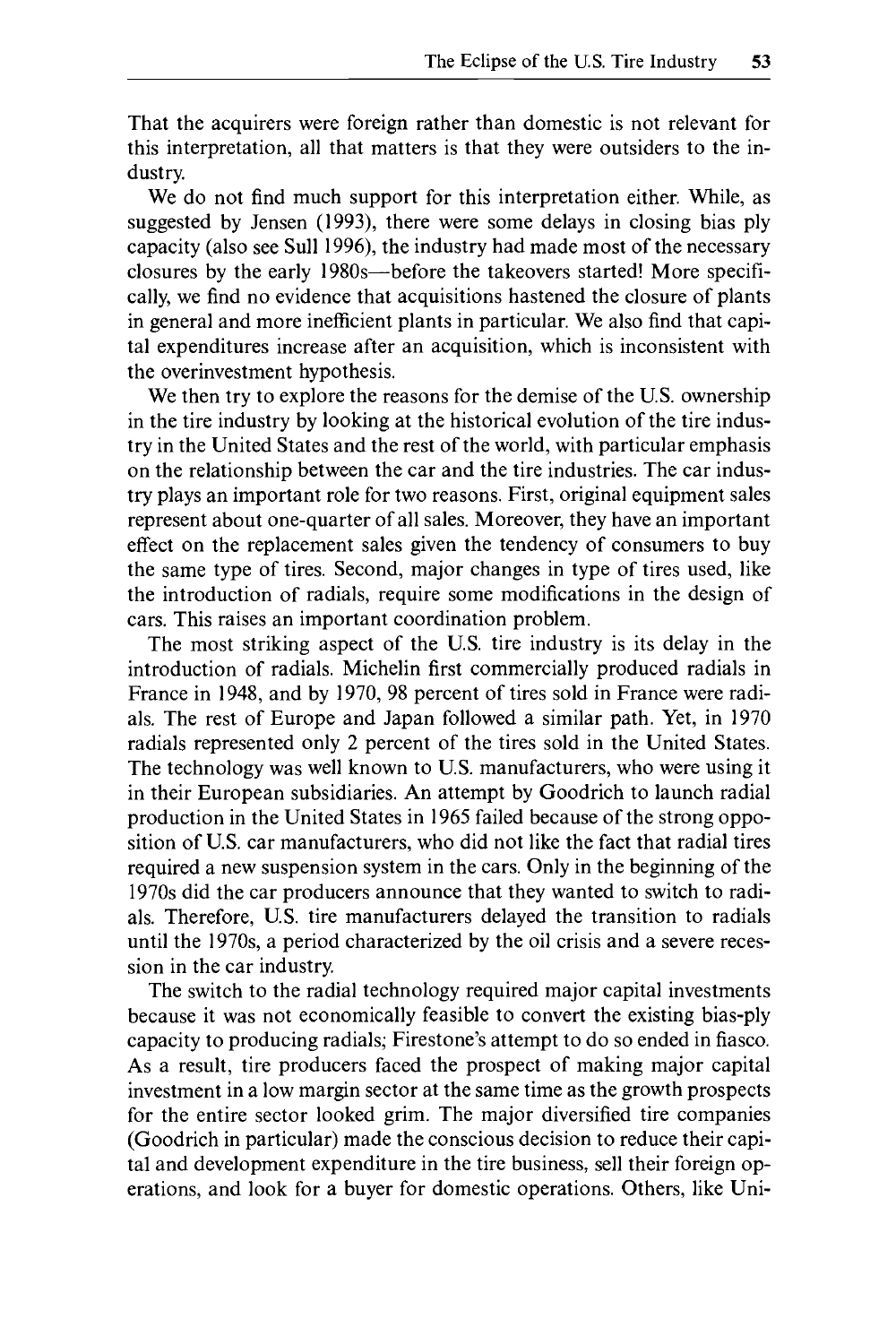royal, were less clear-cut about their prospects. However, barring Goodyear, all the tire manufacturers reduced their focus on tires. It is entirely possible that this was indeed the optimal strategy, since foreign producers had already sunk their investment in radials, while **U.S.** producers had to sink at a time when the long-term growth prospect of the car industry (and thus indirectly of the tire industry) had worsened.

One possible solution at this stage was a consolidation of the **U.S.** tire industry. There were two reasons, however, why that could not occur without the cooperation of outsiders. First, it was unclear whether such a move would be accepted by the Federal Trade Commission. Second, and most important, automobile manufacturers strongly opposed any consolidation among their suppliers. They liked having a number of independent tire suppliers to ensure competition. **As** a result, a merger between two tire suppliers would inevitably result in a redistribution of some of their share of the original equipment business to other tire manufacturers. The importance to tire manufacturers of having original equipment sales to the automobile manufacturers therefore precluded a large domestic tire manufacturer from merging with another large domestic manufacturer (unless, of course, one of the manufacturers had no original equipment sales as was the case with Goodrich, which merged with Uniroyal).

In the meantime, the economics of the industry were changing in other ways. Most important, automobile sales and manufacture were becoming increasingly international and there was a growing need for tire manufacturers to follow their customers across countries. If Honda cars are equipped with Bridgestone tires, then Honda's exports in the United States automatically generate demand for Bridgestone tires in the US. replacement market. It is only natural for Bridgestone, thus, to take advantage of this demand by starting to sell in the United States. Given the high transportation costs, this will generate also the need for producing in the United States.

The globalization of the car industry also produced the need for a higher level of research and development (R&D), which could be borne only if spread over a higher volume of sales. For example, Goodyear's R&D and advertising expenses as a fraction of sales rose 27 percent between 1970-75 and 1980-90. **As** a result, only large multinational companies could survive.

If only multinationals could survive and there was not much room to build new capacity in any of the major industrialized countries, then only two possibilities were left: either the foreign producers acquired US. firms or U.S. firms acquired foreign producers. The latter alternative, however, was not feasible since most of the foreign companies could not be acquired. Michelin, for example, which is the major French tire producer, is fully controlled by a limited partnership, whose unlimited partner is Francois Michelin. He, rather than a majority of Michelin shareholders, de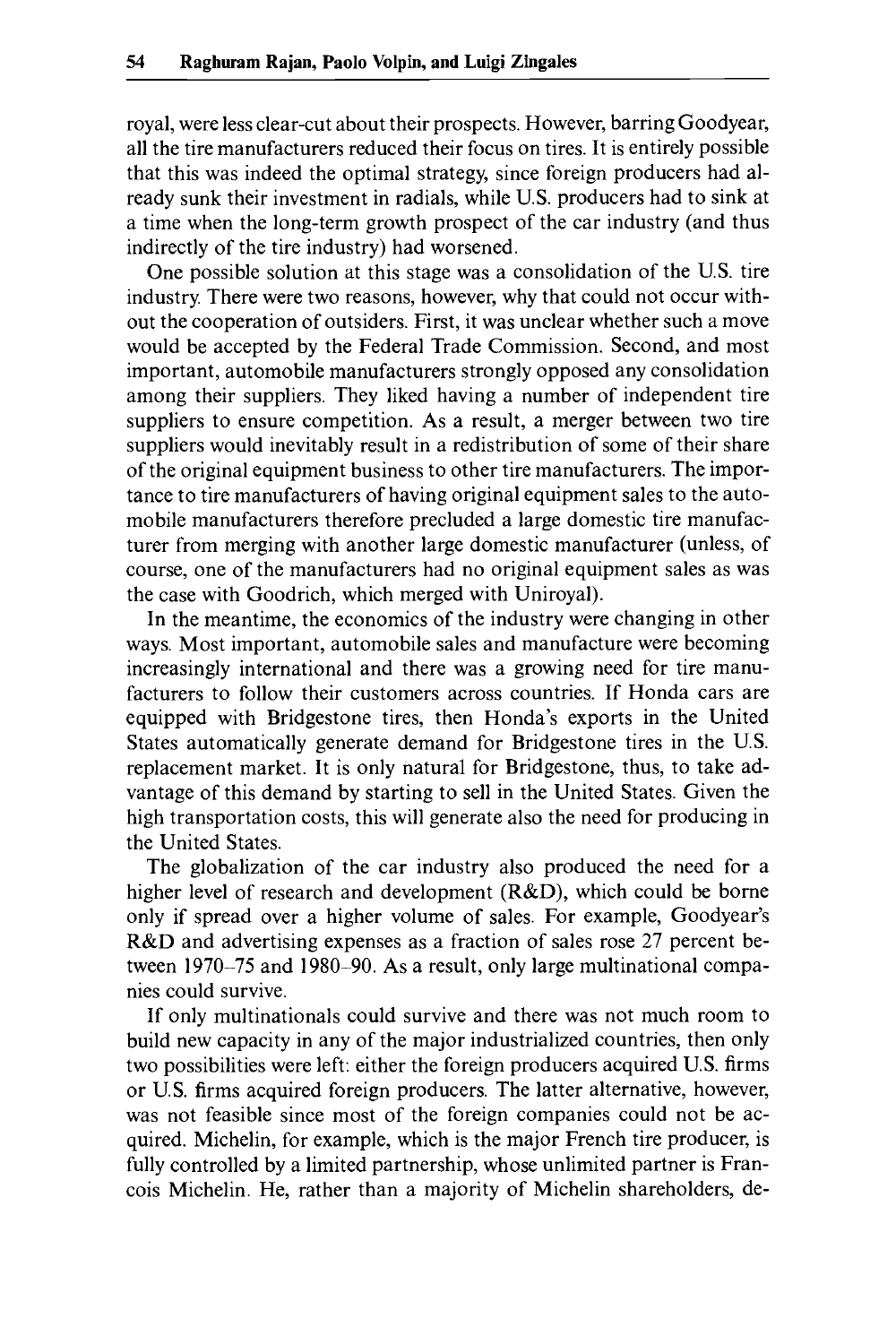termines the future of Michelin. Similarly, the major German producer, Continental, is controlled by a complicated web of shareholdings that prevented Pirelli from taking it over in 1990. The Japanese firms are even harder to acquire. By contrast, acquisitions, even acquisitions by foreign firms, were extremely easy in the United States during the 1980s. Although it is hard to establish how much of a role this asymmetry played, it is an important (and often ignored) factor that should be taken into consideration.

We therefore conclude that the roots of the dramatic change in the world and **U.S.** tire markets between 1970 and 1990 lie largely in the failure of **U.S.** tire manufacturers to adopt the radial technology when the rest of the world did so. Of course, hindsight is always 20/20. But even manufacturers such as Goodrich who realized the potential of the technology back in 1965 could not force its widespread acceptance. The structure of the domestic market, and specifically the relationship between the automobile manufacturers and the tire producers, was probably instrumental in retarding adoption of the technology. In other words, even though they acted rationally and in their own self-interest, the structure of the domestic market led U.S. tire manufacturers-like characters in a Greek tragedyinexorably toward their doom. By contrast, the domestic market structure in countries like France probably spurred innovation. Thus the paper highlights a possible link between domestic market structure, innovation, and the ability to compete internationally.

The rest of the paper is organized as follows. In section 2.1, we discuss the structure of the tire industry; in section 2.2, we discuss the reasons for the delay in the introduction of radials into the United States. Section 2.3 tests the "neoclassical" and "overinvestment" hypotheses, while section **2.4** examines the hypotheses that the U.S. manufacturers willingly quit a business they were too weak to compete in. Section 2.5 concludes with policy conjectures.

### **2.1 The Structure of the Tire Industry**

# 2.1.1 History

The tire industry had its beginnings in tires made for bicycles.' At first, bicycles used solid rubber tires, but the invention of the pneumatic tire by John Dunlop in 1888 soon made it the dominant product. The industry took off on the back of an explosion in the demand for bicycles in the 1890s. By the time the craze for bicycles waned in the beginning of the twentieth century, automobiles started driving the demand for tires, and they account for the majority of tires manufactured today.

<sup>1.</sup> This section draws heavily from French (1991) and Tedlow (1991).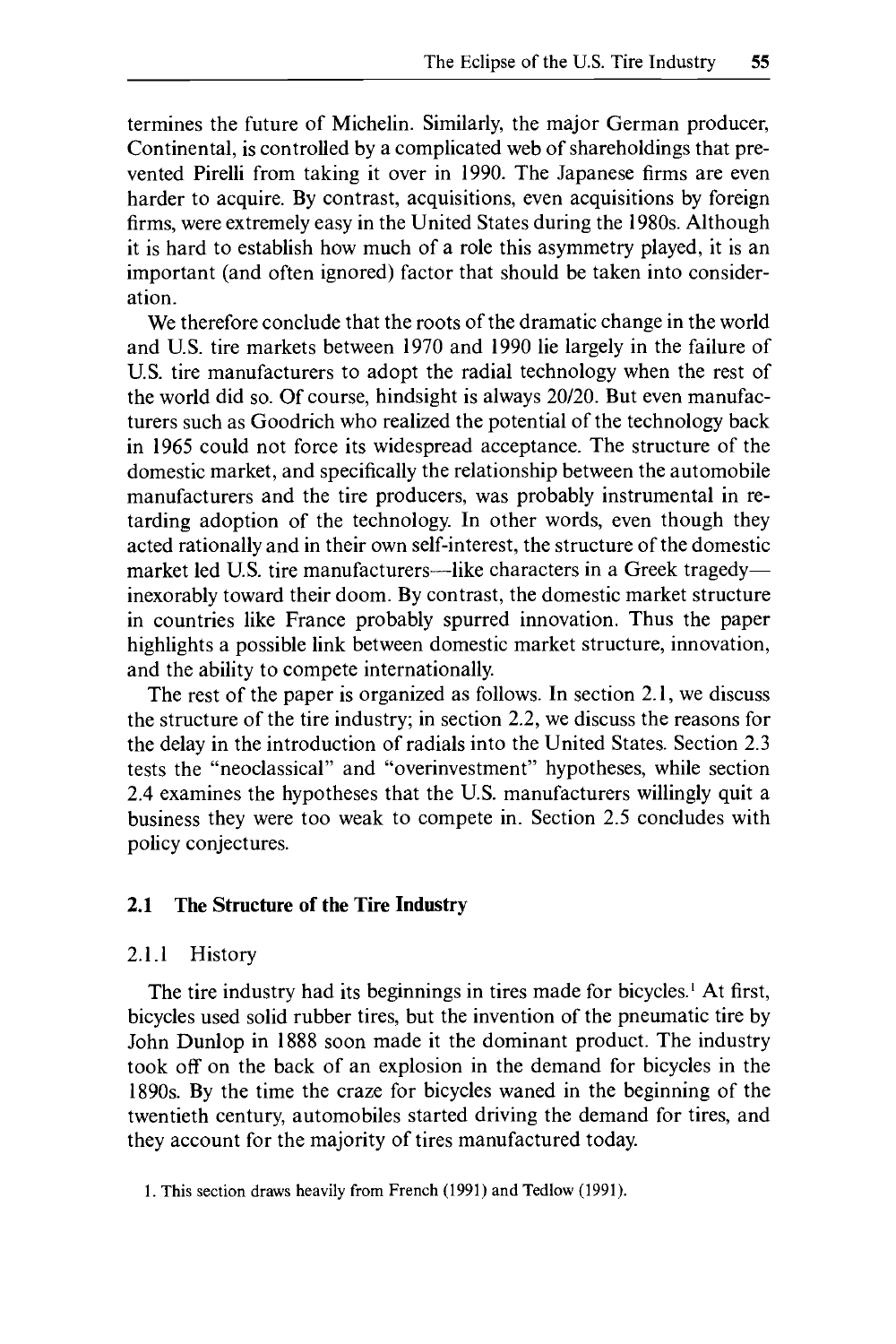The early focus in product innovation was on making the tire fit the wheel without slipping, while at the same time making it easily removable. But the demand for product innovation did not cease once this was achieved. Automobiles became heavier and faster, which triggered major innovations in tire manufacture including the introduction of patterned treads. French (1991) argues that these innovations enabled smaller firms such as Goodyear and Firestone to compete with the large bicycle tire manufacturers.

Even though the basic form of the automobile tire was set by 1910, there have since been tremendous advances in the product. The introduction of balloon tires in the 1920s and, as we will detail shortly, radials in the 1970s were fundamental changes. Tires became flatter and wider, and tire life improved rapidly, especially in the 1920s and 1970s. Changes in manufacturing technology accompanied the changes in product technology. The industry had moved to mass production using tire-building machines by the 1920s. French (1991, xv) suggests that "technical changes increasingly disadvantaged smaller producers and consolidated the position of larger firms, leading to a decline in the number of firms after 1920." Interestingly, innovation seems to have enabled small manufacturers to establish themselves when the industry was in its infancy, but as the industry matured, it seemed to become a barrier to entry. This relationship between innovation and number of firms has been formalized and applied to the tire industry by Jovanovic and MacDonald (1994).<sup>2</sup>

This is reflected in the market shares of the various manufacturers. Four of the five biggest producers of tires in 1970 (Goodyear, Firestone, U.S. Rubber [later Uniroyal], and Goodrich) were also among the five biggest in 1910. This is not to say that there was no entry or exit early on. For instance, sixty firms entered the industry in 1919-20 alone. But the turnover was largely confined to the small firms and new entrants. The large firms and their market shares remained surprisingly stable. Moreover, entry eventually dropped off with virtually no entry between 1929 and 1970.

The major tire manufacturers in 1970—the starting point for much of our analysis-had somewhat different origins. BFGoodrich and US. Rubber (Uniroyal) were primarily rubber goods manufacturers before they began producing tires. The tire business was a form of diversification for them. By contrast, Goodyear and Firestone started out in the tire business. The differences in their origins seemed to reflect the extent to which they diversified outside the tire industry, Goodrich and Uniroyal had approximately 60 percent of their sales in the tire industry in 1970, while the figure was over 80 percent for both Firestone and Goodyear. The exception to this pattern is General Tire which started in 1915 by supplying repair ma-

2. Interestingly, they end their analysis in 1973 on the basis that the introduction of radials did not increase the optimal scale of production of tires.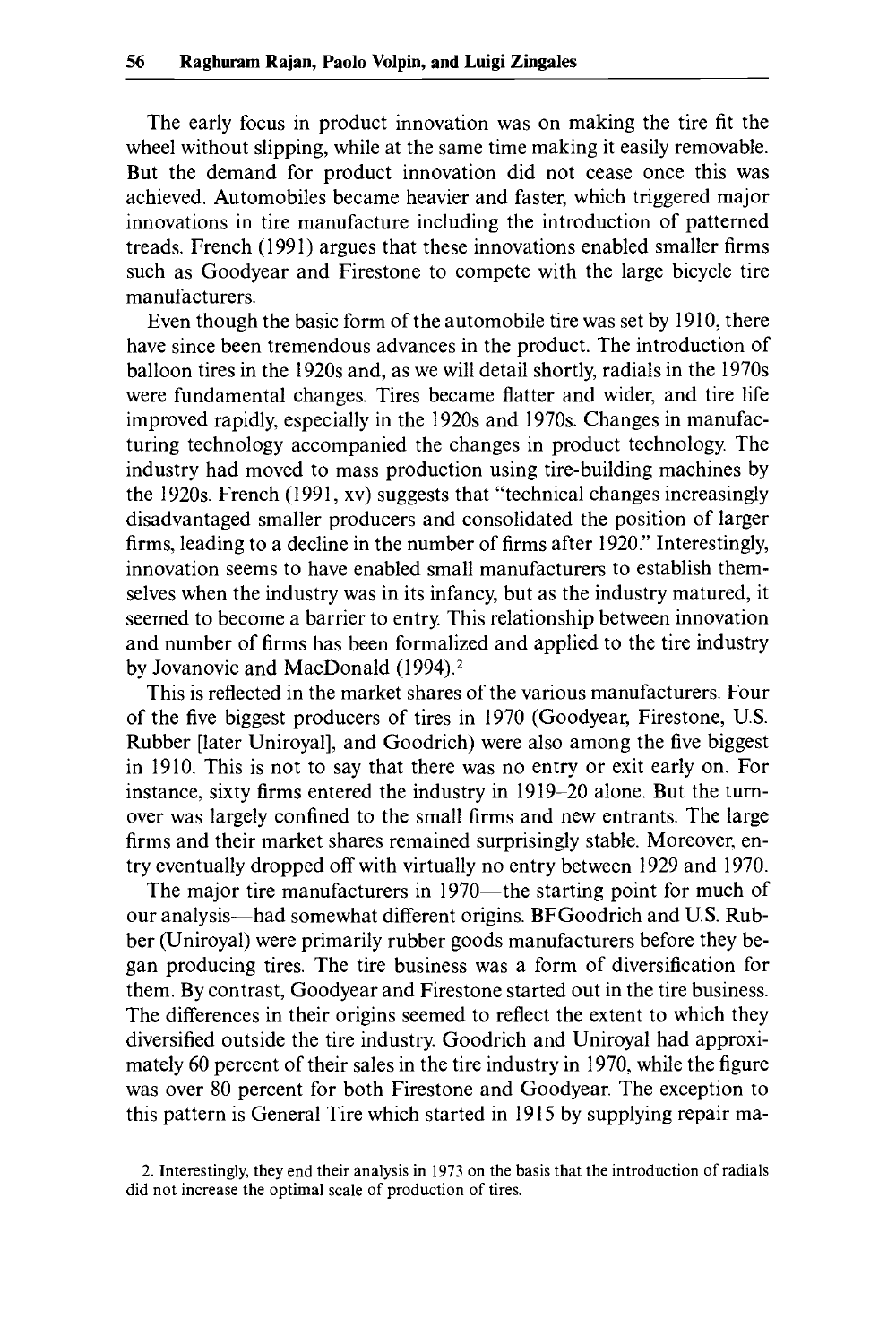terial but soon began tire production in 1916. It had only 40 percent of its sales in tires by 1970. As we will see, the extent to which the firm was diversified appeared to influence top management's commitment to stay in the business.

# **2.1.2** Structure of the Industry circa 1970

Table 2.1 shows the share of the world market for tires held by the major producers. Michelin was the only non-U.S. manufacturer in the top five in 1971. The top four producers controlled 60 percent of the world market. According to Dick (1980), the tire industry has been heavily concentrated in this way since the thirties: in the **U.S.** market in 1935, the four largest producers accounted for 80 percent of the total sales; in 1958 their share was 74 percent, and at the end of the 1960s, 72 percent.

Economies of scale in production do not seem to explain such a level of concentration. Plants in 1976 had capacity varying from 300 tires per day to 30,000 tires per day, with a mean capacity of 14,500 tires. *Modern Tire Dealer* reports there were fifty-five plants of significant size in 1976. That the minimum economic scale is not very large seems to be obliquely confirmed by John Ong, Chairman of the Board of BFGoodrich, "Today, under normal competitive conditions, it's not economically feasible to operate a tire plant with capacity lower than 9,000 to 12,000 tires a day. Mixing, calendering, and other equipment investments mandate a mini-

| Company               | Home Country | 1971           | 1979 | 1986 | 1993 |  |  |  |  |
|-----------------------|--------------|----------------|------|------|------|--|--|--|--|
| Goodyear              | U.S.         | 24             | 23   | 19   | 17   |  |  |  |  |
| Michelin              | France       | 11             | 16   | 18   | 19   |  |  |  |  |
| Firestone             | U.S.         | 17             | 14   | 7    |      |  |  |  |  |
| Dunlop                | U.K.         | 4              | 4    |      |      |  |  |  |  |
| Pirelli               | Italy        | 6              | 6    | 6    | 5    |  |  |  |  |
| <b>Bridgestone</b>    | Japan        | 3              | 7    | 9    | 18   |  |  |  |  |
| Uniroyal              | U.S.         | 8              | 5    | 6    |      |  |  |  |  |
| Goodrich              | U.S.         | 6              | 4    |      |      |  |  |  |  |
| General Tire          | U.S.         | 4              | 4    |      |      |  |  |  |  |
| Continental           | Germany      | $\overline{2}$ | 3    | 8    | 7    |  |  |  |  |
| Sumitomo              | Japan        |                |      | 6    | 6    |  |  |  |  |
| Yokohama              | Japan        |                |      | 4    | 5    |  |  |  |  |
| Toyo                  | Japan        |                |      | 2    | 3    |  |  |  |  |
| Concentration indexes |              |                |      |      |      |  |  |  |  |
| C <sub>4</sub>        |              | 60             | 60   | 54   | 61   |  |  |  |  |
| Herfindahl            |              | 12             | 11   | 10   | 11   |  |  |  |  |

| Table 2.1 | World Market Share of the Largest Tire Producers |
|-----------|--------------------------------------------------|
|-----------|--------------------------------------------------|

*Sources:* West (1984) and *Financial Times,* 1988 and 1995.

*Nore;* This table presents each manufacturer's tire sales as a percentage of world sales. C4 is the sum of market shares of the four largest producers. The Herfindahl index is the sum of the squared market shares of each producer.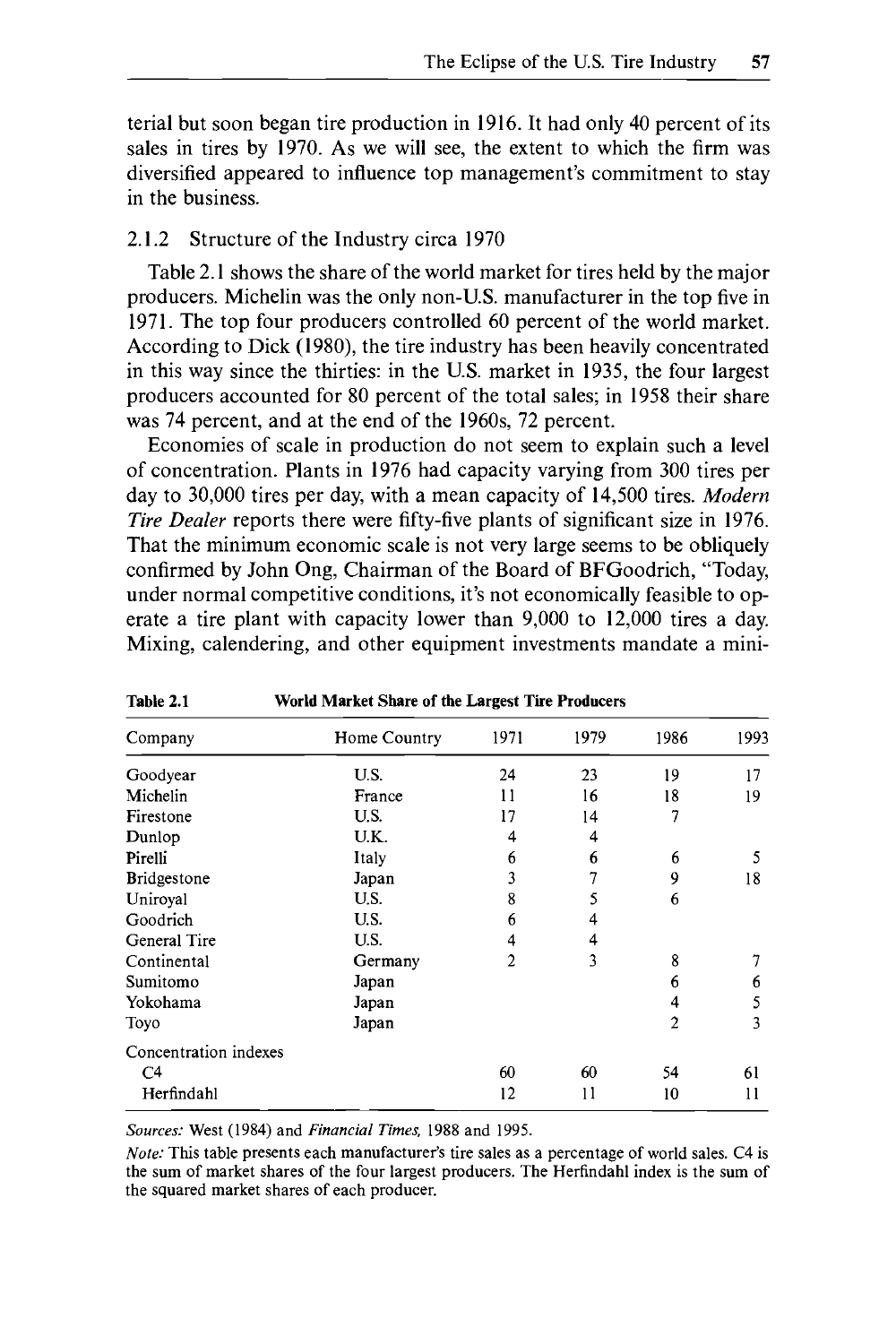mum size." This estimate would allow for about one hundred plants in the United States.

# 2.1.3 Channels of Distribution

The tire industry essentially serves two markets: the original equipment (OE) market and the replacement market. OE manufacturers are the automobile producers who, historically, have had tremendous bargaining power. In the words of William O'Neil Sr., founder of General Tire, "Detroit wants tires that are round, black, and cheap-and it don't care whether they are round and black" (Tedlow 1991, 15). The automobile manufacturers have been content to play tire manufacturers against each other without actually building their own tire factories (though Ford briefly did so in 1938). But despite its low profitability, the OE market has historically been important because it provides large orders (and hence the scale) as well as the prospect of future replacement sales (car owners typically replace tires with the same original equipment brand).

**A** possible explanation for the concentration of tire sales is that sales to the OE market are critical. The primary requirement of an OE supplier according to *Rubber World* (January 1966) is that the supplier must be a technological innovator, **As** a tire veteran put it "You just can't stand still with those boys [the automobile manufacturers]. . . . Your tires have to carry heavier loads, last longer and go faster. The smaller firms cannot afford the kind of R&D operation this entails." Another requirement is that the tire manufacturer must be able to deliver the product. In other words, it must have "a distribution set-up capable of giving Detroit what it wants, where it's wanted—and on time. . . . It must have acceptance as [a] national supplier . . . it must be able to warehouse Detroit's requirements well ahead of the call, stockpiling them, in order to avoid the risk of strikes." Finally, a sales network that is capable of servicing the OE tires is an added advantage in obtaining OE orders. Thus the economies of scale in research and distribution appear to be an important element of this industry.

Table 2.2 shows the share of the domestic OE market held by **U.S.** manufacturers. Smaller manufacturers had a presence only in the replacement market, but even there, the majors controlled a significant fraction of the overall sales.<sup>3</sup> The automobile manufacturers did not buy from one tire supplier. Instead, they spread their orders among the tire manufacturers, though they had their favorites. For instance, Goodyear and Chrysler, Uniroyal and General Motors, and Firestone and Ford were thought to enjoy

**<sup>3.</sup>** Most major manufacturers also produced for private labels. **As** a result, it is not easy to obtain an exact figure for the share of the replacement market controlled by each manufacturer. If we restrict our attention to the share of the market controlled by the majors under their original names, Goodyear controlled 13 percent of the replacement market in 1974 and Firestone 10 percent.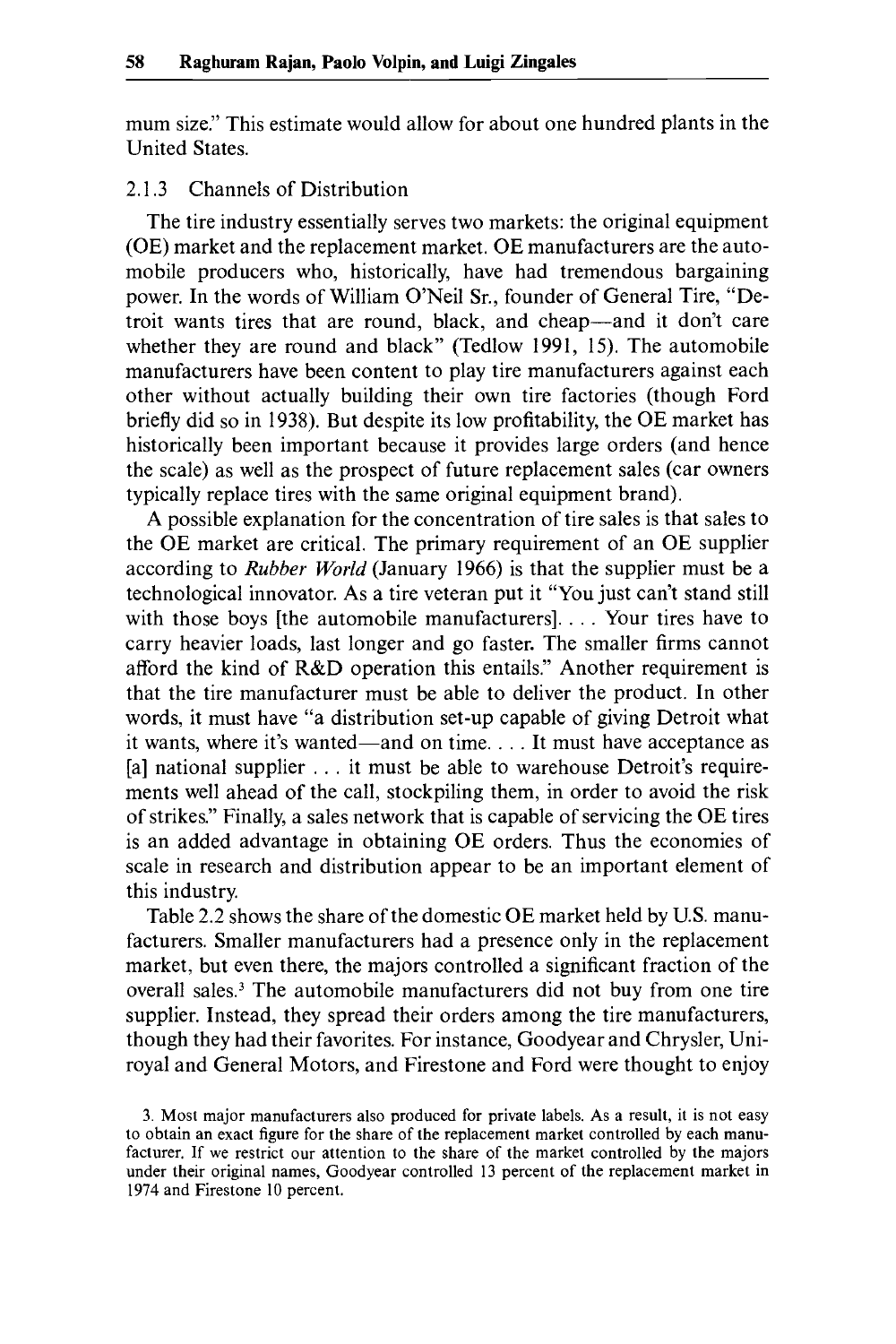|                    | <b>ULIREGE STATES</b> |      |      |      |      |
|--------------------|-----------------------|------|------|------|------|
| Company            | 1968                  | 1975 | 1980 | 1985 | 1990 |
| Goodyear           | 31.0                  | 35.0 | 28.0 | 32.0 | 36.5 |
| Firestone          | 24.0                  | 24.0 | 21.5 | 21.5 | 17.0 |
| Uniroyal           | 25.0                  | 20.0 | 24.4 | 22.0 | 17.0 |
| Goodrich           | 15.0                  | 8.0  | 10.3 | 0.0  |      |
| General Tire       | 5.0                   | 11.5 | 10.8 | 13.0 | 12.0 |
| Michelin           |                       | 1.5  | 5,0  | 11.0 | 15.7 |
| Continental        |                       |      |      | 0.4  |      |
| Pirelli            |                       |      |      | 0.1  |      |
| Dunlop             |                       |      |      |      | 1.5  |
| <b>Bridgestone</b> |                       |      |      |      | 0.3  |

**Table 2.2 Tire Manufacturer Shares of Original Equipment Market in the United States** 

### *Source: Modern Tire Dealer* (1991).

*Note:* This table presents each tire manufacturer's share of sales to the **OE** market. All the figures are percentages of total sales of tires to automobile manufacturers in the United States.

special relationships. Since no foreign tire manufacturer produced locally, this explains why virtually the entire OE market was held by the five major **U.S.** manufacturers in 1970.

The OE sales of 37.5 million tires in 1970 accounted for 22 percent of the market. The rest is accounted for by replacement sales that were a further 130 million tires and accounted for 77 percent of the market, while exports represented less than 1 percent. Buyers in the replacement market range from mail order and retail chains like Sears and Montgomery Ward, which became significant buyers in the 1920s, to oil companies that entered tire retailing in the 1930s, tire company stores, and independent merchants. In 1970, replacement sales were composed of sales to the service stations of large oil companies (15 percent), large department stores (15.5 percent), tire company stores (11 percent), and independent tire dealers (56 percent). Profits in the replacement market have historically been higher than in the OE market. Rosenbloom and Benioff (1990) report that in 1966 the profit margins were between 3 percent and 5 percent in the OE market and between 5 percent and 8 percent in the replacement market.

In the replacement market, not all tires are sold under the producer's own name. Part of the output sold to large oil companies and to department and chain stores were distributed under private names specific to the outlet. This market was especially important for smaller companies such as Armstrong and Mohawk, since they did not need to advertise in order to sell. The tire producers distributed the rest under their own names (the national brands), or under less well-known names called "associate brands." **As** a result, even though the tires were produced by only a small number of companies, they were sold under more than 170 brand names.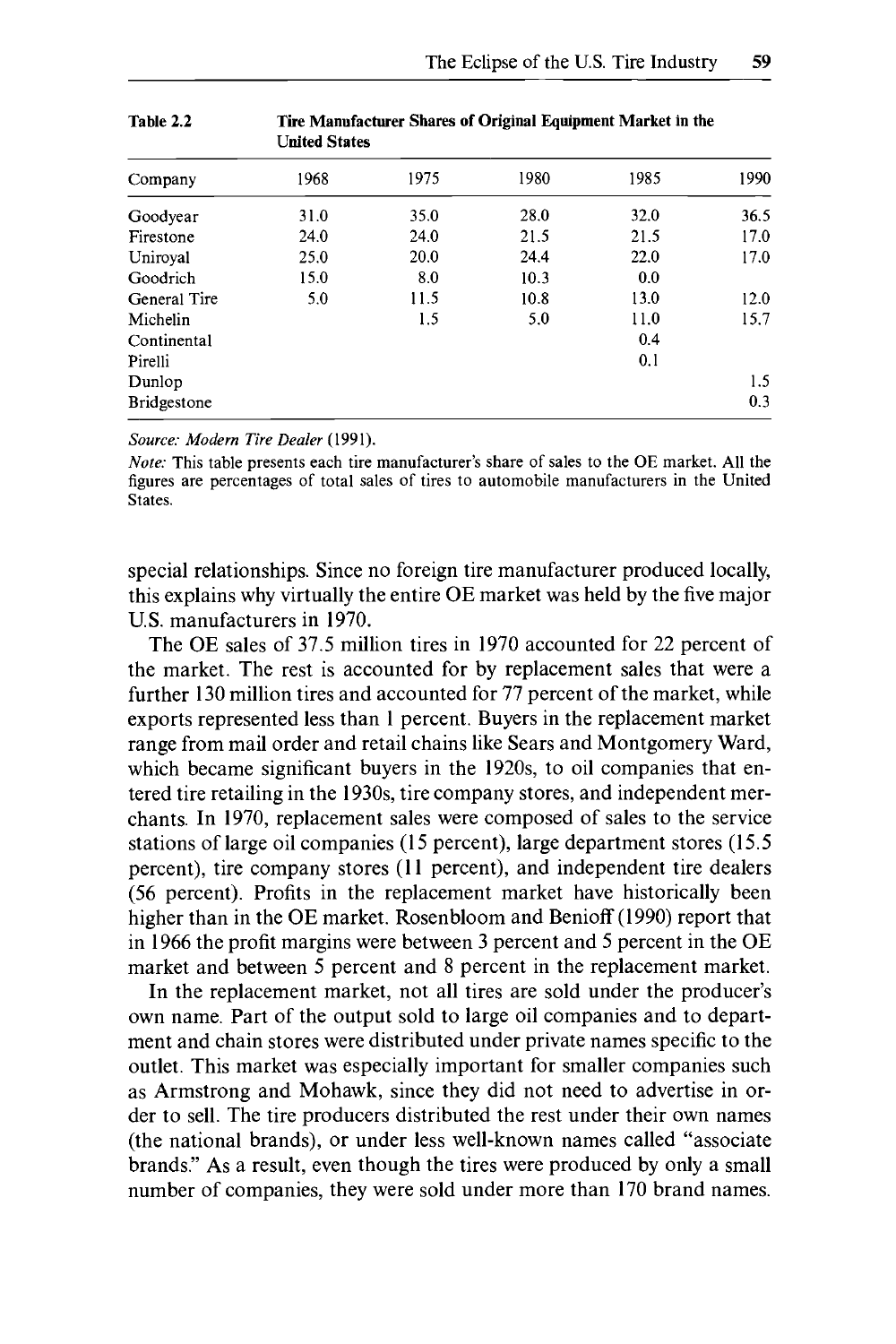The market was effectively segmented; national brands that were highly advertised across the United States and were used as original equipment could command a higher price, while the other brands were sold in a very price-competitive market.

### 2.1.4 Technology

In the 1960s, there were fundamentally two different types of tire construction: bias ply and radial ply. Technically, the two tires differ in the way the body cords are layered in the body of the tire. In bias ply tires, the cords are at an angle to the direction of rotation, while in radials they are perpendicular. In practice, the two tires differ substantially in performance. On well-maintained roads, bias tires ensure a smoother ride, but they are inferior to radials on bumpy roads and they do not hold the road as well when it is wet. The radial tire offers more safety with better braking and cornering power. Radial tires also give better gas mileage. The major difference, though, is in life expectancy: a bias ply tire lasts about twelve thousand miles while the radial lasts forty thousand miles.

For reasons we shall discuss shortly, the tire manufacturers by and large continued to produce bias ply tires, though Goodrich made a failed attempt to introduce radials in 1965. From 1967 onward, however, they quickly switched to an intermediate product, the belted bias ply tire. This tire had much of the ride characteristics of the bias ply tire but lasted about twenty-four thousand miles. The belted bias tire had one advantage over radials: it was much cheaper to convert existing production lines to produce belted bias tires. In 1970, approximately 85 percent of tires manufactured were belted bias ply tires.

### 2.1.5 Investment and Financial State

The majors invested substantial amounts in the 1960s as they expanded production and switched production to belted bias ply (while conversion was cheaper than converting to radials, it was not costless). Goodyear opened four new plants over this decade while Firestone opened three. Both Goodyear and Firestone were largely in tire production, so Compustat firm-level data can be used as an approximate measure of their investment in tires (domestic and foreign). Both firms invested 6 percent of sales, on average, in the first half of the 1960s, and 8 percent on average in the second half.

Despite the substantial investment (the majors did not invest such large amounts relative to sales again), the majors entered the 1970s in reasonably good financial condition. Interest coverage ( earnings before interest, taxes, depreciation, and amortization (EBITDA)/interest expense) ranged from a low of **3** for Goodrich to a high of 7 for Firestone. Netting out cash from both debt and assets, the debt-to-assets ratio ranged from a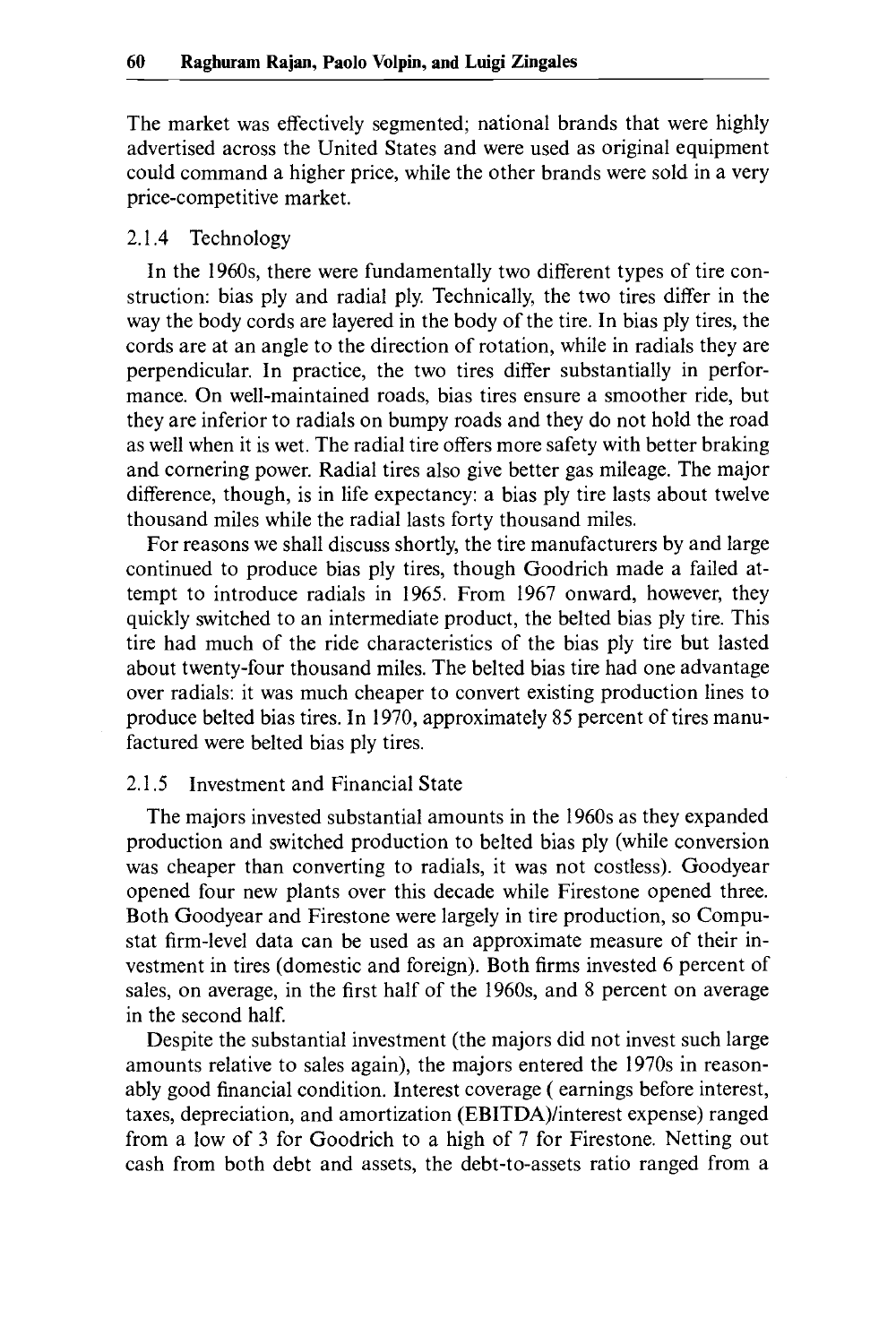high of 0.38 for Goodrich to a low of 0.23 for Firestone. Interestingly, Goodyear, which was the only major to survive, entered the 1970s right in the middle of the pack in terms of leverage.

## 2.1.6 Industrial Relations

The last important aspect of the tire industry to be considered is industrial relations. Workers in the tire industry were organized by the United Rubber Workers (URW) during the 1930s and early 1940s. Historically, wages in tire plants have moved in tandem with increases in the Big Three auto contracts. This principle has underlined URW bargaining since the forties. Competition from imports, however, placed greater pressure on tire companies to reduce costs over the 1970s and 1980s. In response, management attempted less expensive settlements. Also, they shifted production by opening new plants in the southern part of the United States, where unions were less strong. **As** a result, of the nine plants constructed since 1970, only one has been organized, while all twenty-one plants built during the 1960s were organized.

### **2.2 Radial Technology and Its Delayed Entry in the U.S. Market**

In 1970, **U.S.** manufacturers were the largest in the world with extensive international operations. Looming ahead, however, was the specter of wrenching change for the tire manufacturers. Even though they had just converted to the intermediate technology of belted bias ply tires, the single most important issue faced by the tire industry in the beginning of the 1970s was the impending arrival of radial tires. Contrary to popular belief, neither were radials a new technology nor did the oil crisis in late 1973 precipitate their introduction. This raises the question why the US. manufacturers sunk so much in the intermediate belted bias technology rather than moving directly to radials, and why they then took so long to introduce radials. We argue that both the U.S. automobile and tire industries were in a low technology equilibrium that was disrupted only by the entry of foreign manufacturers.

#### 2.2.1 Brief History of the Radial Tire

The radial tire was invented in 1913 by Gray and Sloper of the Palmer Tyre Company (United Kingdom). In 1948, Michelin first introduced the tire into commercial production (the Incredible **X)** and patented a radial with a steel belt. In 1951, Pirelli patented its own radial tire, with rayon belts (named Cinturato), and in the late fifties, Continental, Dunlop, and the European subsidiaries of Goodyear, Firestone, and Uniroyal started the production of radial tires. In 1970, when over 98 percent of tires manufactured in the United States were bias ply or belted bias ply, 97 percent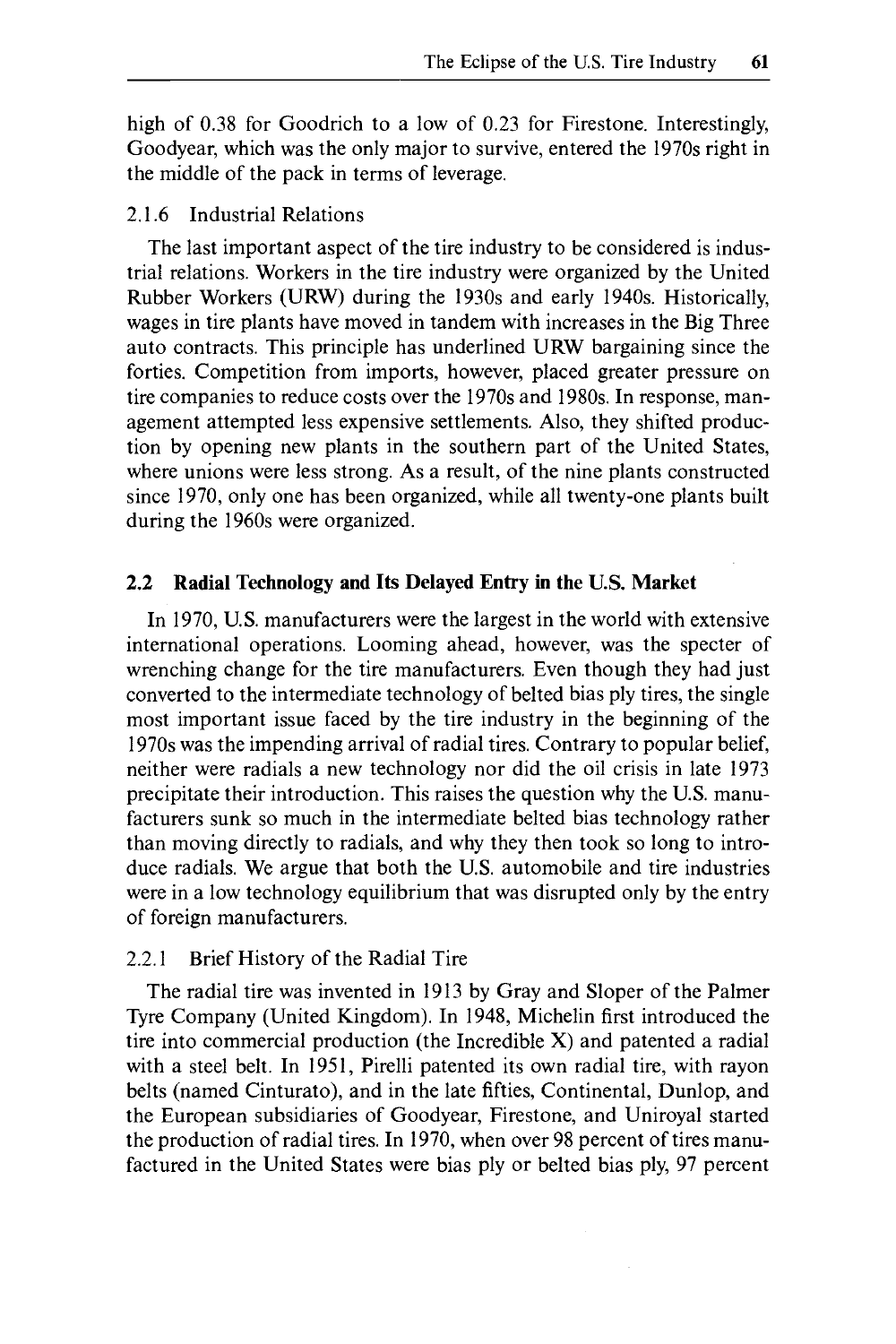of tires in France and 80 percent of tires in Italy were radials. Thus, radial technology was not commercially new, nor was it unknown to **U.S.** manufacturers. It simply was not used in the United States.

### 2.2.2 Production Technology

In 1970, radial production required 20 to 35 percent more labor than bias tires. Furthermore, it required substantial investment and changes in the method of production. "One of the certainties about radial-ply manufacture is that, new production equipment will be a necessity . . . new tire building machines, fabric and wire bias-cutters, new or modified curing, special stacking and handling systems, and (perhaps) new feeding equipment. This is due to the radial's unique construction" *(Rubber World,* November 1965). Moreover, radials necessitated closer tolerances, stricter quality control, and frequent inspections, and the percentage of scrap and defective radial tires was twice as high as with conventional tires. Another reason for their increased cost was that the raw materials needed to produce a radial tire cost 35 percent more than for a bias tire.

#### 2.2.3 The Attitude of the Automobile Manufacturers

Automobile manufacturers in the United States had grown complacent over the 1960s. Tedlow (1991,24) points out that the 1967 Cadillac Eldorado was "priced at \$6,277" and, weighing in at three thousand pounds, "plowed through tight corners in ungainly fashion and got only ten miles to the gallon." The Mercedes Benz 250 of that year weighed half a ton less, cost two thousand dollars less, was more than a foot and a half shorter, and ran twice as long on a gallon of gas. American cars were built to be land cruisers, floating on large highways and fueled by cheap gas. The smooth, mushy ride that manufacturers thought consumers required could only be provided by the bias ply tires. The emphasis in automobile design was not so much on the handling or product quality but on looks. "There was only one kind of car headquarters wanted to hear about: A Car Just Like Last Years" (Easterbrook 1992, 317). The problem, however, was that customer preferences had changed considerably: they now wanted better handling, quality, and—after the oil crisis—mileage. This was reflected in the rising tide of automobile imports as Detroit failed to meet the needs of its customers.<sup>4</sup>

# 2.2.4 The Diffusion of the Radial Tire in the United States

Seeing the changing preferences of consumers, Ford in 1970 and General Motors in 1972 announced plans to introduce models with steel belted

**4.** It is also possible that the driving experience with car imports led customers to acquire a taste for radials.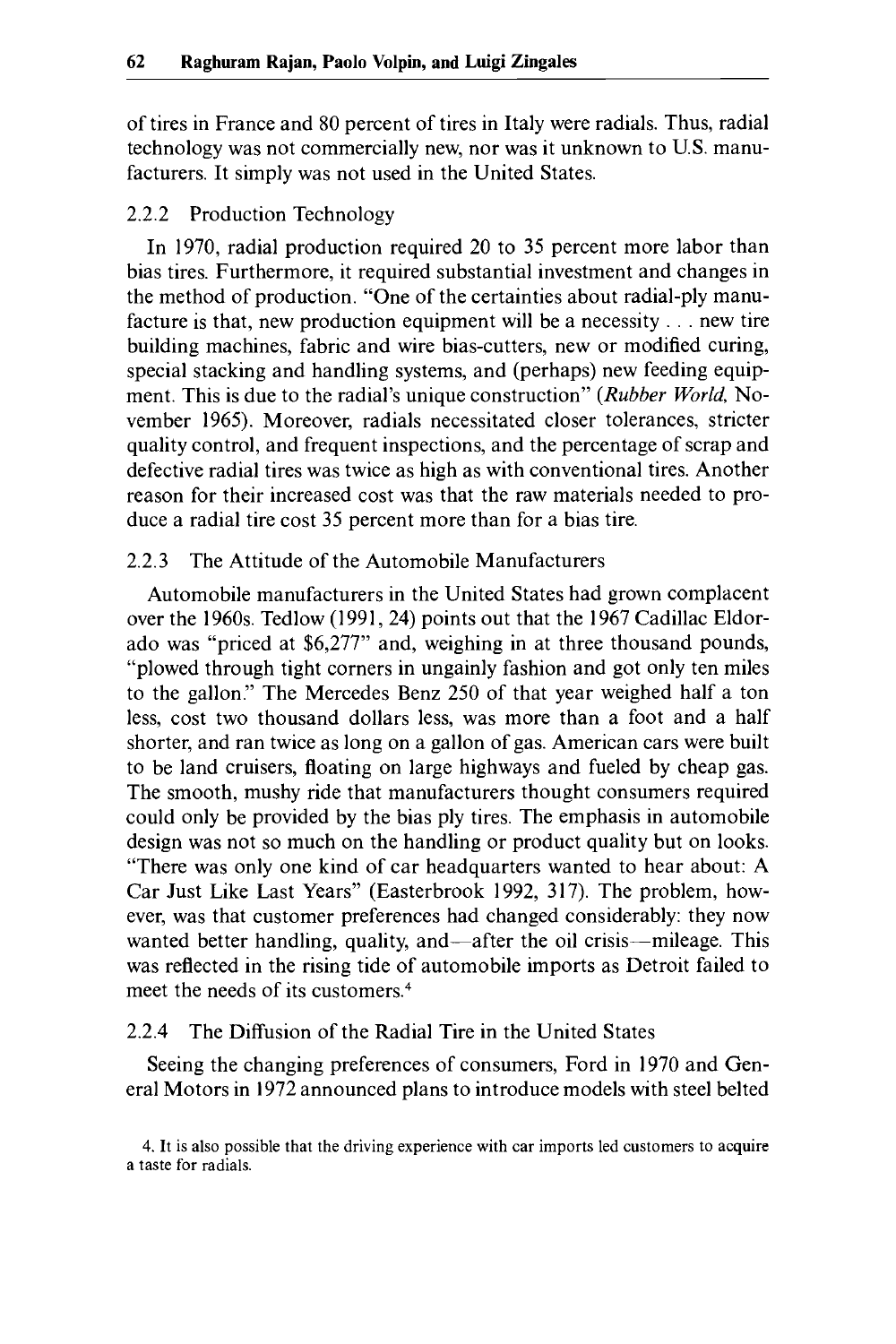radials. "Suddenly [the tire manufacturer's] expectations were confounded by dramatic external changes, and the switch to radials had to be undertaken swiftly. . ." (French 1991, 101). What were the changed expectations? In 1972, *Rubber Age* projected the growth of the radial market in the United States based on the diffusion of the tire in the German and **U.K.** markets. It estimated that the radial ply would grow from 3 percent of the OEM market in 1972 to 65 percent in 1976. It was somewhat more conservative in its estimate of penetration in the replacement market, given the popularity of belted bias ply tires. *Rubber Age* felt radials would have 30 percent of the replacement market by 1976. Sull (1996) also argues that two tire manufacturers in 1973 made similar projections for 1976.

These estimates are important because they preceded the oil crisis (recall that the trebling of oil prices was unimaginable until it actually occurred in late 1973). It is amazing that the actual penetration of radials in the OE market in 1976 was 64 percent, while in the replacement market it was 29 percent (table 2.3). This suggests that at least some industry sources could see the writing on the wall, and the forces precipitating the change to radials were in place even prior to the oil crisis. This view is confirmed by our conversations with industry sources.

What is puzzling about the switch to radials is not that it occurred so fast. In fact, the switch from bias ply to belted bias ply toward the end of the 1960s occurred even faster. The puzzle is why radials were not introduced while belted bias ply tires were—the latter almost as soon as they could be produced commercially. **As** we will argue, this delay in adopting an innovation that the rest of the world had already implemented put US. industry at a disadvantage. We will also attempt to explain why the introduction took place when it did. These are critical to understanding the takeovers in the 1980s.

# 2.2.5 Causes for the Delayed Introduction of the Radial Tire

Three special characteristics of radials explain why U.S. manufacturers settled into a low technology equilibrium. First, car suspensions have to be built differently to accommodate radials. This involves substantial redesign and investment. Thus, unlike the change from bias to belted bias, the change to radials required the support of the automobile manufacturers. **As** we have already pointed out, the car manufacturers were reluctant to abandon the cushy ride offered by the bias ply tires even though consumer preferences may have been changing. Thus the reluctance to innovate upstream hampered innovation downstream. To complicate matters, radials were a radically different technology, unlike the belted bias ply tires. While U.S. manufacturers had some experience in manufacturing radials in their European subsidiaries, they were certainly not the leaders (see *Rubber World,* April 1976). Adapting radials to **US.** cars and **U.S.** production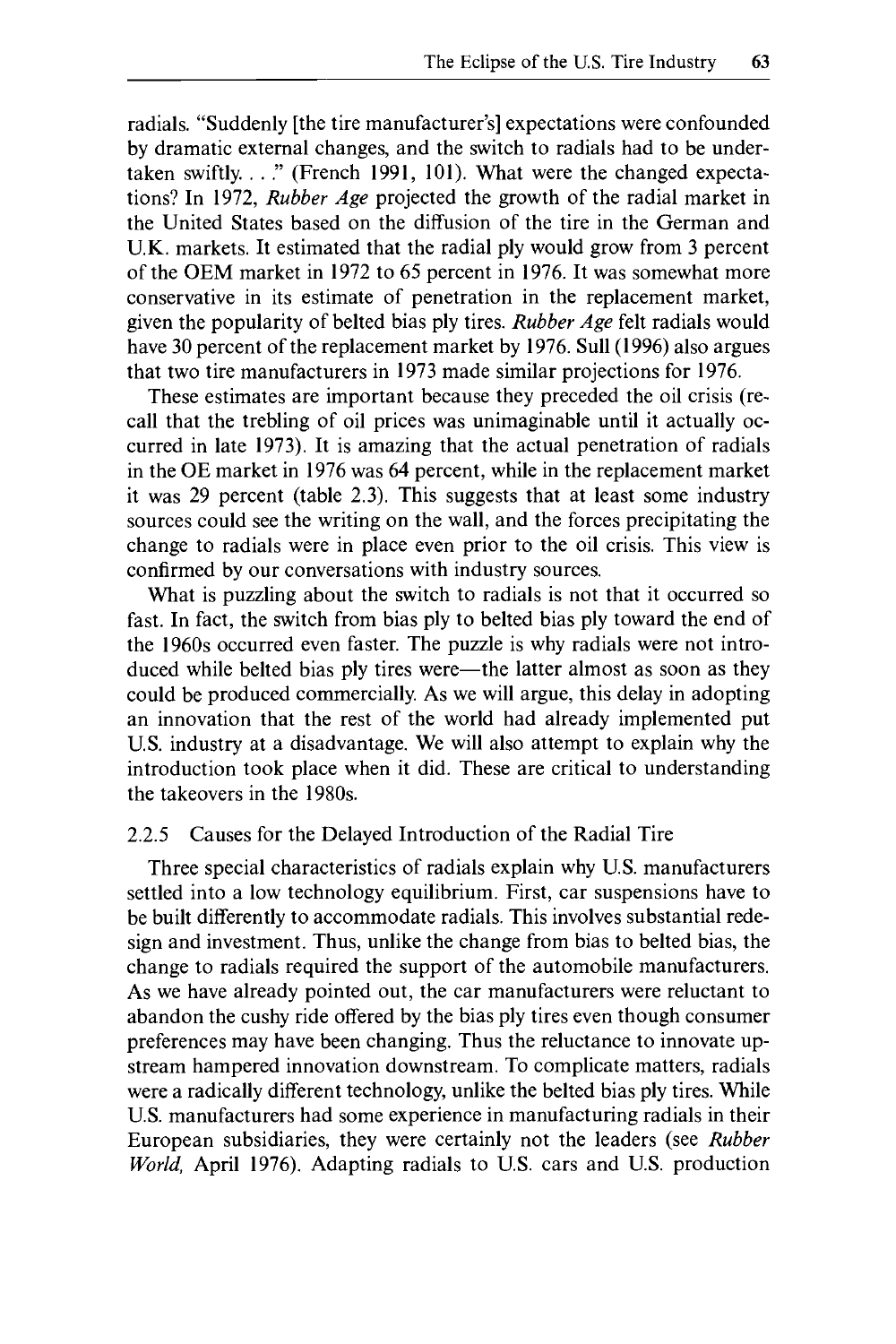|      |                    | Original Equipment<br>Market |                    | Replacement<br>Market    |                   |  |
|------|--------------------|------------------------------|--------------------|--------------------------|-------------------|--|
| Year | Total<br>Shipments | $\frac{0}{0}$<br>Radials     | Total<br>Shipments | $\frac{0}{6}$<br>Radials | Car<br>Production |  |
| 1965 | 51,413             | 0.0                          | 94,893             | 0.0                      | 9,329             |  |
| 1966 | 47,362             | 0.0                          | 101,812            | 0.0                      | 8,599             |  |
| 1967 | 40,827             | 0.0                          | 108,499            | 0.0                      | 7,405             |  |
| 1968 | 49,873             | 0.0                          | 121,088            | 0.0                      | 9,843             |  |
| 1969 | 46,172             | 0.4                          | 129,112            | 1.5                      | 8,219             |  |
| 1970 | 37,535             | 0.3                          | 129,608            | 2.1                      | 6,545             |  |
| 1971 | 48,609             | 0.1                          | 135,009            | 3.6                      | 8,578             |  |
| 1972 | 51,292             | 4.6                          | 141,295            | 6.2                      | 8,821             |  |
| 1973 | 55,960             | 17.6                         | 142,002            | 12.1                     | 9,661             |  |
| 1974 | 43,307             | 43.1                         | 123,460            | 22.4                     | 7,290             |  |
| 1975 | 39,281             | 63.9                         | 122,469            | 27.0                     | 6,706             |  |
| 1976 | 49,905             | 64.3                         | 122,690            | 29.1                     | 8,492             |  |
| 1977 | 55,689             | 66.3                         | 129,270            | 32.7                     | 9,211             |  |
| 1978 | 54,963             | 67.2                         | 135,151            | 37.5                     | 9,173             |  |
| 1979 | 48,188             | 76.6                         | 121,922            | 42.4                     | 8,423             |  |
| 1980 | 34,932             | 80.0                         | 106,912            | 50.0                     | 6,373             |  |
| 1981 | 35,979             | 83.3                         | 125,263            | 60.9                     | 6,251             |  |
| 1982 | 33,981             | 83.6                         | 130,539            | 65.9                     | 5,074             |  |
| 1983 | 43,845             | 83.5                         | 133,964            | 70.1                     | 6,782             |  |
| 1984 | 50,993             | 83.8                         | 144,580            | 75.7                     | 7,774             |  |
| 1985 | 54,839             | 83.5                         | 141,455            | 81.6                     | 8,185             |  |
| 1986 | 54,392             | 84.2                         | 144,267            | 86.7                     | 7,829             |  |
| 1987 | 52,913             | 85.0                         | 151,892            | 90.2                     | 7,098             |  |
| 1988 | 54,131             | 85.5                         | 155,294            | 93.7                     | 7,136             |  |
| 1989 | 51,170             | 87.3                         | 151,156            | 95.3                     | 6,825             |  |
| 1990 | 47,199             | 87.6                         | 152,251            | 96.7                     | 6,076             |  |
| 1991 | 41,859             | 88.4                         | 155,400            | 97.9                     | 5,439             |  |
| 1992 | 46,307             | 89.1                         | 165,794            | 98.9                     | 5,667             |  |
| 1993 | 52,335             | 88.7                         | 165,146            | 99.2                     | 5,982             |  |
| 1994 | 58,448             | 90.0                         | 169,983            | 99.4                     | 6,601             |  |

### **Table 2.3 Relative Importance of Original Equipment and Replacement Tire Markets**

*Note:* Passenger tire shipments in the OE market and the replacement market are in thousands of units and are taken from the Rubber Manufacturers Association (1994). The number of cars produced (also in thousands of units) is from *Ward's Automotive Year Book, Shipments.* 

methods still required considerable innovation. Thus **US.** automobile manufacturers did not have an assured supply of high quality radials if, in fact, they decided to switch.

Second, unlike with belted bias tires, radials could not be manufactured on the same machinery as bias ply tires. Enormous investment in new machinery was required to change to radial manufacture. But the third factor comes in here. In the OE market. much of the rents from the im-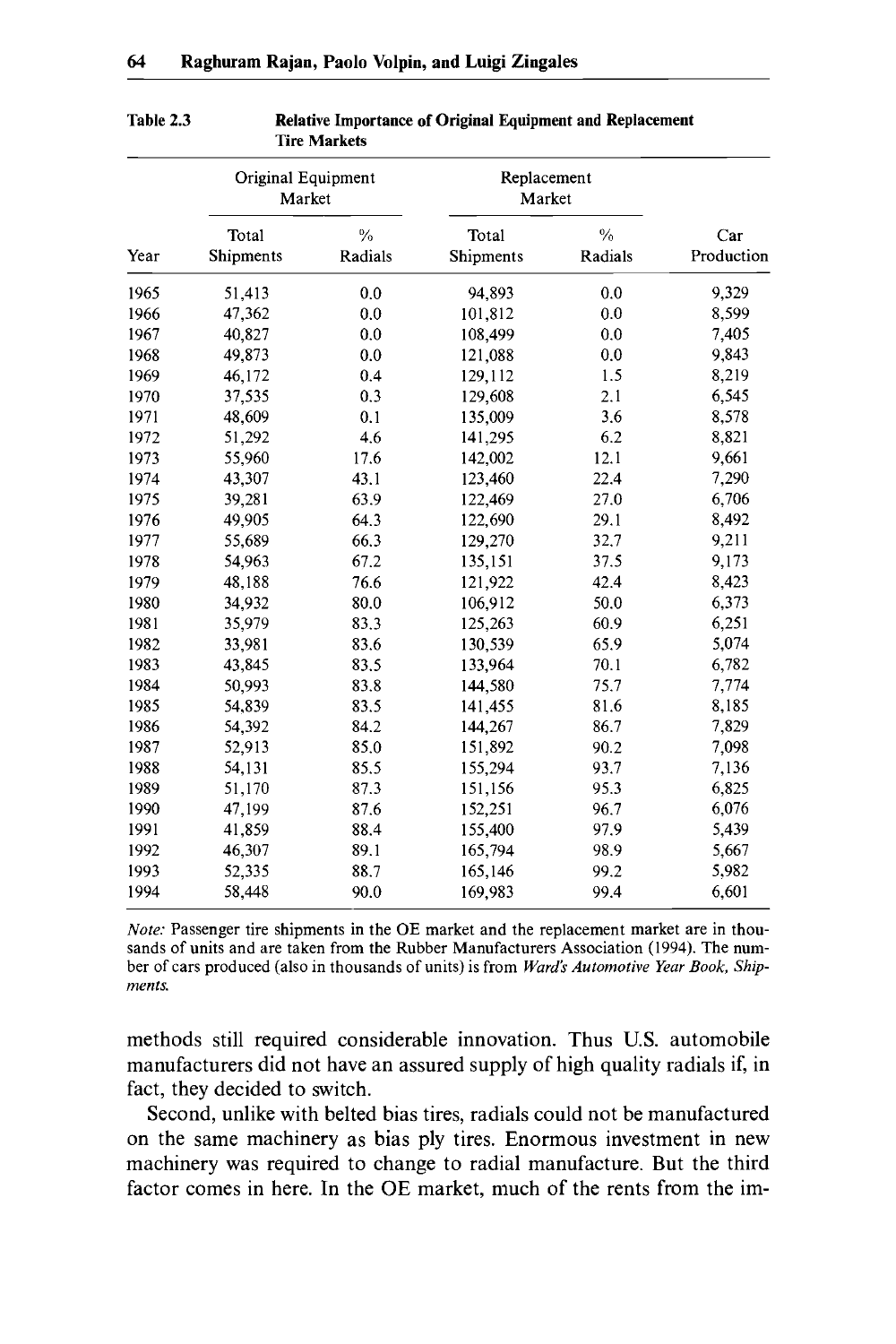proved technology would be extracted by the automobile manufacturers. And the technology had the potential to shrink the replacement market even more than belted bias ply tires. Thus rents from the new technology would accrue largely to the automobile manufacturers, and indirectly to consumers, while the investments costs would be wholly borne by the tire manufacturer.<sup>5</sup> To summarize, there were two barriers to switching to the radial technology: a coordination problem and a rent sharing problem. The coordination problem was that car manufacturers were afraid to change their designs absent a serious commitment to radials by tire manufacturers. Tire manufacturers, on the other hand, were unwilling to make the massive investments in moving to radials without the assurance of rents from a large market.<sup>6</sup> Yet, in all likelihood, it appeared that their most profitable market (the replacement market) would shrink as a result of the longer life of the new product. This appears to be a textbook example of the hold-up problem as modeled by Grossman and Hart (1986).

What was different in the other countries? Consider France, which was the first to switch to radials. When Michelin introduced the radial tire, it controlled Citroen, having acquired it in the 1930s when Citroen was unable to repay the debts owed to the tire company. Thus the coordination and rent sharing problem in upstream and downstream innovation was solved by the simple expedient of vertical integration. Moreover, the tire market in France was dominated by Michelin (it had 63 percent of domestic market share in 1975 with the second producer having only 12 percent; see West 1984,44). **So** not only could it keep some of the rents from innovation while dealing with other car manufacturers, it could also capture rents in the replacement market from the improved product. As in Grossman and Hart (1986), the hold-up problem is resolved by integration.

Even though tire manufacturers in Italy, Germany, and the United Kingdom did not own automobile manufacturers, they adopted quickly. This was because once Michelin had shown the success of the radial, it could offer it in neighboring countries where it had a foothold.<sup> $7$ </sup> This forced tire manufacturers in the other countries to offer radials.

*5.* Implicit in this argument is that the OE market and the replacement market are only loosely connected so that the automobile manufacturer does not extract all the rents from replacement sales also. **If** consumers always replaced tires on their car with the same brand, then presumably the automobile manufacturer could extract not only the profits on the OE tire but also the profits on the replacement.

6. West (1984) focuses on this last issue: "the way in which the **US** transnationals delayed launching the radial tire in their home market is a classic example of the use of market power by large firms to slow down the pace of innovation in an industry" We, however, believe that automobile manufacturers also played an important part in the delay.

7. West (1984) reports that Michelin had **30** percent of the Italian market in 1973, **23**  percent of the U.K. market in 1972, and 21 percent of the German market in 1975. It should also be noted that Pirelli independently made substantial innovations in radial manufacture. Furthermore, unlike Michelin, it appropriated the rents not by manufacturing elsewhere but by licensing the technology out.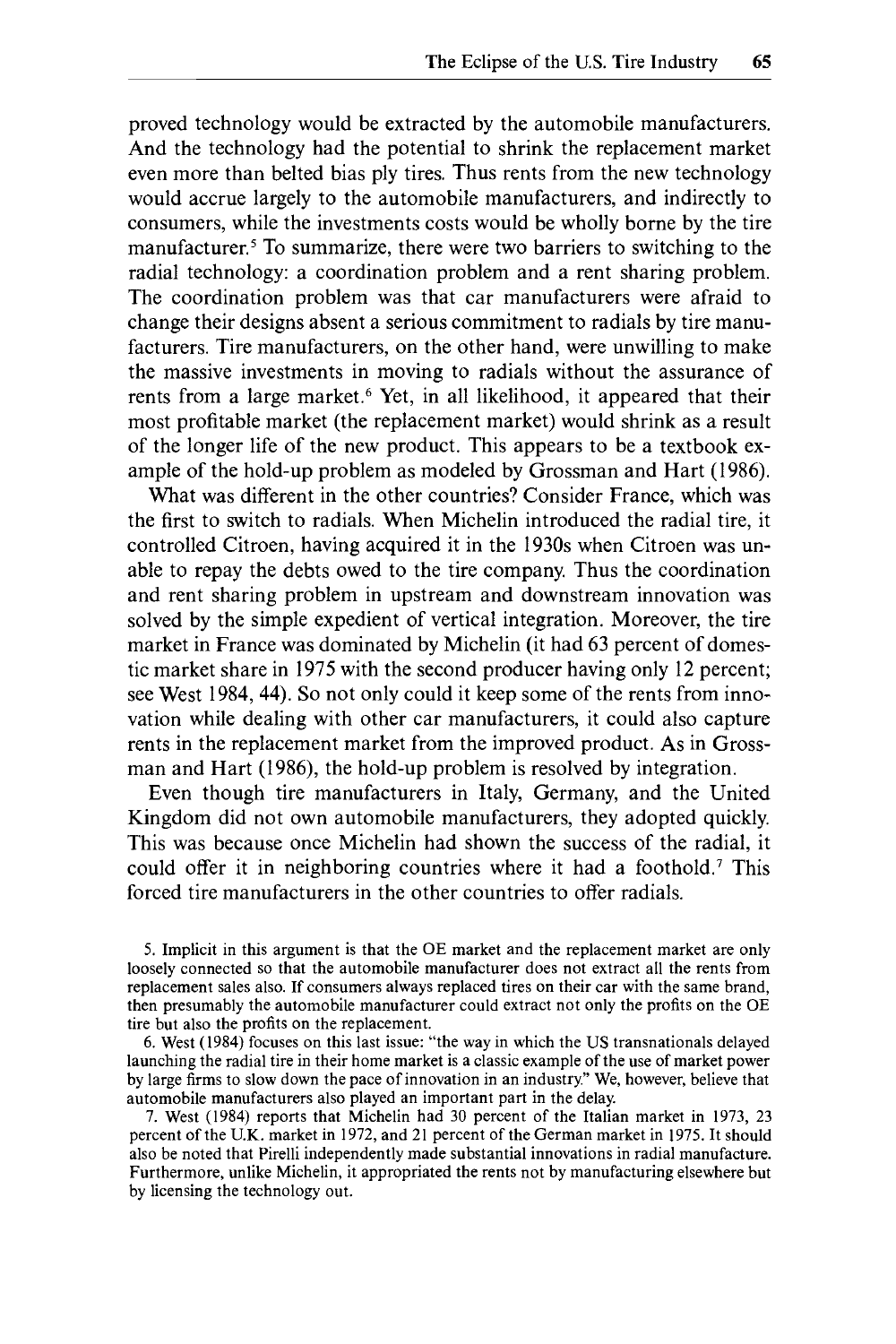What changed in the United States in the early 1970s to propel adoption? Ford and GM expressed the intent to start manufacturing cars with radials. An important factor in this decision was Michelin's decision in 1970 to reenter the U.S. market (which it had abandoned in 1930) and produce radials from a plant in Nova Scotia. Not coincidentally, it obtained a contract to produce radials for the 1970 Ford Continental at the same time (see Tedlow 1991). In mid-1973 Michelin also announced plans to build two tire plants in the United States *(Wall Street Journal,* 28 August 1973).

Another factor was the growing volume of automobile imports from Europe and Japan that convinced manufacturers of changing consumer preferences, even before the oil crisis. Once the automobile manufacturers signed on to the new tire technology, and there was a credible high-quality producer (Michelin) to supply it, the low technology equilibrium was broken. Now the competitive nature of the industry forced all the manufacturers to either adopt the technology or exit. The oil crisis in 1973 did not initiate the move to radials. It simply reinforced and perhaps accelerated it.

### 2.2.6 The Structure of the Tire Industry and Innovation

**A** number of issues have been highlighted about the industry that will help us in our later discussion of the causes of the takeovers. First, rents in this business exist only in markets where firms interact with individuals; the intermediate goods market is very competitive. Second, the tire industry is mature enough that it is hard for manufacturers to get a sustainable advantage through innovation. Finally, there is a coordination problem especially when both the upstream tire manufacturers and downstream automobile manufacturers have to innovate.

These features of the market explain why the returns to innovation accrue, if at all, to the largest tire manufacturers who have a substantial presence in the replacement market, while the costs of innovation are borne by all. Goodrich failed in its early attempt to introduce radials in the United States in 1965 because it could not convince the automobile manufacturers to switch. Goodyear, on the other hand, was not the first out with the belted bias ply tire. But once it saw customer acceptance of the belted bias, it accelerated development and retained its share of both the OE market and the replacement market. Of course, once Goodyear switched to producing belted bias, the automobile manufacturers demanded it of the other manufacturers.

Similarly, when radials were introduced, Goodyear was not in the vanguard of innovators. It misjudged the acceptability of the tire and lost a few points in OE market share between 1972 and 1974. But once it was convinced the radial was there to stay, it switched its substantial resources to developing and producing them. Its large (and somewhat inertia bound)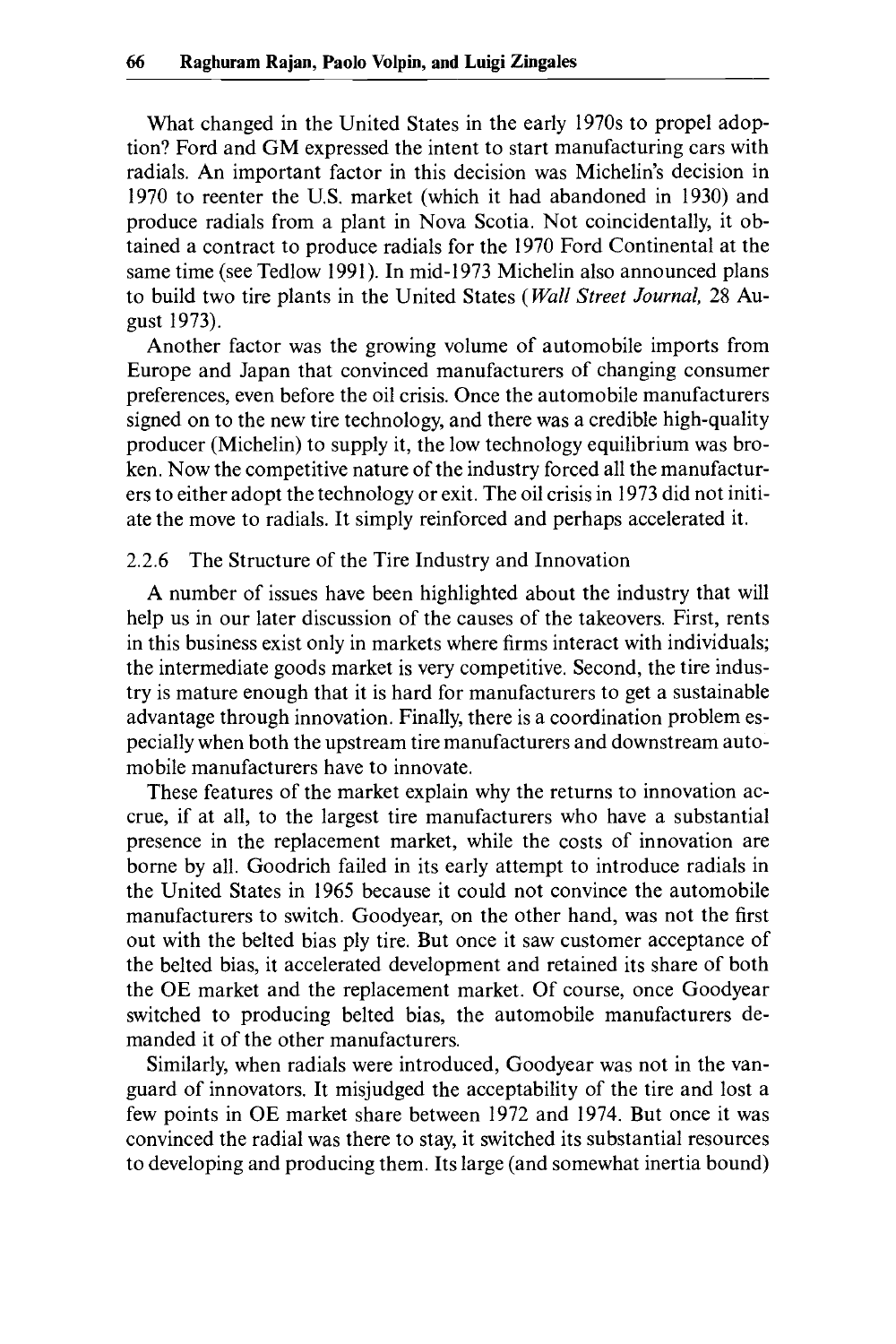position in the replacement market gave it an advantage in recovering market share in the OE market. The nod of approval from Goodyear then made radials the de facto industry standard. The other manufacturers had to scramble to adapt.

With this understanding of the industry and the dramatic impact of the introduction of radials, we will return to the question of why the major **U.S.** producers were acquired by foreign firms. Before doing so, however, we next review the major events in the merger and acquisition wave.

# 2.2.7 The Corporate Control Events

The tire industry has a long M&A history. In 1968, shortly after the failed attempt to introduce radials, Goodrich was the target of one of the first hostile takeover attempts in U.S. history. Goodrich, however, succeeded in fending off that attempt and there is no record of any major corporate control transaction until 1985.

As table **2.4** indicates, in 1985 Uniroyal had to undertake a defensive leverage buyout in response to a hostile bid by Carl Icahn. At the same time, Sumitomo (a Japanese company) emerged as a white knight to rescue Dunlop (a British company) from a hostile bid. In the next five years, every major **U.S.** tire producer had to face a hostile bid and all but one, Goodyear, ended up being acquired by foreign manufacturers. Table **2.4**  also shows the relationship between acquisitions and plant closure. Clearly, most plant closures took place between 1978 and 1981, well before the beginning of the intense takeover activity.

# **2.3 An Empirical Analysis of the Possible Causes of the Acquisitions by Foreign Firms**

We now test the "neoclassical" and "overinvestment" hypotheses set forth earlier in the introduction.

#### 2.3.1 Higher Productivity of Foreign Producers?

The first hypothesis **is** that the acquisition of existing plants by foreign producers was the best way to transfer plants into the hands of more efficient producers. To address this question, we analyze plant-level productivity following an acquisition. In particular, we test two direct implications of the hypothesis that foreign manufacturers acquired **U.S.** plants because they were more efficient. First, we should observe higher productivity in plants owned by foreign manufacturers. Second, we should observe an increase in the productivity following an acquisition, especially an acquisition by foreigners.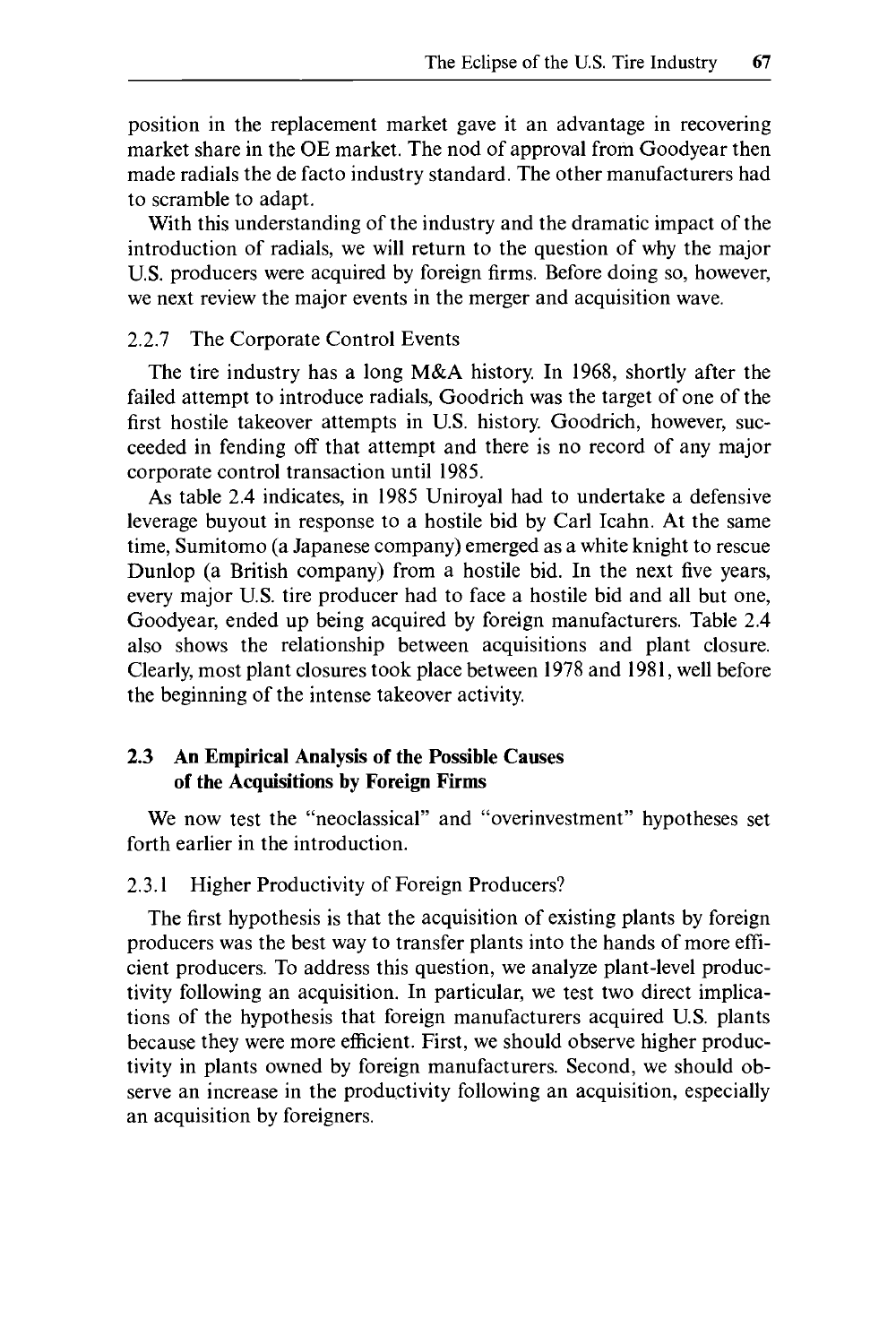| Year | Corporate Control Events               | New Plants                       | Closed Plants                 |
|------|----------------------------------------|----------------------------------|-------------------------------|
| 1966 |                                        | Firestone (Bloomington, Ill.)    |                               |
|      |                                        | Goodyear (Danville, Va.)         |                               |
| 1967 |                                        | General (Charlotte, N.C.)        |                               |
| 1968 |                                        | Goodyear (Union City, Tenn.)     |                               |
|      |                                        | Mohawk (Salem, Va.)              |                               |
|      |                                        | Mohawk (Salem, Va.)              |                               |
| 1969 | Hostile takeover attempt against       | Dunlop (Huntsville, Ala.)        |                               |
|      | Goodrich by Northwest Ind.             | Firestone (Oklahoma City, Okla.) |                               |
|      |                                        | Goodyear (Fayetteville, N.C.)    |                               |
|      |                                        | Uniroyal (Ardmore, Okla.)        |                               |
| 1970 |                                        |                                  |                               |
| 1971 |                                        |                                  |                               |
| 1972 |                                        | Firestone (Lavergne, Tenn.)      |                               |
| 1973 | Armstrong buys Nashville (Tenn.) plant | Firestone (Wilson, N.C.)         |                               |
|      | from Gates                             |                                  |                               |
| 1974 |                                        | General (Mt. Vernon, Ill.)       |                               |
| 1975 |                                        | Michelin (Greenville, S.C.)      |                               |
| 1976 |                                        |                                  | Goodrich (Akron, Ohio)        |
| 1977 |                                        |                                  | Goodyear (Akron, Ohio)        |
| 1978 |                                        | Goodyear (Lawton, Okla.)         | Mansfield (Mansfield, Ohio)   |
|      |                                        |                                  | Mohawk (Akron, Ohio)          |
|      |                                        |                                  | Uniroyal (Los Angeles, Cal.)  |
| 1979 |                                        | Michelin (Dothan, Ala.)          | Iri (Louisville, Ky.)         |
|      |                                        |                                  | Mohawk (West Helena, Ark.)    |
| 1980 |                                        |                                  | Firestone (Barbeton, Ohio)    |
|      |                                        |                                  | Firestone (Dayton, Ohio)      |
|      |                                        |                                  | Firestone (Los Angeles, Cal.) |
|      |                                        |                                  | Firestone (Salinas, Cal.)     |
|      |                                        |                                  | Goodyear (Los Angeles, Cal.)  |

# **Table 2.4 Chronology of Events in the U.S. Tire Industry**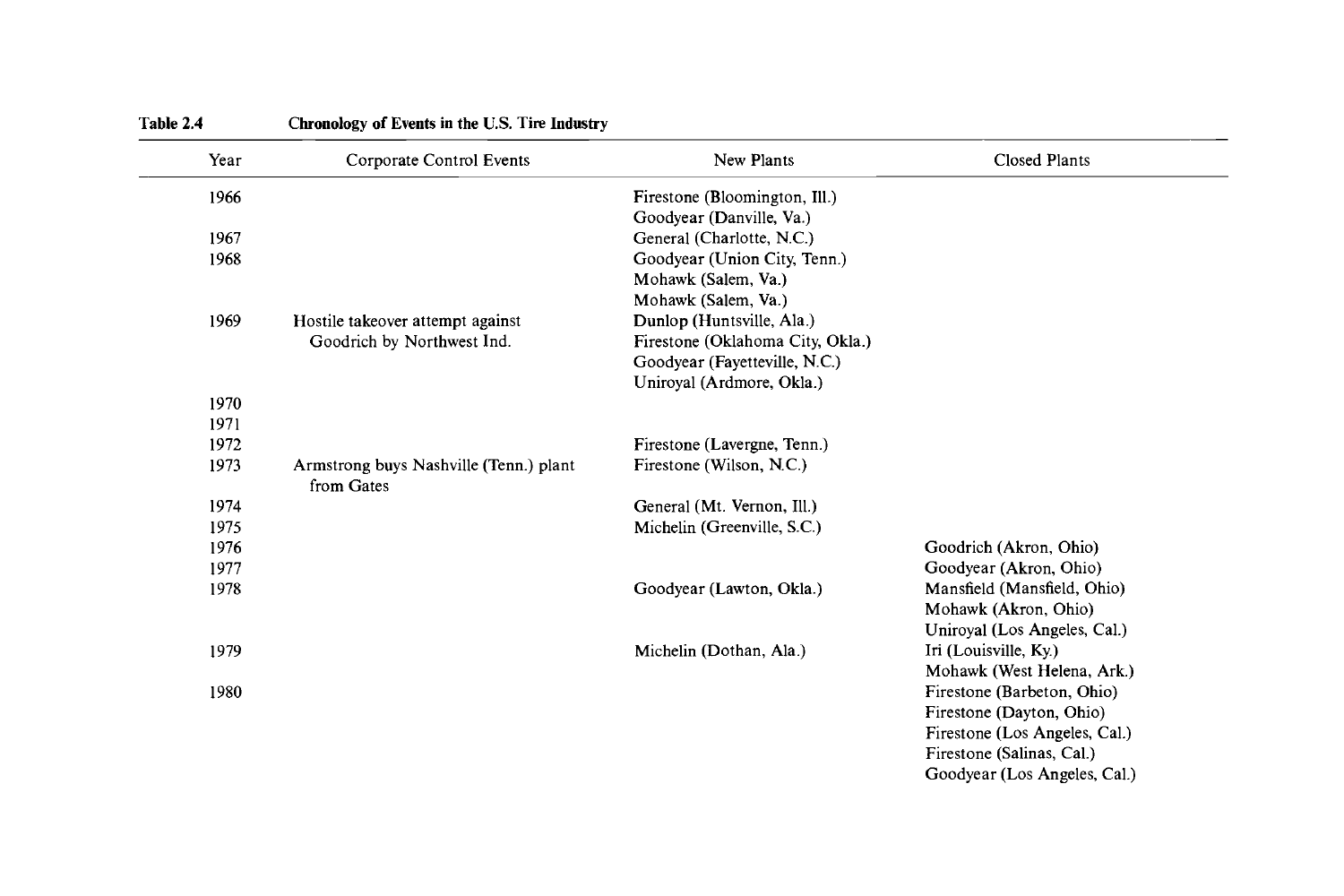|      |                                                    |                            | Uniroyal (Detroit, Mich.)     |
|------|----------------------------------------------------|----------------------------|-------------------------------|
| 1981 |                                                    | Michelin (Lexington, S.C.) | Armstrong (West Haven, Conn.) |
|      |                                                    |                            | Firestone (Akron, Ohio)       |
| 1982 | Firestone and Bridgestone agreement for            |                            |                               |
|      | Lavergne (Tenn.) plant (\$52 million)              |                            |                               |
| 1983 | Cooper buys Tupelo (Miss.) plant from<br>Mansfield |                            | Firestone (Memphis, Tenn.)    |
| 1984 |                                                    |                            | Goodyear (Conshocken, Pa.)    |
|      |                                                    |                            | Goodyear (Jackson, Mich.)     |
| 1985 | Hostile takeover (BTR) attempt against             |                            |                               |
|      | Dunlop, bailed out by Sumitomo                     |                            |                               |
|      | Hostile takeover attempt (C. Icahn)                |                            |                               |
|      | against Uniroyal                                   |                            |                               |
| 1986 | Uniroyal and Goodrich merge in Uni-                |                            | Goodrich (Miami, Okla.)       |
|      | Goodrich                                           |                            | Goodrich (Oaks, Pa.)          |
|      | Hostile takeover attempt (Goldsmith)               |                            | Firestone (Albany, Ga.)       |
|      | against Goodyear                                   |                            | General (Waco, Tex.)          |
| 1987 | Continental buys General (\$650 million)           |                            | Goodyear (Cumberland, Md.)    |
|      | Goodrich adopts antitakeover plan                  |                            |                               |
| 1988 | Pirelli's bid for Firestone                        |                            |                               |
|      | Bridgestone buys Firestone (\$2.6 billion)         |                            |                               |
|      | Pirelli buys Armstrong (\$197 million)             |                            |                               |
| 1989 | Yokohama buys Mohawk (\$150 million)               |                            |                               |
| 1990 | Cooper buys Firestone's Albany (Ga.)<br>plant      |                            |                               |
|      | Michelin buys Uni-Goodrich                         |                            |                               |
| 1991 |                                                    |                            |                               |
| 1992 |                                                    | Cooper (Albany, Ga.)       |                               |
| 1993 |                                                    |                            |                               |

Uniroyal (Chicopee Falls, Mass.)

*Sources: Modern Tire Dealer* and *Wall Street Journal Index.*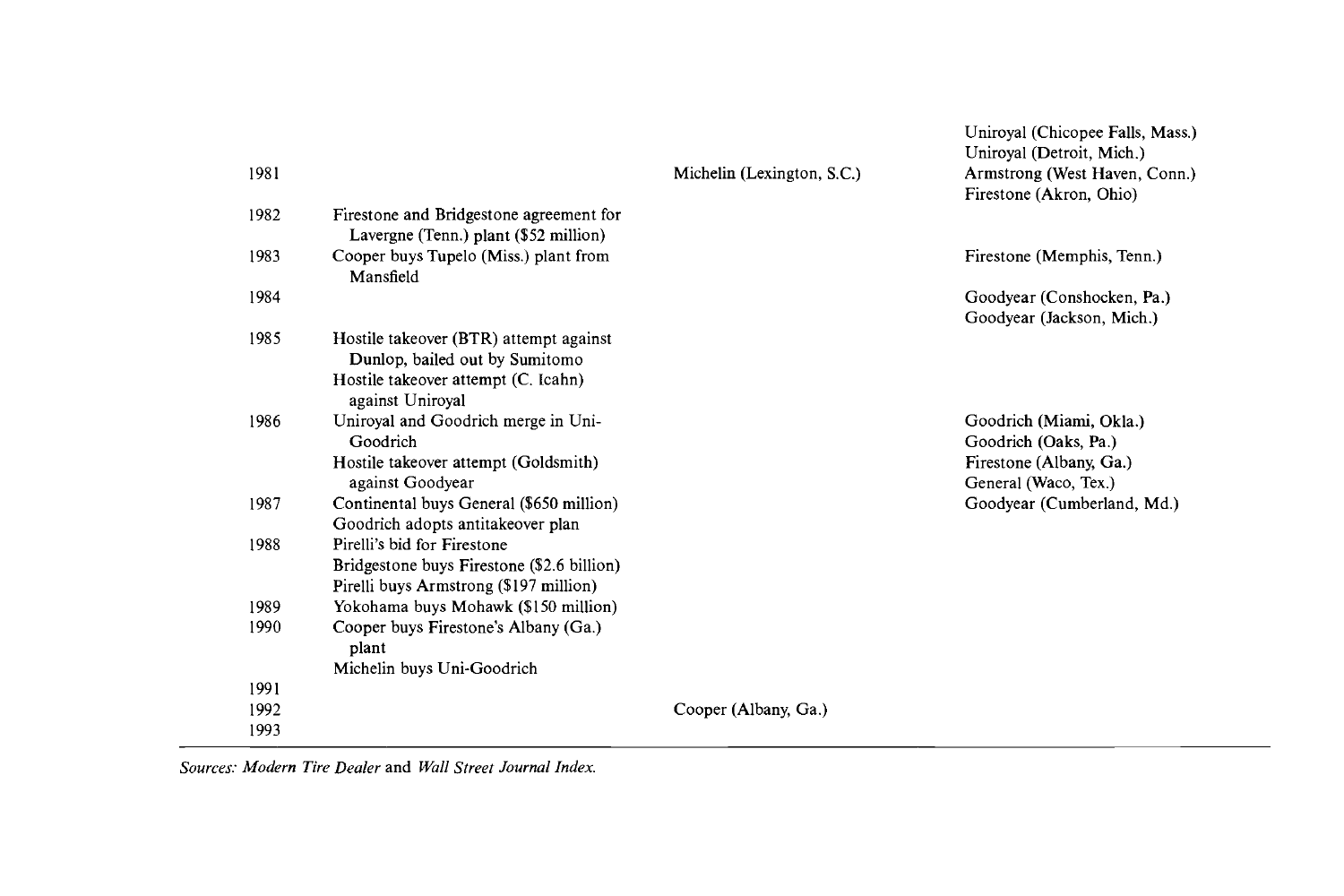# *Data*

The plant-level data we use come from the Longitudinal Research Database (LRD) maintained at the Center for Economic Studies (CES) at the Bureau of the Census. The LRD file is a time series of economic variables collected from manufacturing establishments in the Census of Manufactures (CM) and Annual Survey of Manufactures (ASM) programs.

The census universe covers approximately 350,000 establishments. The CM reports data on all these establishments every five years (in years ending in "2" and "7"), while the ASM covers a subset of the universe in each of the four years between censuses. The ASM, though, contains a complete time series for establishments with 250 or more employees.

The LRD file contains identifying information at the establishment level, basic information on the factors of production (inputs such as levels of capital, labor, energy, and materials) and the products produced (outputs), and other basic economic information used to define the operations of a manufacturing plant. In addition to these items, since 1972, establishments in the ASM sample panel have been asked to supply detailed information on assets, rental payments, supplemental labor costs, consumption of specific types of fuels, and other selected items. Unlike the census, the ASM does not request data on individual materials consumed and products shipped, although product class information is collected. These data, thus, are available only in census years.

Because we are interested in **U.S.** tire plants, we extracted from the LRD all the data on manufacturing establishments with SIC code **301** 1 (tire and inner tubes). We identified 3,061 plant-year observations from 493 plants and 402 firms. The first year for which we have comprehensive data is 1967. The next year of data is 1972, after which we have data for all the years until 1993.

To maximize the homogeneity of the group we analyze, we restrict our analysis to passenger tire plants (primary product code l), ignoring truck tires and other special tires. This reduces our sample to 71 plants and 741 plant-years. Twenty-one observations and four plants lack some or all of the data required by our specification. This leaves us with 67 plants corresponding to 720 plant-years.

Table 2.5 contains the summary statistics for this data set. Note that the census data are confidential and this prevents us reporting data when it would reveal the identity of a single company in the sample. All the reported analysis based on LRD data will, by necessity, be aggregated.

To check how exhaustive the ASM is, to obtain data on plant ownership from an independent source, and to produce a series of dummy variables (foreign, acquisition, and nonunionization), we collected a data set on passenger tire plants from the trade magazine *Modern Tire Dealer.* Starting in 1976, the January issue of the journal lists all **U.S.** tire plants, their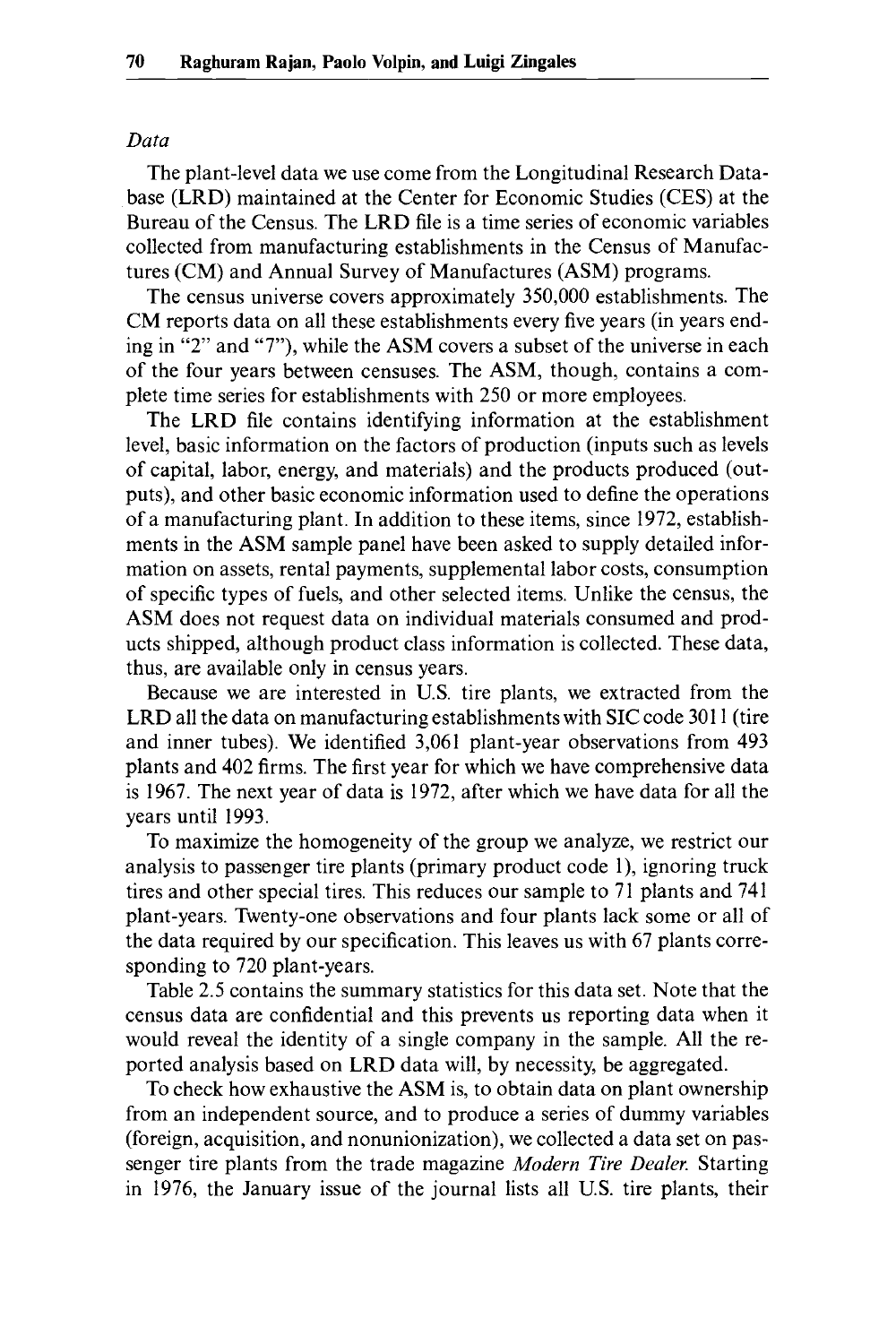| A. Continuous Variables |                              |             |         |  |  |
|-------------------------|------------------------------|-------------|---------|--|--|
|                         | Means                        | Stand. Dev. | N. Obs. |  |  |
| Value added             | 11.08                        | 0.99        | 720     |  |  |
| Capital                 | 4.92                         | 0.95        | 720     |  |  |
| Labor                   | 7.90                         | 0.68        | 720     |  |  |
| Capital expenditures    | 0.05                         | 0.17        | 720     |  |  |
| Employment              | 7.20                         | 0.68        | 720     |  |  |
|                         | <b>B.</b> Discrete Variables |             |         |  |  |
|                         | Frequency                    | Percent     | N. Obs. |  |  |
| Closure                 | 13                           | 1.82        | 712     |  |  |
| Foreign                 | 107                          | 14.86       | 720     |  |  |
| Acquisition             | 110                          | 15.28       | 720     |  |  |
| Nonunion                | 96                           | 13.33       | 720     |  |  |

### **Table 2.5 Summary Statistics**

*Note:* Value added is the logarithm of a plant's value added measured in thousands of U.S. dollars. Capital is the logarithm of the net amount of property, plant, and equipment. Labor is the logarithm of production-worker-equivalent man-hours, as defined in Lichtenberg (1992). The foreign ownership indicator is one if the plant is owned by a foreign company in that particular year. The acquisition indicator is one in all plant-years following a change in control taking place in the period 1970-93. The nonunion indicator is one for those plants that were not unionized. All the data are from the LRD, except for foreign ownership and unionization indicators. which are constructed from data in *Modern Tire Dealer.* 

production capacity, their location, the company they belong to, and (starting in 1984) whether the plant is unionized or not. We identified a sample of 66 plants. Overall our impression is that the **LRD** data set is representative of passenger tire plants operating in the United States.<sup>8</sup>

### *Methodology*

We want to compare productivity across different plants and over time. It is standard in this literature (see Lichtenberg 1992) to use the notion of total factor productivity, defined as output per unit of total input:

$$
\pi = \frac{VA}{F(L, K)},
$$

where *VA* is output net of purchased intermediate goods and  $F(L, K)$  is a production function, with L denoting labor input and *K* capital input.

If we assume that the production function is Cobb-Douglas so that  $F(L)$ ,  $K = L^{\alpha} K^{\beta}$  and we take logarithms, we obtain

(2) 
$$
\log VA = \alpha \log L + \beta \log K + \log \pi.
$$

8. For disclosure-related reasons we cannot give further detail about the nature of and exact differences between the two samples.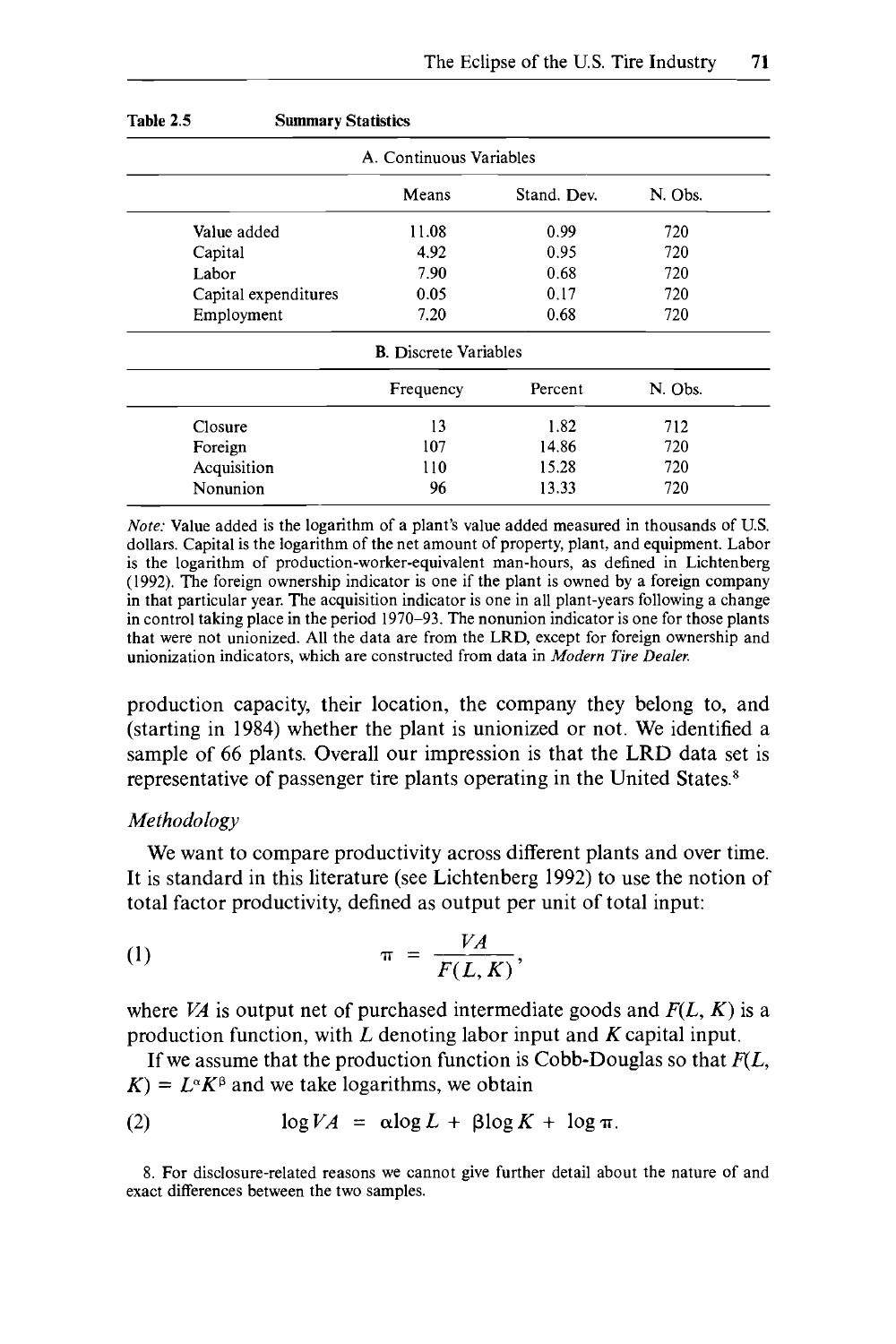If we assume the technical parameters  $\alpha$  and  $\beta$  are invariant across plants, we can test our hypotheses using the following specification:

(3) 
$$
\log V A_{ii} = f(X_i) + \alpha \log L_{ii} + \beta \log K_{ii} + \delta Y \text{ear}_i + \varepsilon_{ii},
$$

Where  $f(X_i)$  are plant-specific characteristics (like ownership, unionization, etc.), Year, is a calendar year dummy, and  $\varepsilon_{ij}$  is an error, which we assume orthogonal to the input quantities.

# *Results*

Panel **A** of table 2.6 reports the results obtained by estimating equation (3). Columns (1) to (3) estimate equation (3) with ordinary least squares **(OLS)** on the entire sample of plants. The plant-specific characteristics we test are an acquisition indicator (equal to one in the years subsequent to an acquisition), a foreign ownership indicator (equal to one if the plant belongs to a subsidiary of a foreign manufacturer), an indicator if the plant is not unionized,and the age of the plant measured as years since the plant was built.<sup>9</sup>

Column (1) tests whether foreign-owned plants are more or less productive in general. The estimates indicate that the total factor productivity of foreign-owned plants is 20 percent less than that of U.S.-owned plants. This effect is highly statistically significant. There is no evidence that nonunionized plants are more productive. Column (2) adds the acquisition indicator to the basic specification. Plants that have been acquired are 9 percent less productive after an acquisition, but this effect is not statistically significant even at the 10 percent level. The results are substantially unchanged if we insert a measure of a plant's age (col. [3]).

It is possible that the estimated adverse effects of foreign ownership are the result of some misspecification. We might miss some plant-specific characteristics that reduce productivity and happen to be correlated with the foreign ownership indicator. For example, since foreigners bought, rather than started, most of their U.S. plants, it is possible that the observed effect captures adverse selection rather than inefficiency: foreigners buy less-productive plants. For this reason we reestimate equation (3) (estimates not reported) restricting the sample to new plants. Productivity of foreign-owned plants is again significantly less than U.S.-owned plants.

Is it that foreign acquirers pick poor plants, or are they poor managers? We try to control better for plant-specific characteristics by reestimating equation (3) with plant fixed effects. Since our measure of capital is a noisy proxy for the real level of capital, it is not surprising that the coefficient on capital drops by *50* percent and becomes insignificant. However, the indicators are the variables of interest. Controlling for the plant-specific

<sup>9.</sup> Since we do not have data on construction years before 1960, for any plant built before 1960 we set the year of construction to 1959.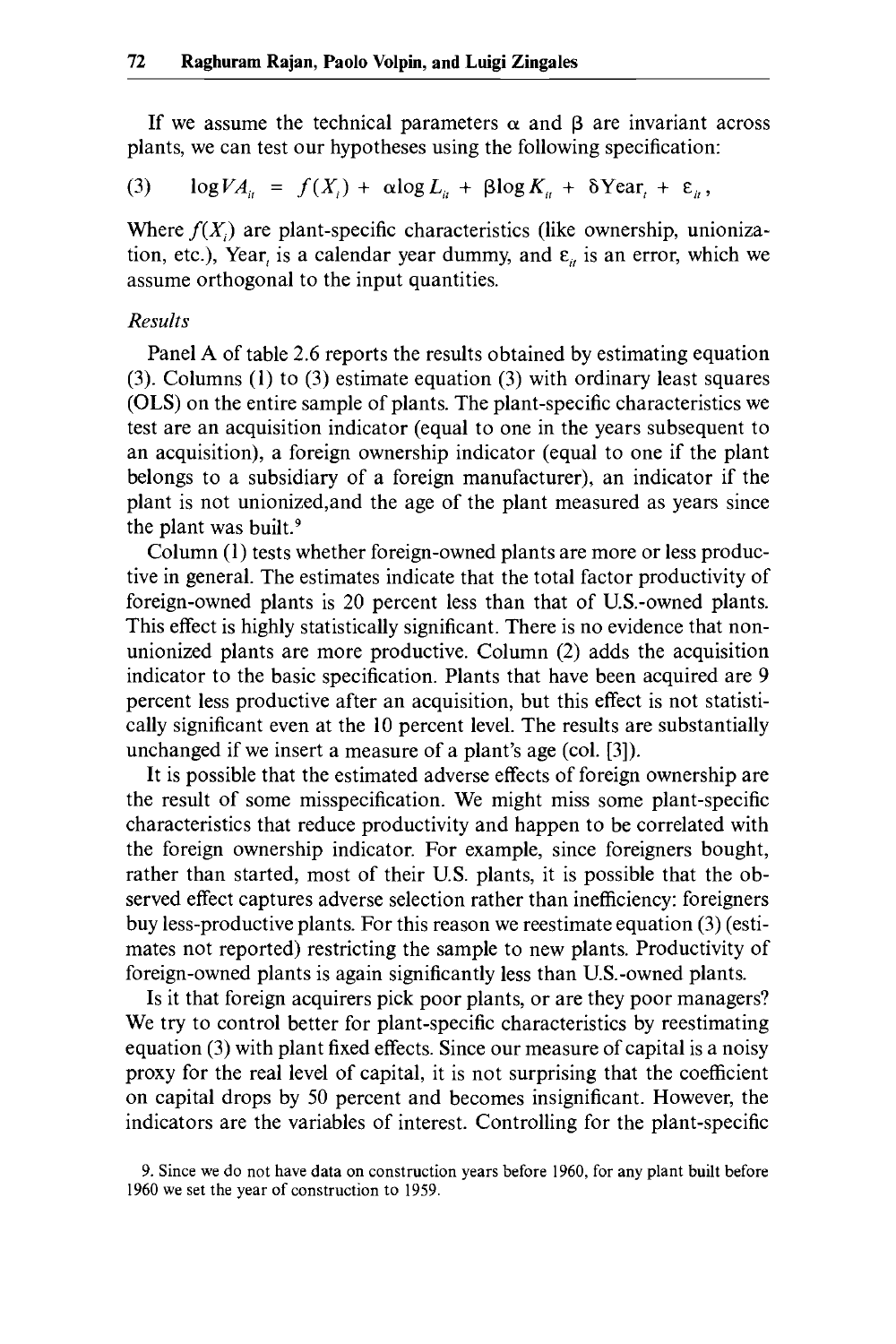|                          |          |            | A. Whole Sample                    |          |                      |          |
|--------------------------|----------|------------|------------------------------------|----------|----------------------|----------|
|                          |          | <b>OLS</b> |                                    |          | <b>Fixed Effects</b> |          |
|                          | (1)      | (2)        | (3)                                | (4)      | (5)                  | (6)      |
| Capital                  | 0.091    | 0.091      | 0.088                              | 0.061    | 0.056                | 0.056    |
|                          | (0.033)  | (0.032)    | (0.033)                            | (0.039)  | (0.038)              | (0.041)  |
| Labor                    | 1.022    | 1.015      | 1.018                              | 1.102    | 1.111                | 1.111    |
|                          | (0.038)  | (0.038)    | (0.038)                            | (0.051)  | (0.051)              | (0.055)  |
| Foreign dummy            | $-0.196$ | $-0.163$   | $-0.145$                           |          | 0.184                | 0.184    |
|                          | (0.056)  | (0.071)    | (0.076)                            |          | (0.094)              | (0.101)  |
| <b>Acquisition dummy</b> |          | $-0.086$   | $-0.085$                           | $-0.249$ | $-0.354$             | $-0.354$ |
|                          |          | (0.080)    | (0.082)                            | (0.061)  | (0.093)              | (0.100)  |
| Nonunion dummy           | 0.041    | 0.039      | 0.013                              |          |                      |          |
|                          | (0.047)  | (0.048)    | (0.051)                            |          |                      |          |
| Age                      |          |            | $-0.002$                           |          |                      | 0.061    |
|                          |          |            | (0.001)                            |          |                      | 0.004    |
| Adjusted $R^2$           | 0.846    | 0.846      | 0.852                              | 0.908    | 0.908                | 0.920    |
| N. obs.                  | 720      | 720        | 720                                | 720      | 720                  | 720      |
|                          |          |            | <b>B.</b> Radial Sample            |          |                      |          |
| Capital                  | 0.115    | 0.139      | 0.159                              | $-0.033$ | $-0.051$             | $-0.051$ |
|                          | (0.069)  | (0.073)    | (0.072)                            | (0.085)  | (0.079)              | (0.041)  |
| Labor                    | 0.952    | 0.961      | 0.941                              | 0.838    | 0.853                | 0.853    |
|                          | (0.077)  | (0.076)    | (0.074)                            | (0.097)  | (0.097)              | (0.097)  |
| Foreign dummy            | $-0.487$ | $-0.546$   | $-0.543$                           |          | 0.226                | 0.226    |
|                          | (0.056)  | (0.079)    | (0.079)                            |          | (0.147)              | (0.147)  |
| Acquisition dummy        |          | 0.124      | 0.095                              | $-0.136$ | $-0.307$             | $-0.307$ |
|                          |          | (0.088)    | (0.090)                            | (0.078)  | (0.149)              | (0.149)  |
| Nonunion dummy           | 0.051    | 0.069      | 0.115                              |          |                      |          |
|                          | (0.049)  | (0.049)    | (0.055)                            |          |                      |          |
| Age                      |          |            | 0.006                              |          |                      | 0.054    |
|                          |          |            | (0.002)                            |          |                      | 0.007    |
| Adjusted $R^2$           | 0.776    | 0.779      | 0.782                              | 0.888    | 0.891                | 0.891    |
| N. obs.                  | 265      | 265        | 265                                | 265      | 265                  | 265      |
|                          |          |            | C. Whole Sample, Proxy for Capital |          |                      |          |
| Capital (energy)         | 0.280    | 0.284      | 0.281                              | 0.207    | 0.209                | 0.209    |
|                          | (0.054)  | (0.052)    | (0.052)                            | (0.079)  | (0.078)              | (0.078)  |
| Labor                    | 0.870    | 0.860      | 0.862                              | 0.997    | 1.003                | 1.003    |
|                          | (0.046)  | (0.046)    | (0.046)                            | (0.096)  | (0.095)              | (0.095)  |
| Foreign dummy            | $-0.135$ | $-0.094$   | $-0.084$                           |          | 0.199                | 0.199    |
|                          | (0.052)  | (0.064)    | (0.066)                            |          | (0.102)              | (0.102)  |
| <b>Acquisition dummy</b> |          | $-0.102$   | $-0.101$                           | $-0.227$ | $-0.340$             | $-0.340$ |
|                          |          | (0.078)    | (0.077)                            | (0.063)  | (0.099)              | (0.099)  |
| Nonunion dummy           | 0.052    | 0.049      | 0.033                              |          |                      |          |
|                          | (0.045)  | (0.045)    | (0.047)                            |          |                      |          |
|                          |          |            |                                    |          |                      |          |

**Table** *2.6* **Effects of Ownership on Productivity** 

*(continued)*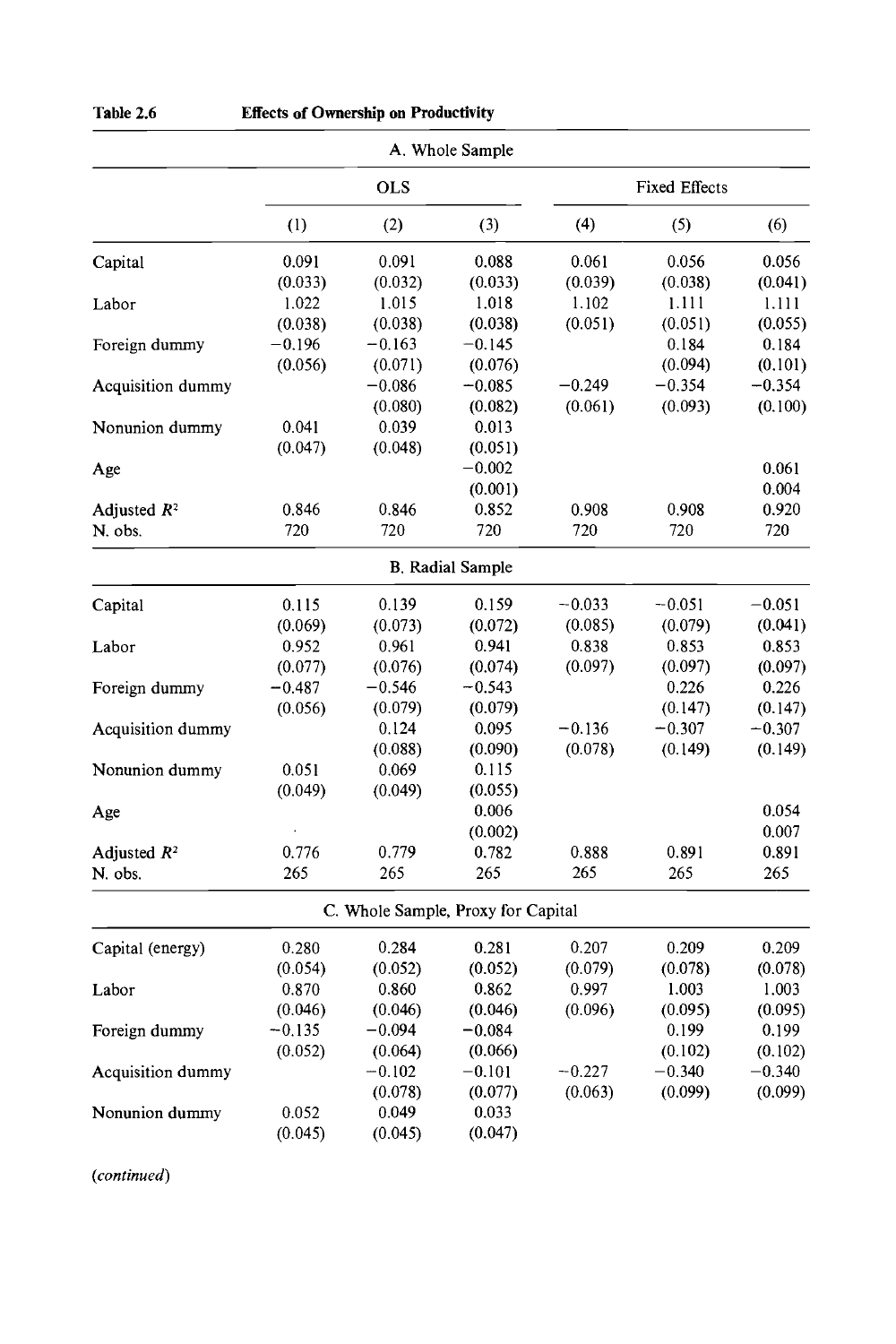| Table 2.6                 | (continued)      |                                    |                     |              |                      |                |  |  |  |
|---------------------------|------------------|------------------------------------|---------------------|--------------|----------------------|----------------|--|--|--|
|                           |                  | C. Whole Sample, Proxy for Capital |                     |              |                      |                |  |  |  |
|                           |                  | <b>OLS</b>                         |                     |              | <b>Fixed Effects</b> |                |  |  |  |
|                           | $\left(1\right)$ | (2)                                | (3)                 | (4)          | (5)                  | (6)            |  |  |  |
| Age                       |                  |                                    | $-0.001$<br>(0.001) |              |                      | 0.056<br>0.004 |  |  |  |
| Adjusted $R^2$<br>N. obs. | 0.867<br>729     | 0.868<br>729                       | 0.868<br>729        | 0.912<br>729 | 0.912<br>729         | 0.912<br>729   |  |  |  |

*Note:* The dependent variable is the logarithm of a plant's value added in a given year. Capital is the logarithm of the net amount of property, plant, and equipment. In panel C the logarithm of constant price energy consumption has been used as a proxy for capital. Labor is the logarithm of productionworker-equivalent man-hours, as defined in Lichtenberg (1992). The foreign ownership indicator is one if the plant is owned by a foreign company in that particular year. The acquisition indicator is one in all plant-years following a change in control taking place in the period 1970--93. The nonunion indicator is one for those plants that were not unionized. Age is the number of years since the plant was originally built. For plants built before 1960, we set the year of construction to 1959. All the data are from the LRD, except for foreign ownership, unionization indicators (which are constructed from data in *Modern Tire Dealer),* and age of the plant (which is from *Tire Business).* All the specifications contain calendar year indicators (coefficient estimates not reported). Heteroskedasticity robust standard errors are reported in parentheses.

characteristics, an acquisition reduces a plant's total factor productivity by a statistically significant 25 percent. This phenomenon is not just temporary. In an unreported regression we allowed for the impact of an acquisition to be different in the two years following an acquisition and in the long run. The effect is entirely concentrated in the long run. The effects are robust to the inclusion of a measure of the age of the plant. Older plants are less productive, 0.2 percent per year of age.

When we include plant-specific effects, the acquisition indicator is almost collinear with the foreign indicator (there are only few acquisitions that are not made by foreign firms). Nevertheless, we try including both variables in the regression. The effect of acquisition is still negative and bigger in absolute sign, while the incremental effect of foreign ownership (separate from that of acquisition) is positive and statistically significant. The combined effect of a foreign acquisition, though, remains negative: it reflects a **17** percent drop in total factor productivity. Interestingly, the coefficient of age becomes positive and highly statistically significant. This suggests that while newer plants are more productive, a plant itself becomes more productive with age. Hence the difference in coefficient between the **OLS** and the fixed effects estimates.

Although we could not reject the hypothesis that the production function for plants was the same independent of the quantity of radials produced, in panel B of table 2.6 we test the robustness of our result to restricting the estimates to plants producing at least 80 percent radials. The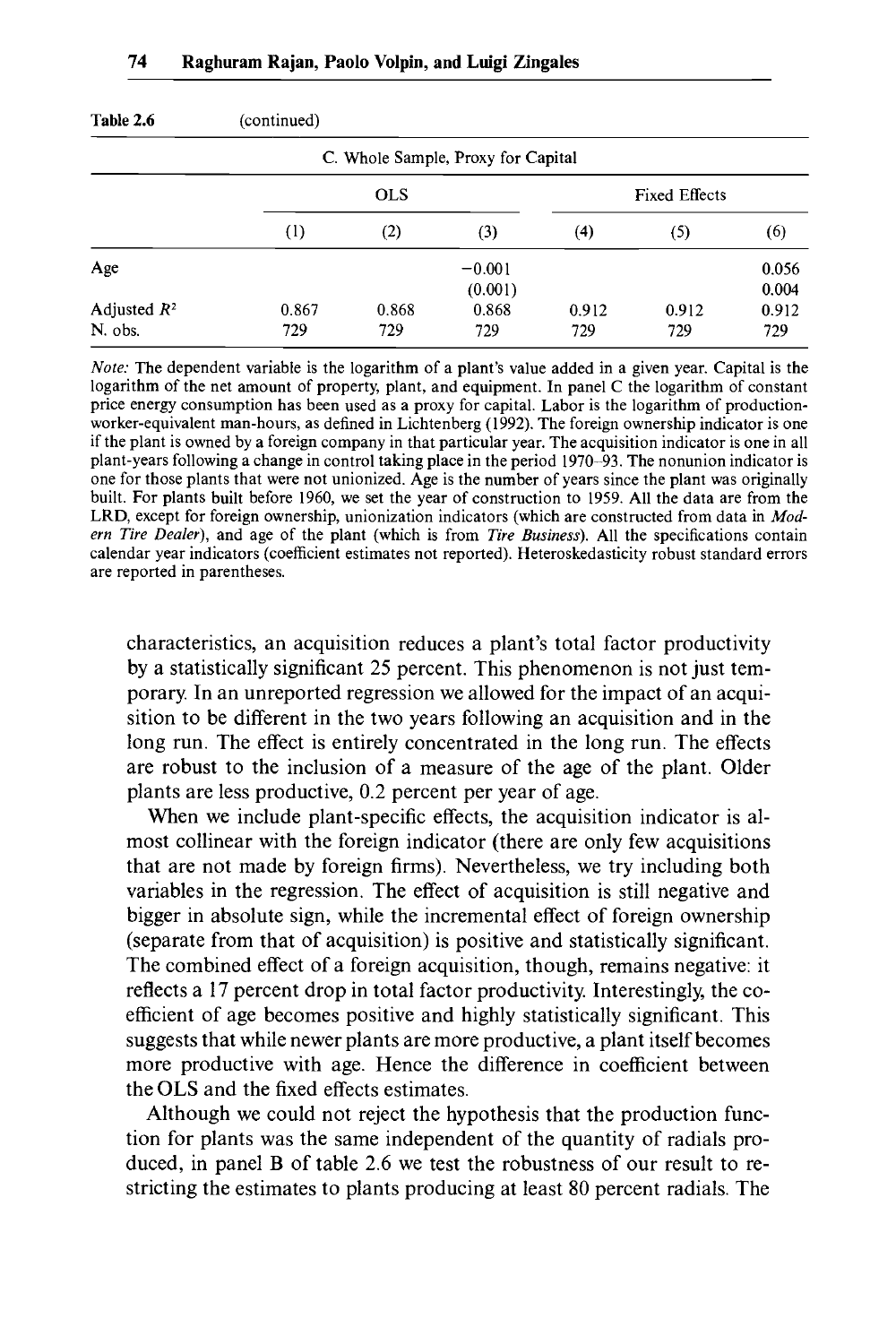main thrust of the results is unchanged. If anything the results are more striking: foreign-owned plants are 50 percent (rather than 20 percent) less productive than U.S.-owned plants.

Since our measure of the capital stock is likely to be very noisy, in panel C of table 2.6 we report the basic regressions when the amount of energy consumed is used as a proxy for capital. The coefficient for capital and labor now appears more sensible, but all the other results remain substantially unchanged. In an unreported regression we also estimated the same specifications using the quantity of energy consumed as an instrumental variable. The results are substantially unchanged.

In sum, little support emerges for this narrow version of the neoclassical hypothesis, which focuses on plant-level productivity. Plants do not seem to be acquired by more efficient producers. Even more surprisingly, plants do not experience an increase in productivity following a change of ownership. This implies that if we want to explain the **M&A** activity of the late 1980s, we have to look elsewhere.

#### 2.3.2 Failure of Internal Control Systems?

The second hypothesis we want to test is that acquisitions forced the closure of inefficient plants that were kept open long after they became unprofitable because of a failure of internal control systems. The argument is that internal systems do not force managers to downsize when needed (Jensen 1993), and market forces take a long time to act because internal resources take a long time to be fully dissipated.

This hypothesis has already been challenged by Sull (1996), who documents that 69 percent of the plant closures took place before 1981, the year of the first hostile takeover threat in the tire industry. He also shows that the adoption of antitakeover devices is not significantly related with the plant closure.

Here we extend Sull's analysis in three ways. First, we consider the effect of acquisitions themselves on the probability of plant closure. Second, we control for the total factor productivity of the plant. Third, we fully use the data on the time dimension by estimating the probability of closing a plant between time  $t$  and time  $t + 1$ , conditional on it not having been closed till time *t.* This captures the essence of Jensen's hypothesis that a failure of the internal control system delayed the closing of inefficient plants.

### *Results*

The results obtained estimating a proportional hazard ratio model of the probability of closing a plant are shown in table 2.7. Column (1) reports the estimates obtained when the only determinants of plant closure are the logarithm of total factor productivity, as defined in equation (2), and calendar year dummies. Not surprisingly, more efficient plants are less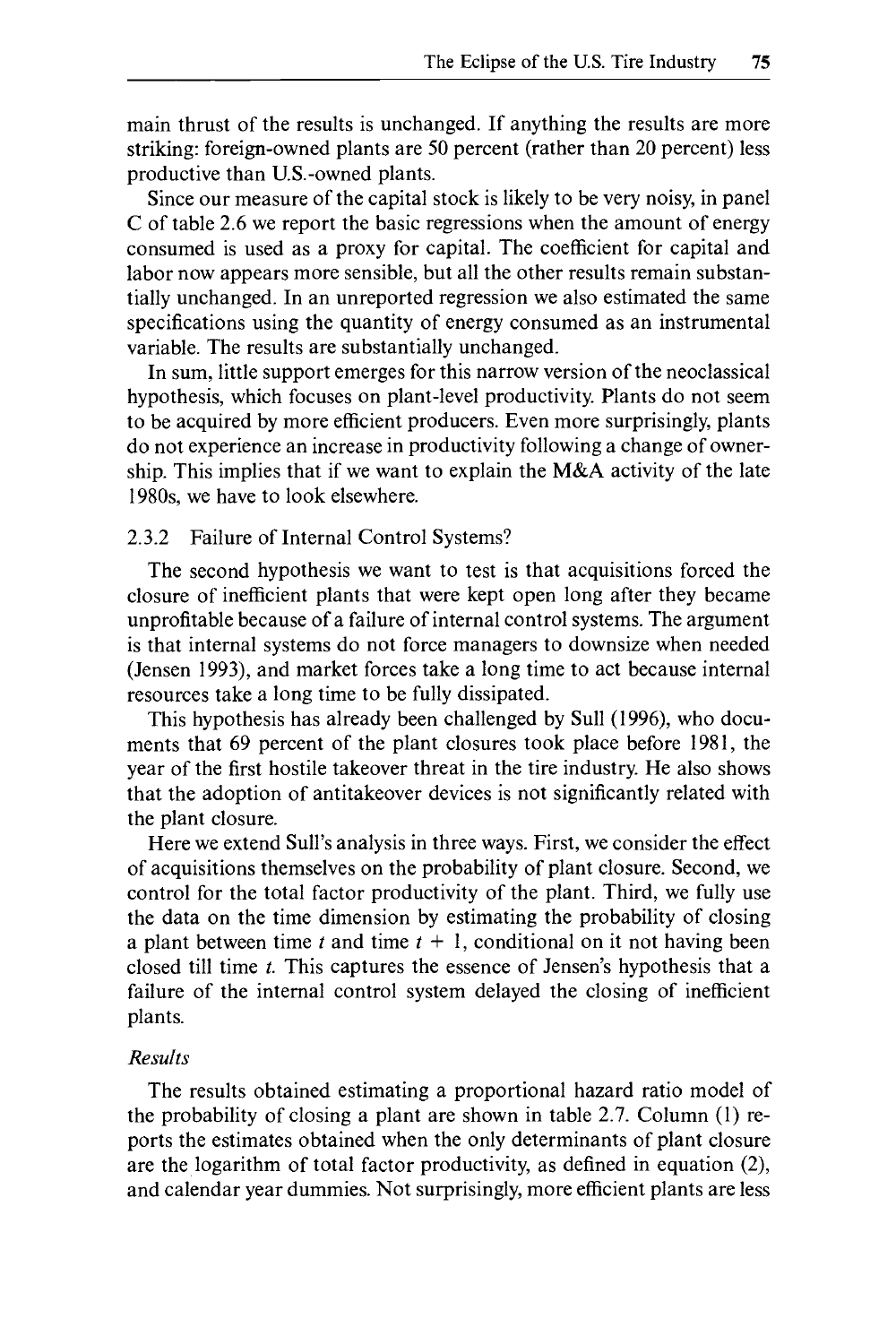|                            | (1)     | (2)     | (3)     | (4)     |
|----------------------------|---------|---------|---------|---------|
| Total factor productivity  | $-1.73$ | $-1.82$ | $-1.85$ | $-1.86$ |
|                            | (0.61)  | (0.63)  | (0.63)  | (0.63)  |
| Acquisition dummy          |         | $-0.78$ | $-0.80$ | $-0.94$ |
|                            |         | (1.26)  | (1.36)  | (1.56)  |
| Acquisition $\times$ total |         |         | 0.61    | 0.35    |
| factor productivity        |         |         | (1.92)  | (1.69)  |
| Foreign dummy              |         |         |         | 0.43    |
|                            |         |         |         | (2.19)  |
| Pseudo $R^2$               | 0.11    | 0.11    | 0.12    | 0.12    |
| N. obs.                    | 549     | 549     | 549     | 549     |

Table **2.7** Determinants **of** Plant Closures

*Note:* We estimate a proportional hazard ratio model, where the dependent variable is the probability of closure between year *t* and year *t+* 1 conditional on surviving up to time *t.*  The explanatory variables are the total factor productivity as estimated with specification (3) in the text, a foreign ownership indicator, and an acquisition indicator. The foreign ownership indicator is one if the plant is owned by a foreign company in that particular year. The acquisition indicator is one in all plant-years following a change in control taking place in the period 1970-93. The nonunion indicator is one for those plants that were not unionized. All the data are from the LRD, except for foreign ownership and unionization indicators, which are constructed from data in *Modern Tire Dealer.* All the specifications contain calendar year indicators (coefficient estimates not reported). The standard errors are reported in parentheses.

likely to be closed, and this effect is statistically significant at the *5* percent level. More interesting for our purposes is column (2). It shows that acquisition of a company has no impact on the probability of closing a plant (after the efficiency of the plant is accounted for). If anything, the impact is negative (albeit not statistically significant). **A** more direct test of whether acquisitions improved the ability of managers to close inefficient plants is to examine the differential effect of productivity on plant closure when a firm is acquired. **As** column **(3)** shows, less productive plants were no more likely to be closed by acquirers. Similar results obtain when a plant is owned (or acquired) by a foreign firm. **So** there is no evidence that different corporate governance systems or external threats had any impact on the decision to close a plant.1° Nor is there evidence that acquisitions changed the speed of plant closing.

**A** different approach to the same question is to analyze the behavior of capital expenditures following an acquisition. If acquisitions were aimed at disciplining managers who were overinvesting in their plants, we should observe a reduction in investment following an acquisition. In fact, as table 2.8 shows, the opposite is true. The level of capital expenditure (over sales) of a plant goes up by four percentage points after an acquisition

10. The raw data confirm this. No plant was closed by a foreign manufacturer and, as pointed out earlier, most of the closures took place prior to acquisition.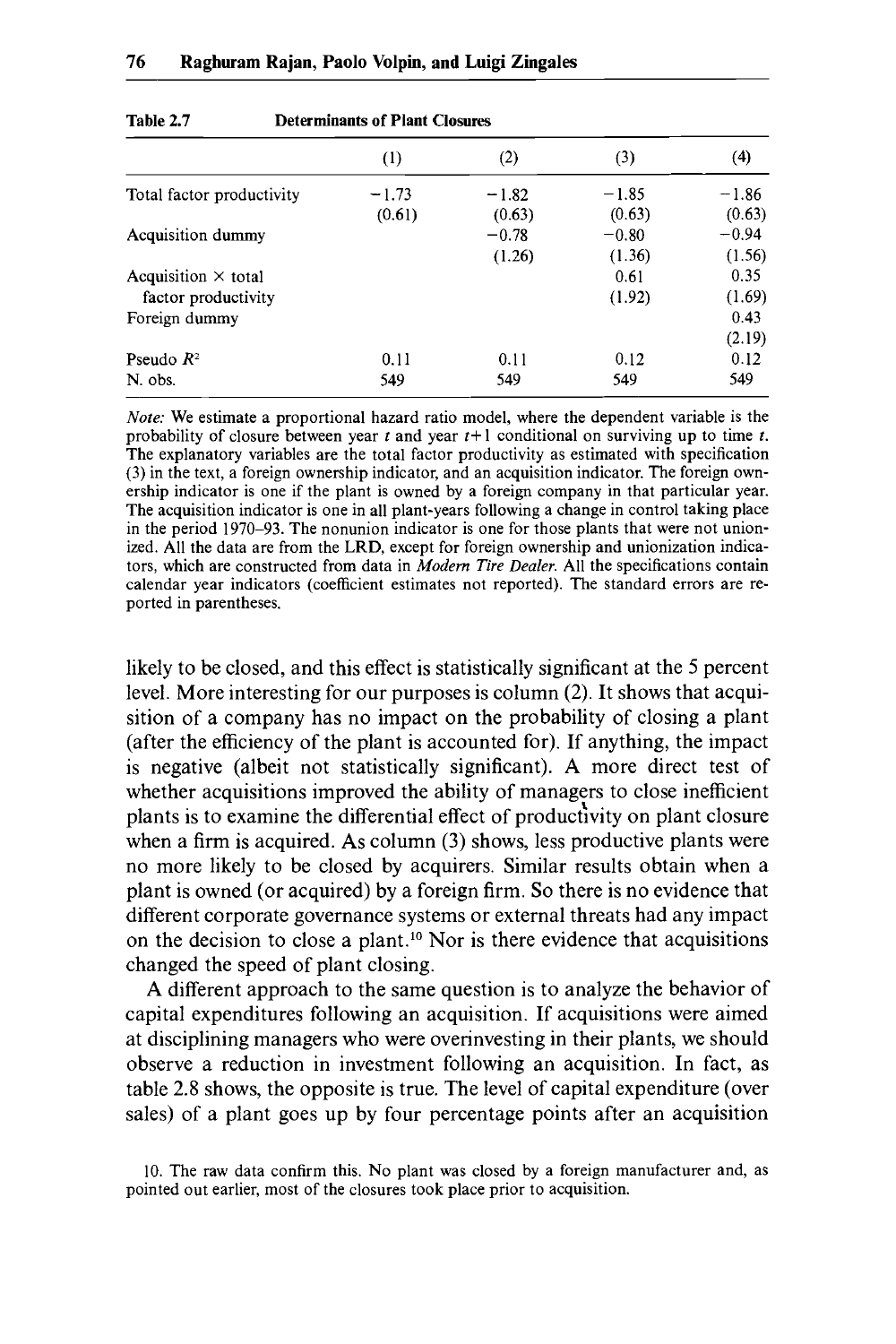|                   | Capital Expenditures |                |                      |                |                   |                   | Employment        |                      |  |
|-------------------|----------------------|----------------|----------------------|----------------|-------------------|-------------------|-------------------|----------------------|--|
|                   | <b>OLS</b>           |                | <b>Fixed Effects</b> |                |                   | <b>OLS</b>        |                   | <b>Fixed Effects</b> |  |
|                   | $\left(1\right)$     | (2)            | (3)                  | (4)            | (5)               | (6)               | (7)               | (8)                  |  |
| Acquisition dummy | 0.02<br>(0.01)       | 0.01<br>(0.01) | 0.04<br>(0.02)       | 0.00<br>(0.02) | $-0.43$<br>(0.11) | 0.15<br>(0.09)    | $-0.02$<br>(0.08) | $-0.19$<br>(0.10)    |  |
| Foreign dummy     |                      | 0.01<br>(0.01) |                      | 0.04<br>(0.01) |                   | $-0.50$<br>(0.10) |                   | 0.09<br>(0.05)       |  |
| Nonunion dummy    |                      |                |                      |                | 0.15<br>0.07      | 0.13<br>0.07      |                   |                      |  |
| Adjusted $R^2$    | 0.01                 | 0.01           | 0.61                 | 0.61           | 0.02              | 0.02              | 0.81              | 0.79                 |  |
| N. obs.           | 731                  | 731            | 731                  | 731            | 731               | 731               | 731               | 731                  |  |

### **Table 2.8 Effects of Acquisitions on Capital Expenditure and Employment**

*Note:* The dependent variables are either the level of capital expenditure over sales or the logarithm of the number of plant employees in the year. **The**  foreign ownership indicator is one if the plant is owned by a foreign company in that particular year. The acquisition indicator is one in all plant-years following a change in control taking place in the period 1970-93. The nonunion indicator is one for those plants that were not unionized. All the data are from the LRD, except for foreign ownership and unionization indicators, which are constructed from data in *Modern Tire Dealer.* All the specifications contain calendar year indicators (coefficient estimates not reported). The heteroskedasticity robust standard errors are reported in parentheses.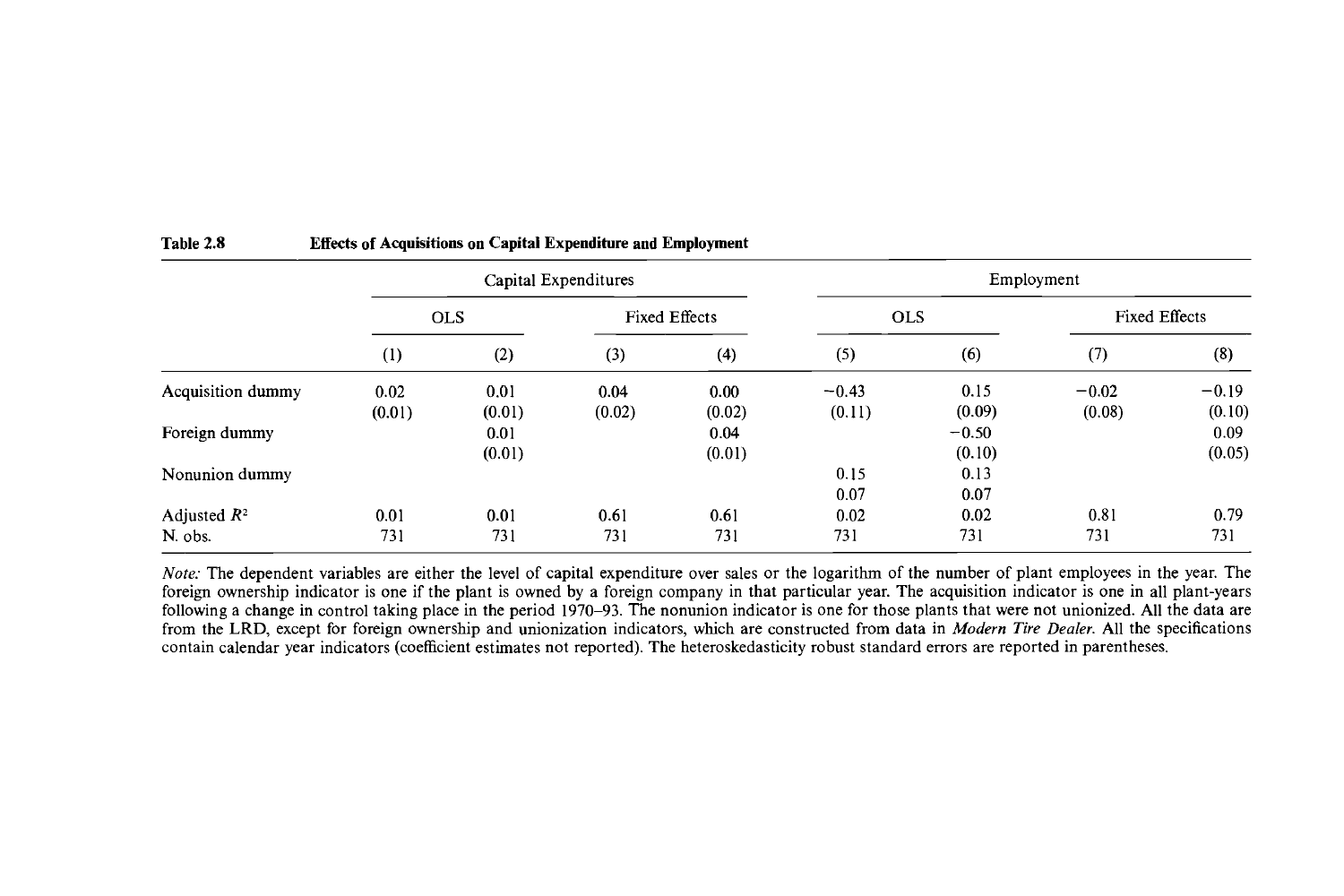and this effect is statistically significant at the 5 percent level. Interestingly, this effect is due entirely to foreign acquisitions.

The results are less clear for employment. If we control for plant-specific factors, acquisitions do not seem to have any effect on employment. However, decomposing acquisitions further, acquisitions increase employment, albeit not statistically significantly, while if the acquirer is foreign, employment falls.

### *Comments*

In sum, we find no evidence supporting the idea that acquisitions were aimed at disciplining managers who were delaying the closure of inefficient plants or were overinvesting in existing plants. Assuming foreign acquirers made sensible investment decisions, we find quite the opposite; there was some underinvestment before the plants were acquired."

This is not to say that internal control systems worked perfectly, only that much of the needed restructuring had taken place before the acquisitions. We will argue that the advent of radials and the inability of the conglomerate tire manufacturers (General, Goodrich, and Uniroyal) to improve their position even with such dramatic change simply confirmed for them the need to get out of the tire industry. Thus they were unlikely to overinvest in tires. Goodyear was fortunate in 1972 to get a CEO who was an outsider, understood the potential of radials, and quickly implemented the needed restructuring. Firestone best exemplifies a firm's failure to rationalize its operations (see Sull 1996), but even it got an outside CEO in 1979 who quickly closed down plants. Thus it was not the inability of internal systems to respond quickly to the radials that led to takeovers by the foreign firms.

Rather, we will argue that the conglomerate tire manufacturers did not have a secure enough position in profitable markets to justify the demand for continuous innovation. They were ready to sell out, though during the 1970s and early 1980s, there was no obvious domestic buyer, But during this time, car exports and cross-border car production by domestic car manufacturers increased. Large manufacturers with secure domestic markets-Michelin, Pirelli, Bridgestone, and Continental-were eager to move into the United States and realize the economies of scale in product development and marketing. Even if they wanted to, Goodrich and Uniroyal, who had neglected R&D and investment in the tire business and had withdrawn from international tire production in the 1970s, were poorly positioned to capture these economies. General Tire was too small and, furthermore, had little international experience to speak of. Firestone had

<sup>11.</sup> For instance, Bridgestone announced capital expenditures of \$1.5 billion after it took over Firestone, and industry sources suggest that some of this was to compensate for past underinvestment by Firestone.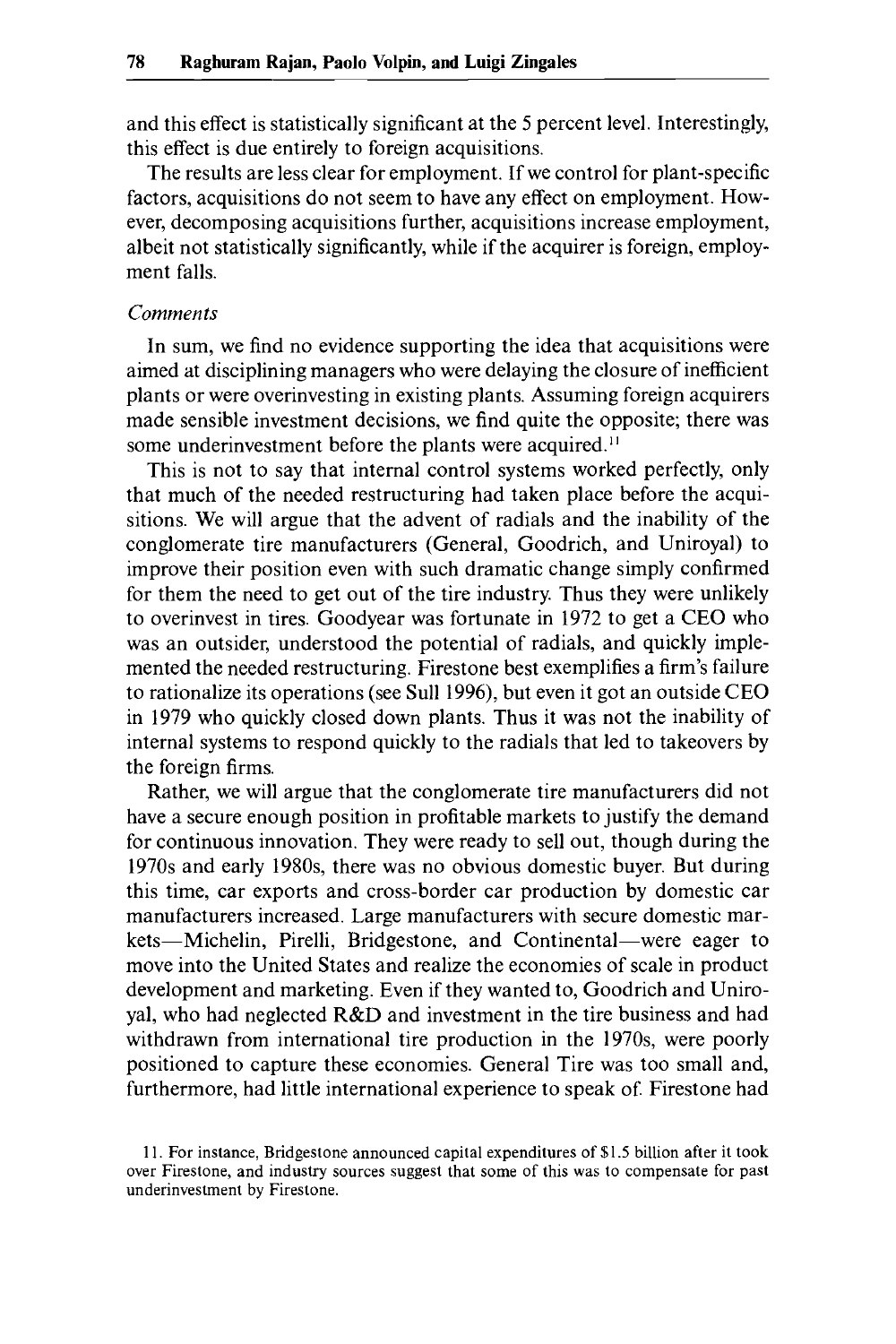a severe liquidity problem in the late 1970s as a result of its problems in switching to radials. This forced it to withdraw from international operations, and it also became a willing candidate for acquisition. Only Goodyear maintained its international operations even as it switched to radials. It had the scale both domestically and internationally to justify the expenditures on R&D and advertising to keep it competitive with the large foreign manufacturers. **As** a result, only Goodyear survived the "internationalization" of the industry.

### **2.4 What Led to the Eclipse of the U.S. (Owned) Tire Industry?**

We now elaborate on our explanation. Table 2.9 shows the fraction of total sales accounted for by tires for each of the five major manufacturers between 1970 and 1985. While Firestone and Goodyear tire sales were steady at approximately 80 percent of total sales, Goodrich tire sales dropped from 58 percent in 1970 to 44 percent in 1985 and Uniroyal sales dropped from 56 percent to 49 percent. This suggests that both Goodrich and Uniroyal were attempting to reduce their stake in the tire business. The exception among the diversified conglomerates is General Tire, which maintained a steady share at 39 percent, though as we shall see it decided to reduce its commitment to the tire business from the early 1980s onward.

Some of the tire manufacturers report data segment by segment. These data are available from Compustat from 1978 onward. While Goodyear and Firestone each invested an average of 5 percent of annual tire sales in their tire business in the period 1978-86, General Tire invested only 3.7 percent while Goodrich invested **3** percent. When we look at the ratio of investment in tires to total investment, the ratio fell from an average of 46 percent for General Tire in 1978-80 to 25 percent in 1984-86. Goodrich was already investing very little in the tire business, but this fell slightly further from 24 to 23 percent over this period.

Thus it appears that the diversified tire firms were investing more of their cash flows outside the tire business. They appeared eager to get out, a fact confirmed by published and industry sources.

| Table 2.9 | Extent of Diversification away from the Tire Business by Major U.S.<br><b>Producers</b> |      |      |      |      |  |  |
|-----------|-----------------------------------------------------------------------------------------|------|------|------|------|--|--|
|           |                                                                                         | 1970 | 1975 | 1980 | 1985 |  |  |
|           | Goodyear                                                                                | 83   | 83   | 83   | 80   |  |  |
|           | Firestone                                                                               | 83   | 83   | 79   | 89   |  |  |
|           | Uniroyal                                                                                | 56   | 57   | 49   | 49   |  |  |
|           | Goodrich                                                                                | 58   | 53   | 42   | 43   |  |  |
|           | General Tire                                                                            | 39   | 36   | 44   | 41   |  |  |

Note: Percentage of total sales in tires (from company annual reports and from West 1984).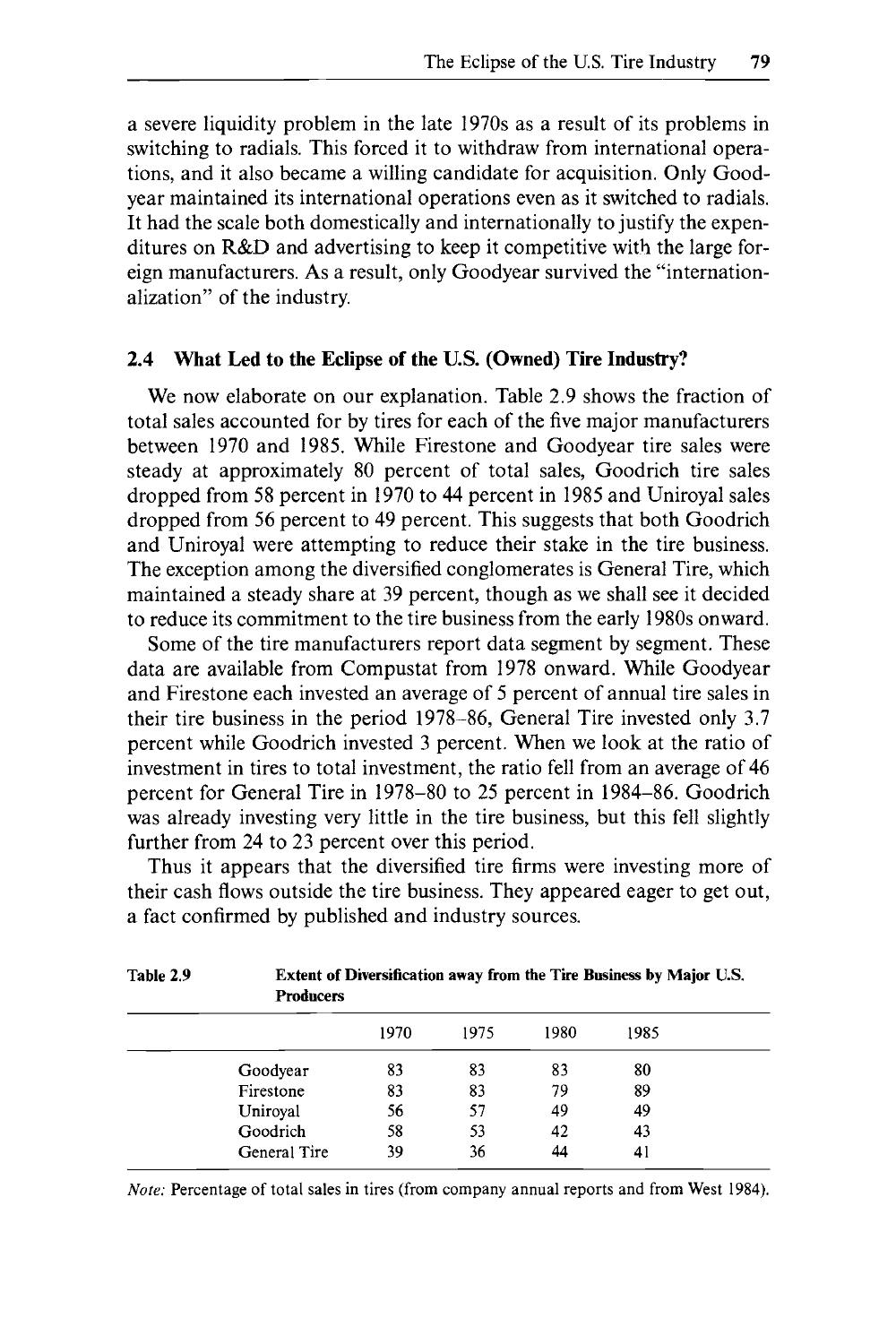Consider Goodrich. It was the first to introduce radials in the United States (in 1965), and this turned out to be a miserable marketing failure as neither the automobile industry nor the other tire manufacturers responded. Tedlow (1991, 67) analyzes Goodrich's situation thus: "The failure to leapfrog the competition in radials was the beginning of the end of Goodrich's tire business. If they could not dramatically alter their position in the industry by pioneering a breakthrough of this magnitude, Goodrich management apparently realized they never would. . . . [P]laying second fiddle to Firestone and Goodyear was untenable on **a** long term basis . . . and it was [Firestone and Goodyear] . . . who would determine product policy in this industry. . . . In the mid-l970s, Goodrich realized that it had to get out of the tire business. . . . The strategy . . . was simplicity itself. The tire business was always to generate more cash than it used. . . . [The first step] was abandoning the Original Equipment market altogether [in the early 197Os]." By abandoning the OE market (table 2.2 shows that by 1985 Goodrich was out), it could focus on replacement sales which were highly profitable. Of course, the OE market was a way for a firm to invest in future replacement sales, so this move was again a form of cutting investment.

Uniroyal, by contrast, had historically been focused on OE sales, specifically sales to General Motors. It hoped to make a breakthrough in radials in the early 1970s with its Zeta 40M tire. But in order to make it profitable, and perhaps even to sell more in the OE market, Uniroyal had to establish a credible presence in the replacement market by expanding its retail stores (recall that automobile manufacturers like a supplier to have these stores because they can service tires sold as original equipment). But Uniroyal's internal cash flow was low because of the low profitability of the segments it served and it had an enormous debt burden, especially in the late 1970s (average interest coverage in the period 1976-80 was 2.4, the lowest in the industry). Moreover, it had an unfunded pension liability that, in 1979, amounted to 79 percent of its net worth. **So** Uniroyal faced a cash crunch just when it needed to expand its network of stores, and they dwindled from 535 in 1972 to none in 1981 (see Tedlow 1991, 59). Thus Uniroyal did not have the option of harvesting its OE sales, and limped along investing minimal amounts in maintaining its plants.

Finally, General Tire, which was run by the O'Neil family, was the only true conglomerate. Tedlow reports that "back in 1980, Jerry O'Neil was . . . determined about tires. He has no intention of getting out, he thinks Uniroyal probably will, and in the end, Goodrich. In the shrunken field, he sees General surviving and prospering." But by 1984, when our data show the fall in General Tire's investment in the tire business, "O'Neil was more willing to consider exiting the industry. The possibility of spinning the tire business off into a merger with another firm was on his mind" (Tedlow 1991, 84).

This suggests that the diversified majors initially perceived the advent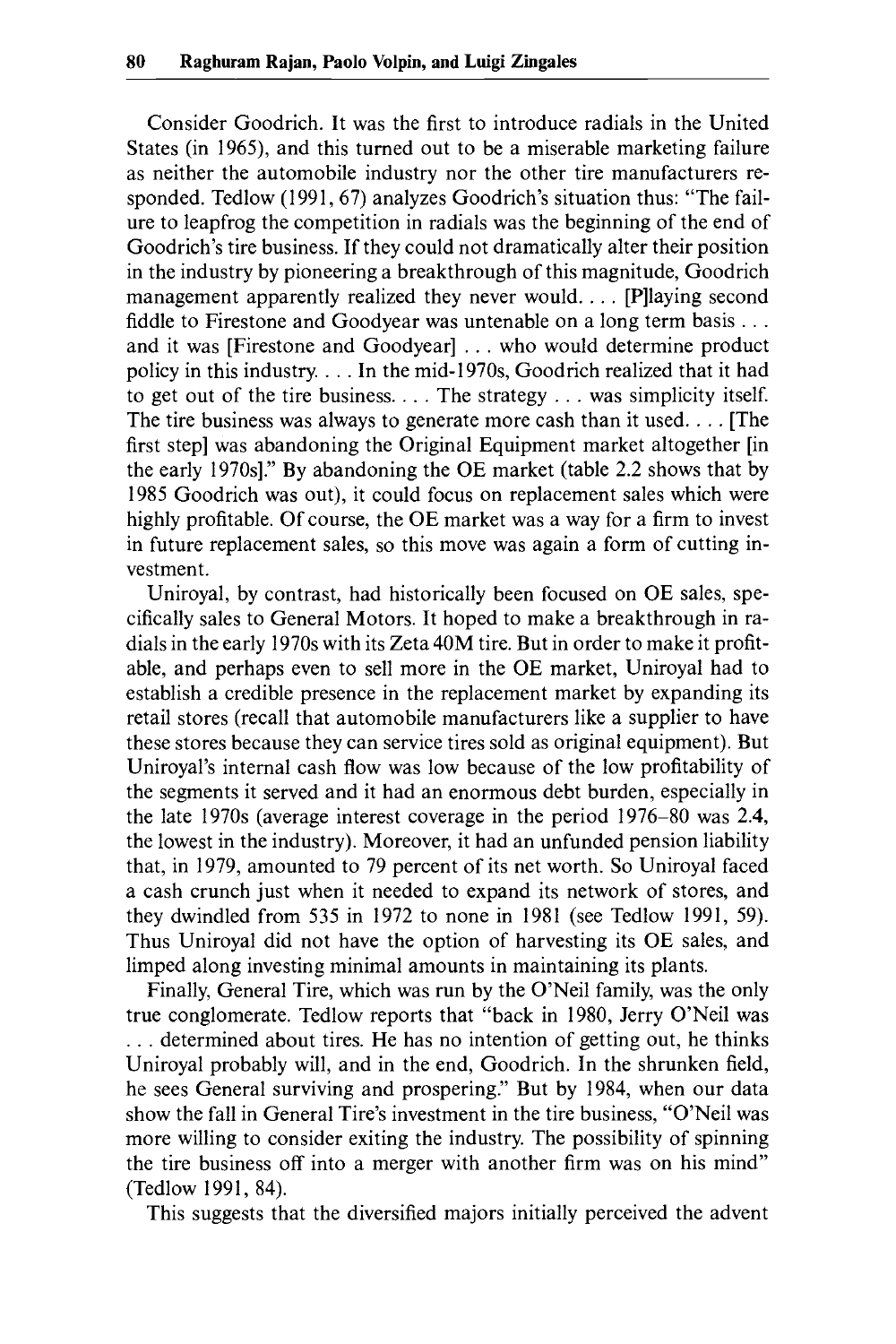of radials as a market opportunity where they could challenge the dominance of Goodyear and Firestone. Even though Firestone made a major misstep (see below) that General Tire and Michelin cashed in on, the industry was mature and innovation did not result in dramatic sustainable advantage. The market segment that was most ready to switch to the innovation (the automobile manufacturers) was unprofitable. There was substantial inertia in the profitable replacement segment, and by the time an innovator made some headway, the leaders would have their own products. At the same time, the smaller manufacturers had to constantly match the successful innovations or else lose market share. Therefore, even though we have argued that economies of scale in production were not significant for the major manufacturers, significant fixed investments had to be made in R&D, advertising, and the distribution network in order to keep up.

Table 2.10 shows the average investment in R&D and advertising over the 1970s and 1980s. The figures for the diversified tire firms should be interpreted with caution since they are not by segment but are for the overall firm. Nevertheless, the pattern of investment by both Goodyear and Firestone suggests that the requirement for R&D and advertising increased dramatically over the two decades, from 3.1 percent in 1971-75 for Firestone to **4.2** percent in 1986-87, and from 4.1 percent in 1971-75 for Goodyear to 5.2 percent in 1986-87. By contrast, the level of invest-

|              | 1970-75 | 1975-80 | 1980-85 | 1985-90 |
|--------------|---------|---------|---------|---------|
| Goodyear     |         |         |         |         |
| R&D          | 2.40    | 2.00    | 2.70    | 2.90    |
| Advertising  | 1.80    | 1.80    | 1.90    | 2.30    |
| Sum          | 4.10    | 3.80    | 4.60    | 5.20    |
| Firestone    |         |         |         |         |
| R&D          | 1.50    | 1.40    | 2.00    | 2.30    |
| Advertising  | 1.70    | 1.60    | 2.00    | 1.90    |
| Sum          | 3.20    | 3.10    | 4.00    | 4.20    |
| Uniroyal     |         |         |         |         |
| R&D          | 2.70    | 2.00    | 1.90    |         |
| Advertising  | 2.00    | 1.80    | 1.50    |         |
| Sum          | 4.70    | 3.80    | 3.40    |         |
| Goodrich     |         |         |         |         |
| R&D          | 2.20    | 1.70    | 1.90    | 2.20    |
| Advertising  | 1.50    | 0.90    | 1.10    | 0.90    |
| Sum          | 3.70    | 2.70    | 3.00    | 3.10    |
| General Tire |         |         |         |         |
| R&D          | 1.90    | 1.40    | 2.70    | 2.20    |
| Advertising  | 1.00    | 1.00    | 1.20    | 1.60    |
| Sum          | 2.80    | 2.40    | 3.90    | 3.80    |

**Table 2.10 Investment in R&D and Advertising by Major US. Tire Producers** 

*Source:* Compustat.

*Nore:* Average R&D and advertising expenses as a percentage **of** total sales in different periods.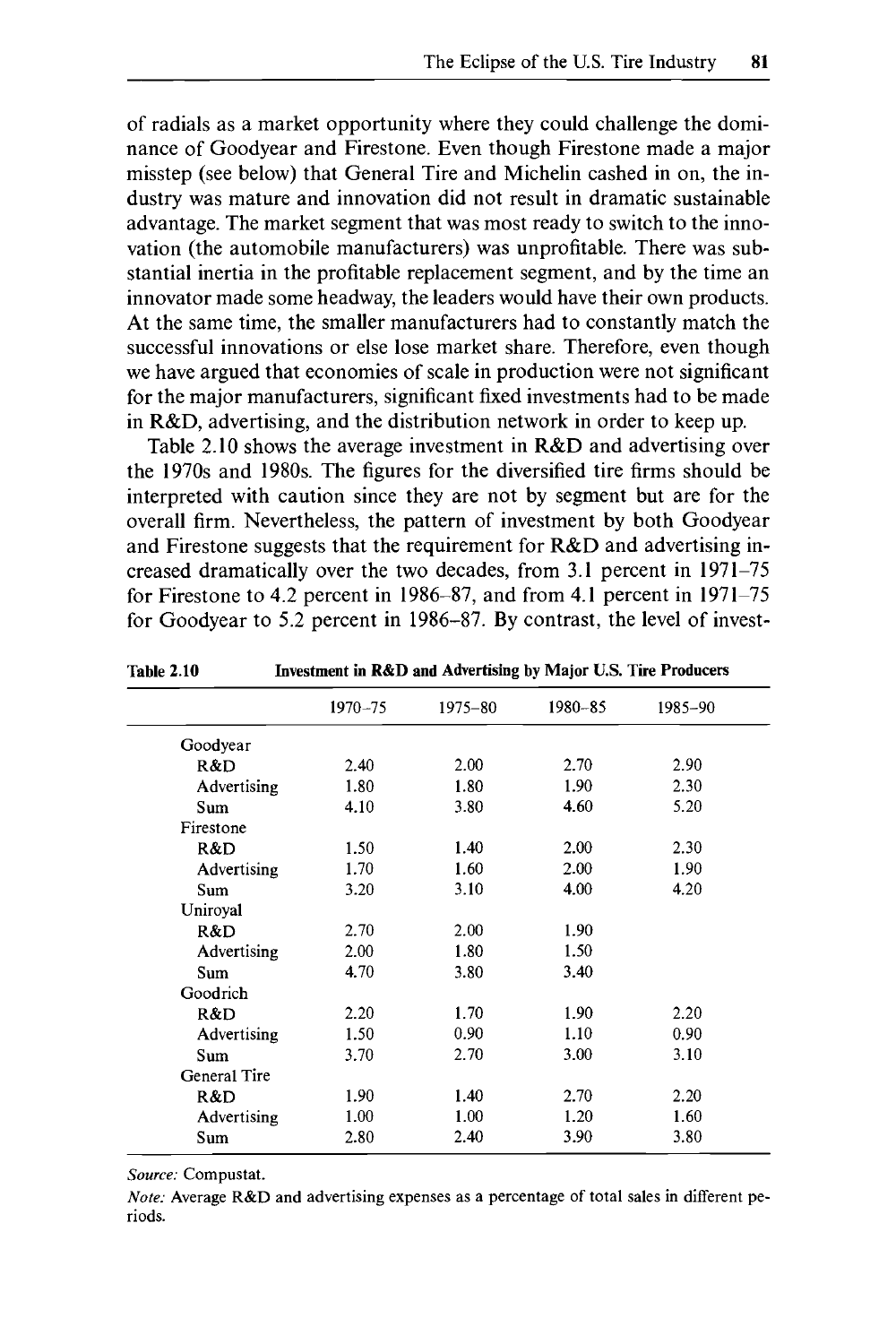ment by the diversified majors was smaller, and perhaps would look smaller still if we had tire segment data. Furthermore, it declined steadily for Uniroyal and Goodrich. Again, General is the exception, but recall that in the early 1980s it was doing all that was necessary to stay in the industry. In fact, General's investment in R&D seems to mirror its changing commitment to the industry. It peaked at 3.1 percent of sales in 1983 and then fell steadily every year to 1.7 percent of sales in 1988 when the tire division was sold.

To summarize, then, the diversified majors did not have the scale to compete on R&D and advertising, or in sustaining the distribution network. Their decision to sell out, though made at different times, was understandable. We still have to ask why Firestone was taken over, why Goodyear survived, and why the acquirers were foreign.

# 2.4.1 Goodyear and Firestone

In hindsight, Firestone's problems can be traced to its large investment in the late 1960s in the intermediate technology of belted bias ply tires. In order to avoid scrapping its existing investment, Firestone manufactured radials through a process that required relatively minor modification of the machinery. The resulting product, the Firestone 500 Steel-Belted radial, was initially successful but had tread separation problems. Even though top management knew about the problem, it was only in 1978 (six years after production began) that production was stopped and the tire recalled at enormous cost. The popular press was very critical. Tedlow (1991, 60) cites *Time* magazine as reporting, "The company just kept churning out the 500 tires; they just kept failing; customers kept returning them. And company lawyers just kept defending lawsuits brought by accident victims-and their heirs." The damage to the company's reputation was enormous. Firestone's OE sales fell from 24 percent of the OE market to 21.5 percent between 1975 and 1980 (see table 2.2), while its replacement sales under its own brand name fell from 11.8 percent of the market in 1977 to 9 percent in 1981.

Table 2.10 shows that Firestone's annual investment in R&D in 1971-75 was only 1.5 percent of sales while, by comparison, Goodyear's was 2.4 percent of sales (and Goodyear's sales were considerably more). Therefore, even though Firestone matched Goodyear in capital expenditure and advertising, it lagged behind in expenditure on R&D, which may partly explain its quality problems.

Soon after the recall, John Nevin, who had been CEO of Zenith, became Firestone's CEO. The firm had now become, he declared, "a company of limited resources. The day has passed when Firestone can say: We are a tire company and we will participate actively in every element of the tire business, throughout America and throughout the world" (Tedlow 1991, 42). The strategy now was to eliminate the least profitable aspects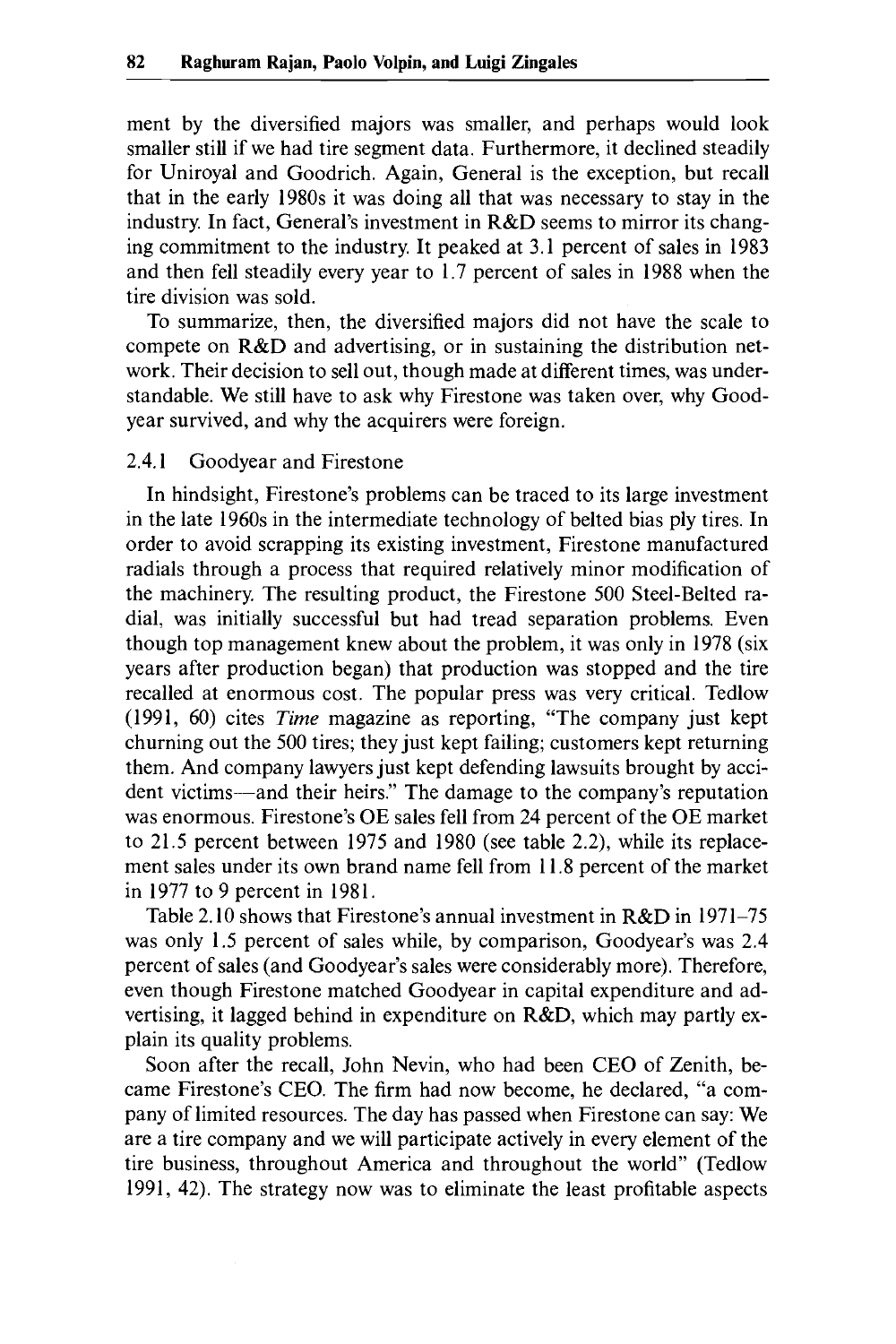of the tire business and diversify. As we will argue, the economics of the business had changed to make this strategy infeasible.

Goodyear, by contrast, made all the right decisions early on. Even though it was not the first out with radials, it neither attempted to skimp on the investment necessary to convert to radial production nor did it compromise on the quality of radials produced. A key factor in this was Charles Pelliod, CEO from 1972 to 1982, who came with substantial experience of radials from Goodyear's European subsidiary. According to industry sources, he saw the writing on the wall and forced Goodyear to make the difficult decisions to close down old plants and invest heavily in new ones. As can be seen, Goodyear's spending on R&D and advertising also went up at this time. But Pelliod also wanted to diversify out of tires. This did not happen until he was succeeded by Robert Mercer as CEO, after which Goodyear bought the Celeron Corporation (an energy company) in 1983 and started investing in the All-American Pipeline. Despite the sudden attempt at diversification (which proved disastrous), Goodyear did not reduce its investments in the tire business. In fact, both R&D and advertising increased, even as the firm was diversifying outside the tire business.<sup>12</sup>

# **2.4.2** The Eclipse of the **U.S.** (Owned) Tire Industry

Even while the **U.S.** manufacturers were struggling to adapt to radials and shut down excess capacity, another dramatic change was taking place around the world. The automobile industry was becoming more global and its methods of design and production were changing. There was increasing talk of producing the same car for different markets at different locations. The Japanese were the first to do this with cars like the Honda Accord, which was produced in both Japan and the United States. Similarly, as **U.S.** and European tastes converged, the **U.S.** automobile manufacturers started planning for production in both the United States and Europe. It made sense to have close cooperation between the tire supplier and the car manufacturer at both the design and manufacturing stages. Just-in-time manufacturing made it almost imperative that tires be produced close to the locale for automobile assembly. The greater the number of markets in which a tire manufacturer produced, the shorter the supply cycle and the more valuable the supplier would be to the car manufacturer. A related reason for a global presence is that car exports increased tremendously. A tire manufacturer who had a presence both at the point of production and in the country to which the car was exported would be able to take advantage of replacement sales. Furthermore, the car manufacturer

**<sup>12.</sup>** It is unlikely that pipelines need much **R&D** and advertising. **So** even though we only have data on firm-level **R&D** and advertising to sales, the firm-level ratio is likely to underestimate the ratio devoted to tires.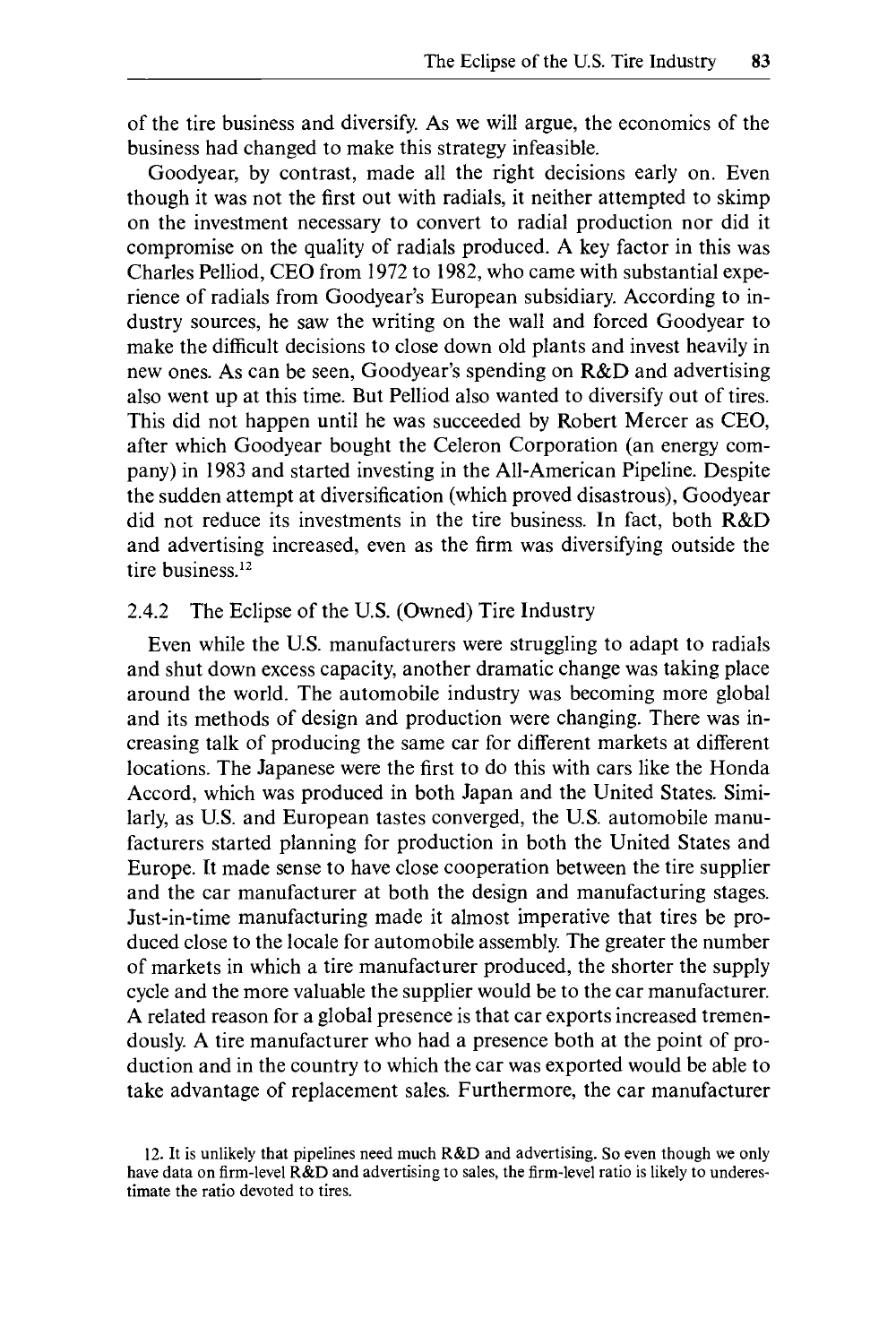would be able to get some of the benefits of the advertising done by the tire manufacturer in the export market. In sum, the increasing cross-border production and trade of cars increased the need for multinational tire producers.

But barring Goodyear, the **U.S.** tire manufacturers had spent the 1970s concentrating their resources on domestic radial production and withdrawing from foreign markets. West (1984) reports that Firestone exited, among others, the United Kingdom, Switzerland, Australia, Sweden, and Chile. Uniroyal sold its entire European tire operations to Continental in 1979 and also quit Australia. Goodrich exited Australia, Holland, West Germany, and Brazil, and General Tire quit Spain and Venezuela (it did not have much of an international presence anyway). Interestingly, many of the plants were sold to the big foreign producers such as Continental, Bridgestone, and Pirelli. In fact, Continental became a multinational producer largely as a result of its purchase of Uniroyal's European operations.

Thus the conglomerate tire manufacturers, in pursuit of their objective of reducing their exposure to the tire business, sold their foreign plants. As the car manufacturers geared up to produce transnationally, the conglomerates had the choice of either returning anew to foreign markets or exiting the tire business entirely by selling their U.S. holdings. By contrast, the foreign multinational tire producers such as Bridgestone, Continental, Michelin, and Pirelli only needed a U.S. base to round out their portfolio. Given that new capacity was not needed by the late 1980s even in radials, and that the multinationals' position in their domestic markets was much stronger than the US. conglomerates' position in the United States, a transfer of ownership of the tire business from the U.S. conglomerates to the multinationals made eminent sense.

One could ask why Goodyear or Firestone did not buy out the tire operations of the conglomerate manufacturers earlier. Apart from a lack of funds on the part of these two firms, the foreign manufacturers probably valued the conglomerates more: in order for the foreign manufacturers like Bridgestone, Pirelli, or Continental to be credible partners for the automobile firms, they needed a **U.S.** production base. By contrast, neither Goodyear nor Firestone needed additional U.S. capacity. Rather, in all likelihood, they would probably lose some of the OE sales of the acquired firm as automobile manufacturers rebalanced their portfolio of suppliers to avoid too much dependence on one vendor. Thus the nature of the industry made it hard for mergers between U.S. firms to take place. Not coincidentally, the only merger that was consummated, albeit temporarily, was between Goodrich and Uniroyal. This was clearly helped by the fact that Goodrich had no OE sales.

Firestone was not interested in exiting the tire business. But it was extremely difficult to be a major niche player—after exiting from various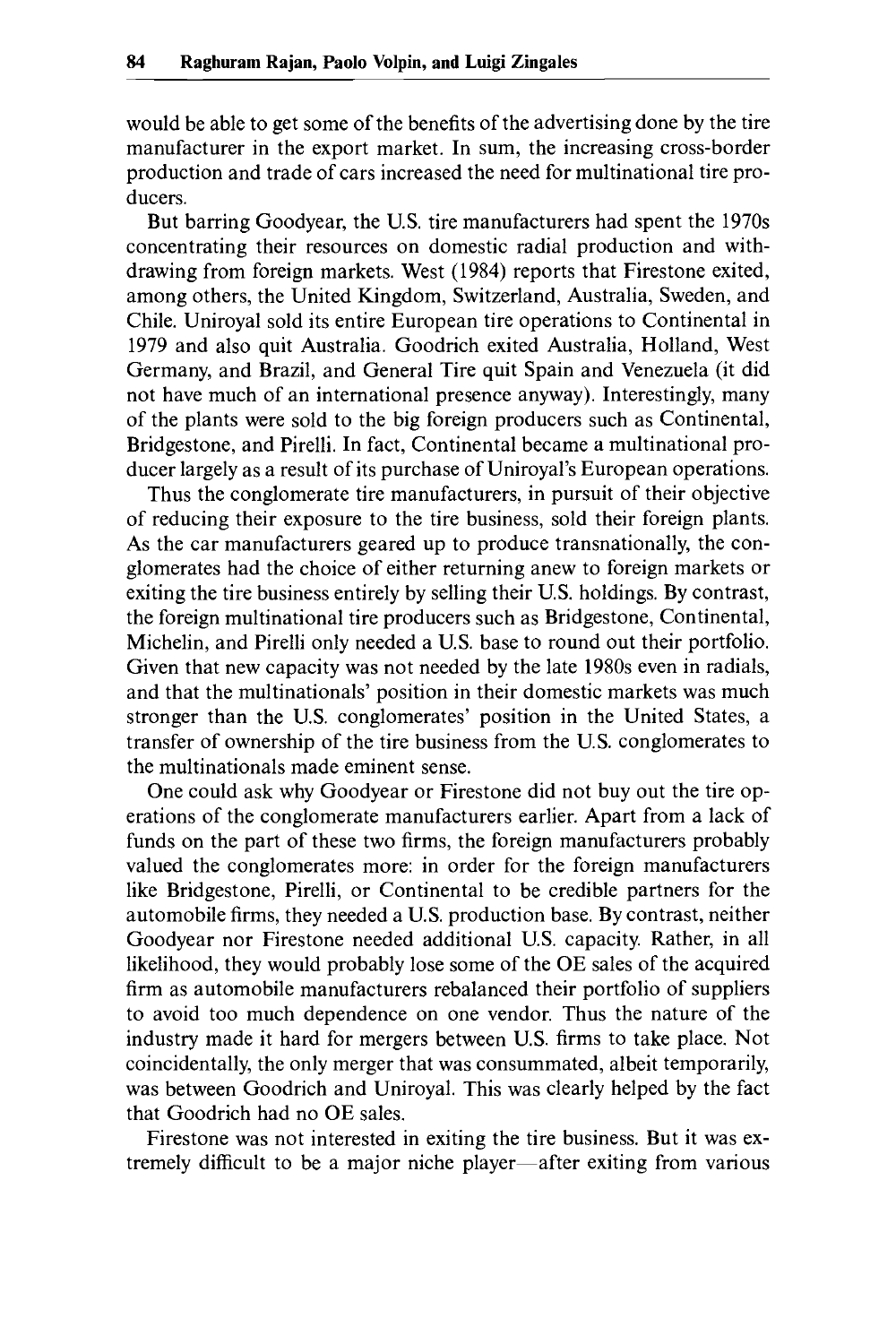lines and countries—in what had become a full service, global business. Tedlow (1991, 44) cites the vice president of international sales thus: "When we withdrew from radial truck tires in the United States, our overseas customers whose business with us is 25 percent for trucks, saw it as a lack of commitment to tires. . . ." Firestone simply did not have the resources to compete. If one had to point to a single factor leading directly to its demise, it would have to be its lack of attention to R&D and quality control that, in turn, led to the Firestone 500 disaster.

### *2.5* **Conclusions**

Our analysis of the forces that led to the demise of the U.S. tire industry points to two major factors. First, the U.S. tire companies were the last to switch to radials. They faced this choice when the prospects of the entire tire industry were most grim. While their competitors had already paid the sunk costs, U.S. firms had not and, as a result, were more resistant to invest. If any major player had to leave, the U.S. firms were the most likely candidate. **As** a result, in this period they did not invest sufficiently in their plants, which may partly explain the large capital expenditure made by foreign acquirers after the takeover as well the lower productivity of these plants.

Second, the internationalization of the market for cars triggered the need for tire producers to follow their customers. Since the flow of cars was toward the United States, it was natural that foreign tire firms wanted to penetrate the **U.S.** market and not the other way around. In the absence of major growth in the market, the way to acquire a presence in the United States was to integrate with existing producers.

Of course, a number of factors may explain why U.S. manufacturers were taken over by foreign manufacturers rather than the other way around. Of these, the most interesting possibility is that takeover legislation is much more friendly to targets in other countries, making it easier for ownership to change in one direction than the other. Understanding the influence that these barriers have in shaping international competition is an important topic for future research.

From a policy perspective, it is not clear that any changes are warranted. While there may have been insufficient incentives to innovate in the competitive U.S. domestic market, the internationalization and consolidation of the market ensured each of the large manufacturers has the scale as well as enough pockets of market power to reward innovation. Also, an international manufacturer can ignore the U.S. market only at the risk of losing credibility elsewhere. Therefore, despite the eclipse of the U.S.-owned tire industry, the U.S. consumer has no cause for complaint.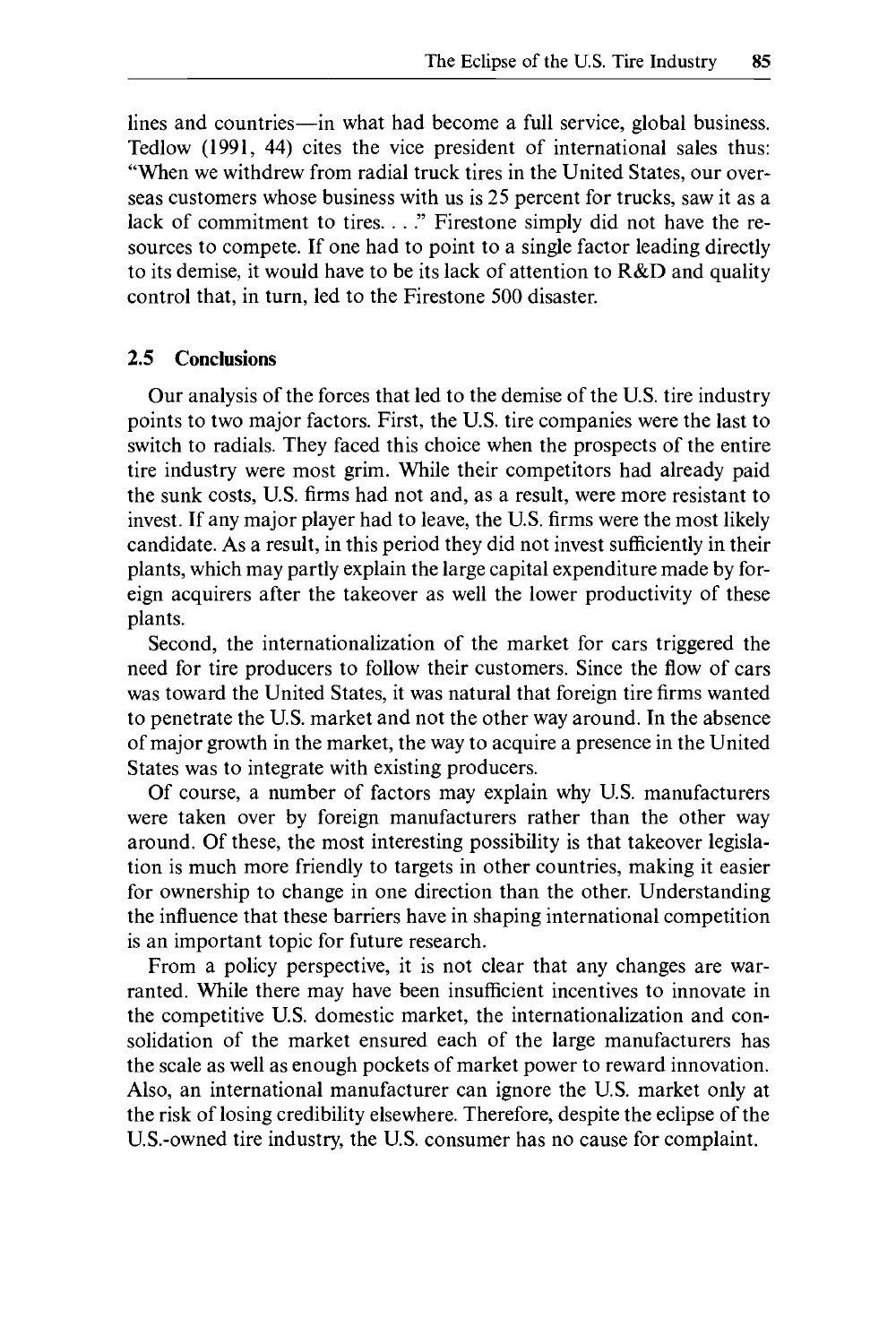# **References**

- Dick, John S. 1980. How technological innovations have affected the tire industry's structure. *Elastomerics* (September): 43-48.
- Easterbrook, Gregg. 1992. Driving quality at Ford. In *The challenge of organizational change,* ed. R. Kanter, B. Stein, and T. Jack. New York: Free Press.
- French, Michael J. 1991. *The US tire industry.* Boston: Twayne Publishers.
- Grossman, S., and 0. Hart. 1986. The costs and the benefits of ownership: A theory of vertical and lateral integration. *Journal of Political Economy* 94:69 1-7 19.
- Jensen, M. 1993. The modern industrial revolution, exit and the failure of internal control systems. *Journal* of *Finance* 48:83 1-80.
- Jovanovic, B., and G. M. MacDonald. 1994. The life cycle of a competitive industry. *Journal of Political Economy* 102:322-47.
- Lichtenberg, **F.** R. 1992. *Corporate takeovers andproductivity.* Cambridge, Mass.: MIT Press.
- McGuckin, R., and S. Nguyen. 1995. On productivity and plant ownership change: New evidence from the Longitudinal Research Database. *RAND Journal of Economics* 26:257-76.
- Mitchell, M., and H. Mulherin. 1996. The impact of industry shocks on takeover and restructuring activity. *Journal of Financiul Economics* 41 : 193-230.
- *Modern Tire Dealer.* 1991. *Facts edition.* Akron, OH: Bill Communications.
- Olley, G. S., and A. Pakes. 1996. The dynamic of productivity in the telecommunications equipment industry. *Econometrica* 64: 1263-99.
- Rosenbloom, R. **S.,** and S. Benioff. 1990. Tire industry 1973. Harvard Business School Case Study, Harvard University, Cambridge, Mass.
- Rubber Manufacturers Association. 1994. *Tire industry facts.* Washington, D.C.
- Sull, Donald. 1996. The ties that bind: Overcapacity, implicit contracts, and divestments from a declining industry. Unpublished manuscript, Harvard Business School.
- Tedlow, Richard. 1991. Hitting the skids: Tires and time horizons. Unpublished manuscript, Harvard Business School.
- West, Peter J. 1984. Foreign investment and technology transfer: The tire industry in Latin America. Contemporary studies in economic and financial analysis, vol. 31. Greenwich, Conn.: JAI Press.

# **Comment** Robert H. Porter

Rajan, Volpin, and Zingales are to be congratulated for carefully assembling evidence from a broad variety of sources and for providing an interesting interpretation of this evidence. Their story is well told and provocative. My role as a discussant, however, is to question whether their story stands up to scrutiny and to describe some issues that might warrant further research.

Robert **H.** Porter is the William R. Kenan, **Jt,** Professor of Economics at Northwestern University and a research associate of the National Bureau of Economic Research.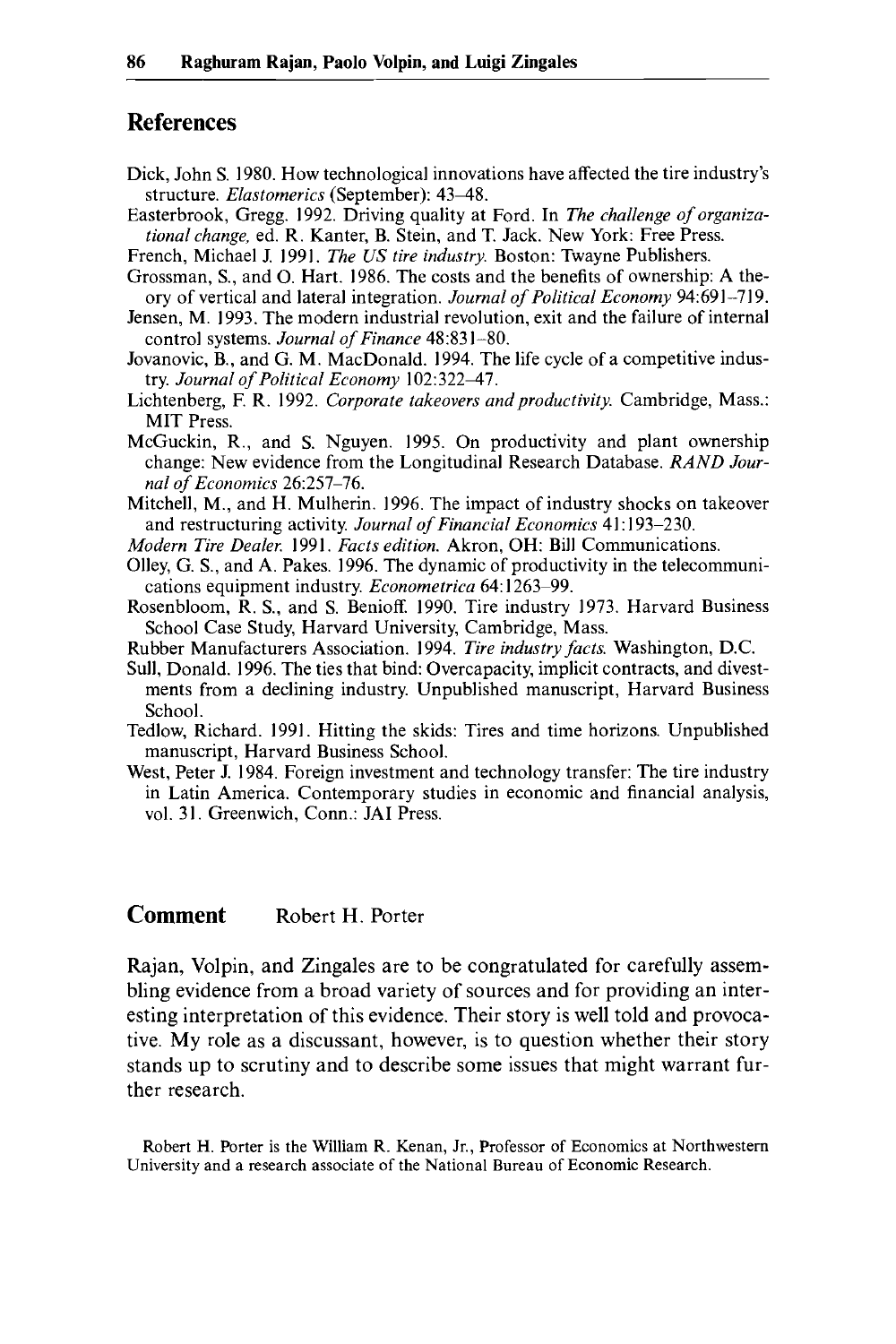I cannot claim any expertise on the tire industry. I am not an avid, or even occasional, reader of *Rubber World.* Moreover, this industry has not been the subject of much previous research in industrial organization. For example, **I** could find no reference to the tire industry in the textbooks by Carlton and Perloff (1994) and by Scherer and Ross (1990). Hence my comments are those of an outsider.

Rajan, Volpin, and Zingales seek to discriminate among three explanations of why the US. tire industry experienced a series of hostile takeover bids in the 1980s, and why most of the acquired companies ended up under the control of foreign tire manufacturers. The authors call the first explanation "neoclassical." Essentially, according to this explanation the mergers were necessary to realize efficiency gains in production or distribution. Foreign firms were more experienced with radial production, which came relatively late to North America, and the takeovers may have been the only mechanism to achieve cost savings quickly.

The second explanation credits managerial factors associated with overinvestment. In particular, the existing management may have been intransigent or unwilling to make necessary changes. Changes may have been necessary because the increases in tire durability associated with the introduction of radials led to excess productive capacity.

The third explanation is an industrial organization story. According to this story, automobile production and marketing were becoming increasingly global, and as a consequence global production of tires became efficient. Foreign firms had greater relative expertise with radials. De novo entry by foreign companies in the United States would have led to excess capacity, and so takeovers were the least cost method of globalizing the **U.S.** industry. Why was there new entry rather than the necessary investments in R&D by the incumbent manufacturers once radials were introduced? Because the new entrants did not internalize the effect of new radial investments on the value of sunk investments in belted bias ply manufacturing, the old technology. It was not easy to convert existing belted bias ply plants to radial production. Why were the entrants foreign, not domestic? Because only they had sufficient expertise with radial technology. Why were there takeovers? Better that than going through a war of attrition to knock out inefficient or outmoded capacity (i.e., the inferior technology).

The authors prefer the third explanation. They rebut the second, managerial, explanation with two key facts. First, the transition of **U.S.** manufacturing capacity to radials was largely complete prior to the takeover wave. Second, radials were not that much more durable than belted bias ply tires, and replacement sales of tires actually increased in the relevant period, perhaps because of increasing awareness of and demand for safety, which might have induced more frequent tire replacement. Michael Jensen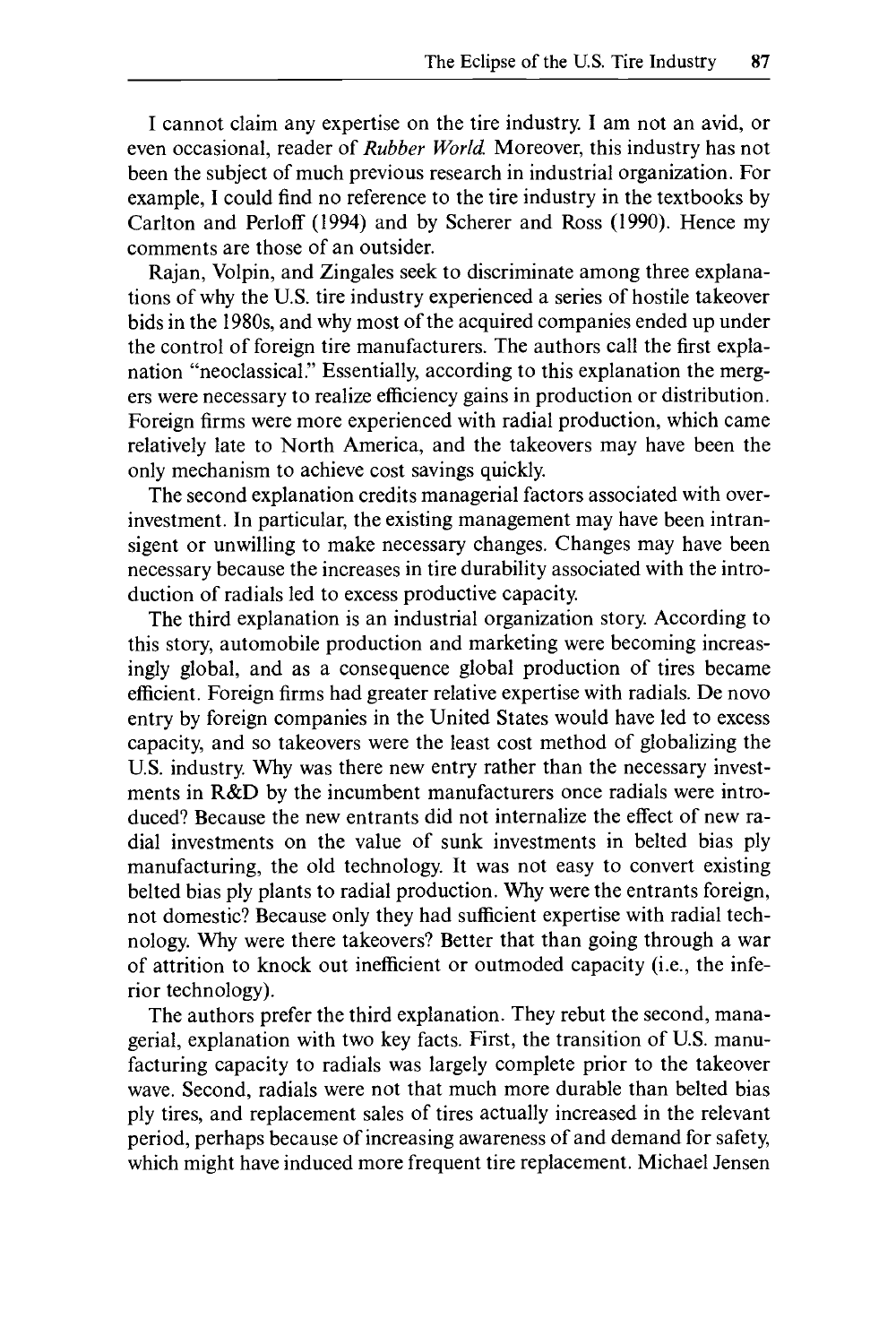was one of the first proponents of the managerial explanation of takeovers in the tire industry, and considerations of comparative (and perhaps absolute) advantage dictate that I defer to him to defend this story.

In the case of the neoclassical explanation, the fact that radial conversion preceded the takeover wave does not preclude the possibility that there were unrealized efficiency gains that could be achieved only with a change in management. The centerpiece of their rebuttal of the neoclassical explanation is the total factor productivity computations summarized in table *2.6,* which are based on a regression analysis of census of manufacturing plant-level data.

The regression analysis considers a panel of sixty-seven plants in the years 1967 and 1972-93, inclusive. There are 720 plant-years of data, so the average plant has a sample life of eleven years. The main regression equation employs ordinary least squares, and the logarithm of value added is regressed on the logarithm of labor (production worker equivalent manhours), the logarithm of a capital stock measure (net property, plant, and equipment), and a variety of dummy variables, in many instances including plant fixed effects. The use of plant fixed effects is a major improvement on comparable studies, especially since the set of acquired plants does not seem to be similar to plants that were not acquired. **I** return to this point below.

The coefficients of most interest to Rajan, Volpin, and Zingales are associated with the dummies for plants that were owned by foreign manufacturers and those that were acquired after acquisition. The sum of these two coefficients is a measure of the average productivity change in plants that were acquired by foreign companies, in years after the acquisition. The sum of these coefficients is negative in all the regressions considered, although apparently not always significantly different from zero. I say "apparently" because standard errors are not reported for the sum of the two coefficients. Nevertheless, the coefficient sum indicates that there was not a productivity gain at the plant level associated with foreign takeovers, contrary to the neoclassical explanation.

I have some concerns with the reported regressions, however, and with the interpretation of the regression results. Because of these concerns, I believe that it may be premature to dismiss the neoclassical explanation.

First, the coefficient on the labor variable is greater than one in many of the reported regressions, and greater than 0.83 in all. These values are implausible, and probably inconsistent with the interpretation of the estimated equation as a production function. Measurement error of both the capital stock and labor input is a potential concern, as is potential endogeneity of the labor variable. Similar coefficients were found by Burnside, Eichenbaum, and Rebelo (1995, 67-110), for example, in their study of two- and three-digit manufacturing industry data. (One of their three-digit industries is tires.) Burnside et al. argue that their capital stock measure is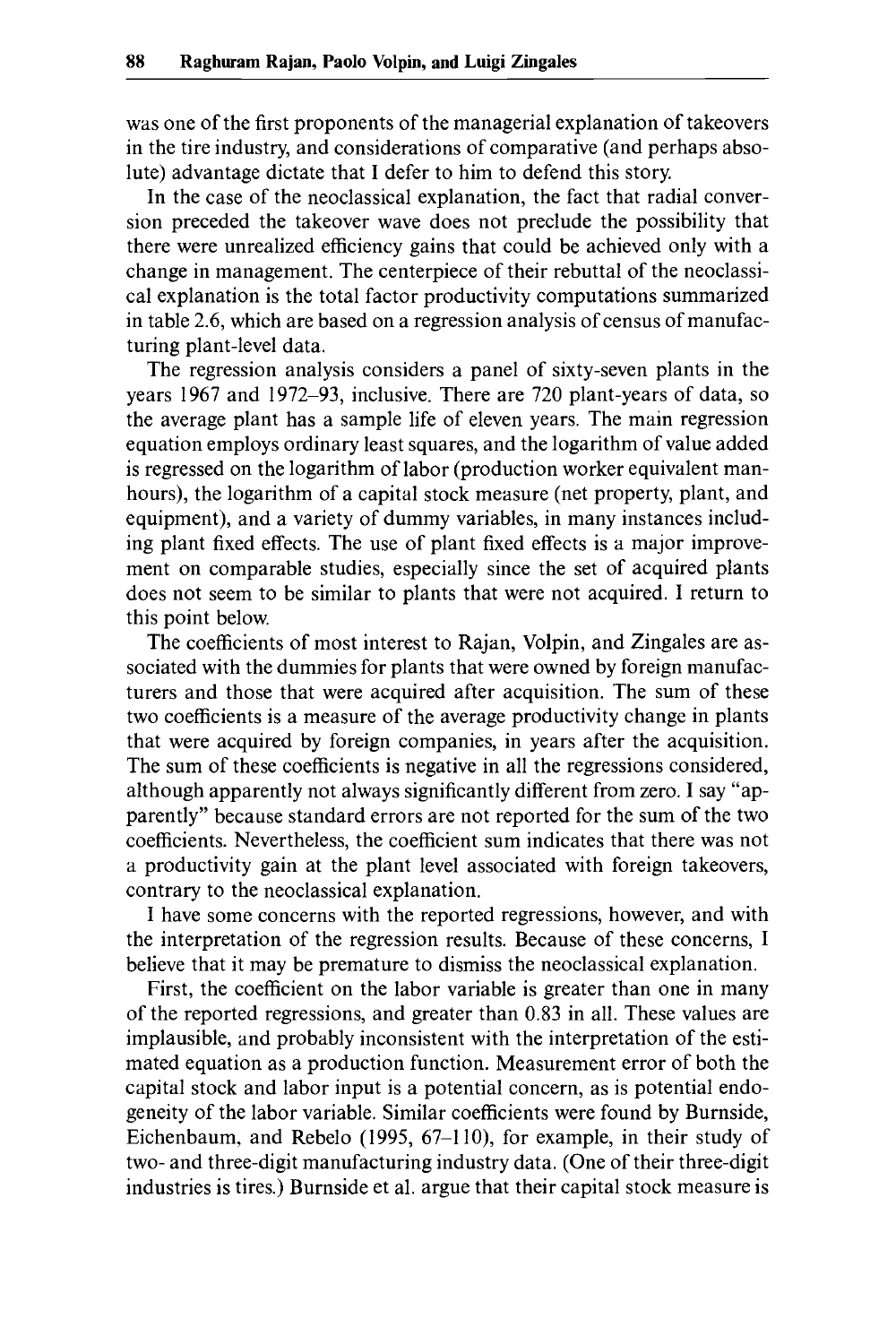suspect, and in particular that capital utilization is poorly proxied. Rajan, Volpin, and Zingales follow their lead in table 2.6C, which describes regressions that employ energy consumption as a proxy for capital utilization. The results are similar to the regression equations in table 2.6A that employ capital. However, Burnside et al. also correct for endogeneity of their labor and capital utilization regressors, and they then obtain more sensible production function parameters. Rajan, Volpin, and Zingales make no attempt to correct for simultaneity bias. The issue here is not that getting more reliable estimates of the capital and labor coefficients is of intrinsic interest, but rather that the foreign ownership and acquisition dummy variable coefficients may be biased because of biases elsewhere in the estimated equation.

Second, one wonders about potential sample selection bias associated with comparing plants that were closed during the sample period to those that remained open. In this sample, 20 percent of the plants were closed during the period considered. The positive coefficient on the age variable is symptomatic of a potential problem, if some older plants survive because they are relatively productive. Olley and Pakes (1996), who study productivity in telecommunications equipment plants using similar data from the Census Bureau, describe the potential biases and methods of correcting them in detail. If there is sample selection bias, then the equations reported in tables 2.6 and 2.7 should be estimated jointly. Note that the coefficient on the age variable is implausibly large in the fixed effects regressions. **A** coefficient of 0.05 implies that productivity grew *5* percent per year, for a productivity gain of more than 70 percent over the elevenyear sample life of an average plant. Again, the problem is that the coefficient seems inconsistent with a production function interpretation of the estimates.

Third, as the authors acknowledge, the capital stock is probably measured with error. I shall focus on one aspect. Many plants seem to have converted from belted bias ply to radial during the sample period. Surely some of the existing capital was rendered obsolete by the transition, yet no account is made of this. In short, it is not innocuous to use a standard capital stock construction with fixed and constant depreciation in a transitional environment. The regressions reported in table 2.6B employ a sample of plants with at least 80 percent radial production and therefore address concerns about whether one can pool observations from belted bias ply and radial plants. But splitting the sample will not necessarily solve the problem with capital measurement, for the capital stock of plants that were converted to radial may be measured with error in the years immediately following conversion.

Finally, there is a general issue of how to interpret plant-level productivity regressions in this instance. The firms under consideration are multiplant firms with global operations. It is possible that plant-level total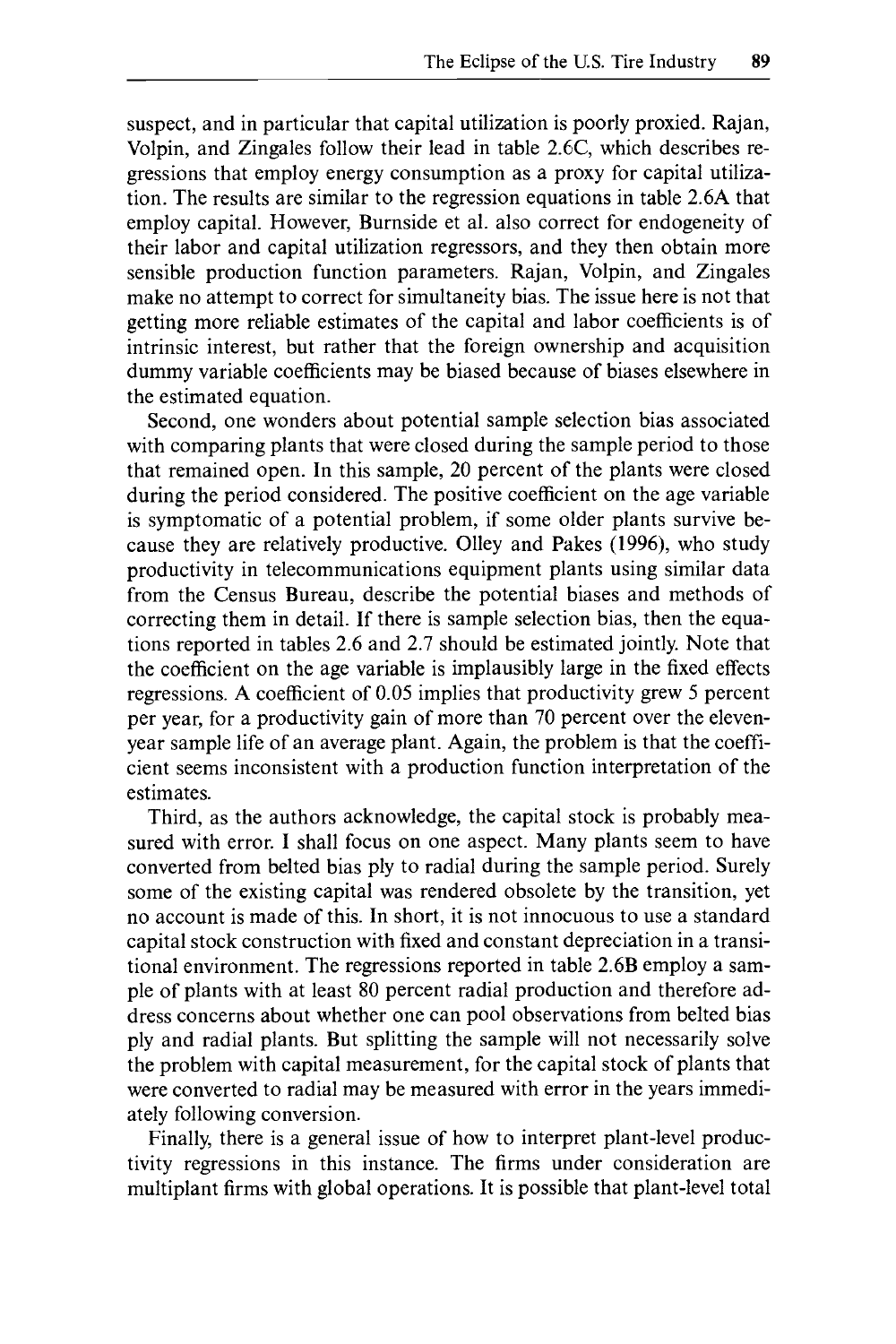factor productivity did not change, consistent with the reported regressions, and yet the takeovers led to firm-level efficiency gains due to the consolidation of nonproduction segments of the business, such as marketing, R&D, product design, advertising, or bargaining with the automobile manufacturers.

On the basis of the evidence presented in the paper, I would argue that the industrial organization explanation may be true, but also that the evidence is not sufficient to discredit the neoclassical, or efficiency-based, explanation.

The paper also raises a number of questions that may be worth pursuing in subsequent research. **I** shall describe a few.

First, the employment regressions reported in table 2.8 indicate that the plants that were acquired by foreign firms were much smaller than average, with about half the employment of the typical plant. (The coefficient on foreign ownership is  $-0.50$  in the regression in column [6] explaining the logarithm of labor, and that on acquisition in column [5] is  $-0.43$ .) Again, one wonders whether it is appropriate to pool these smaller plants in the productivity regressions. But the coefficients also indicate that the acquired plants were atypically small. The fact that capital expenditures increased after acquisitions, as indicated by the capital expenditure fixed effects regressions in table 2.8, might be explained by underinvestment by domestic owners, as the authors claim. There may also have been an inefficient scale of operations in acquired plants prior to acquisition.

If the account in the paper is accurate, why was there a complete shift from belted bias ply to radial tires? Rajan, Volpin, and Zingales indicate that there are some advantages to belted bias ply in terms of their ride. Now that gas mileage is not as great a concern for consumers (as real gas prices have returned to pre-OPEC levels), why can't the two types of tires co-exist in the market to satisfy the various consumer preferences?

Another (small) puzzle is why, according to table **2.3,** the replacement market went 100 percent radial before the original equipment (OE) market. In 1992, for example, 89 percent of original equipment sales were radials, yet radials accounted for 99 percent of replacement sales. Either the numbers are incorrect, or belted bias ply original equipment sales are for export, or belted bias ply replacement demand is being met by imports or retreads. Note that the car production numbers omit small trucks and minivans, which account for an increasing share of original equipment sales over the sample period.

A striking feature of table 2.1 is how stable global concentration measures have been over the period considered, especially given the pronounced cycles in the demand for tires (mirroring fluctuations in automobile sales), technological changes in the production of tires, and significant changes in the structure of the global automobile industry. Perhaps the global concentration of tire production is optimal, given the procurement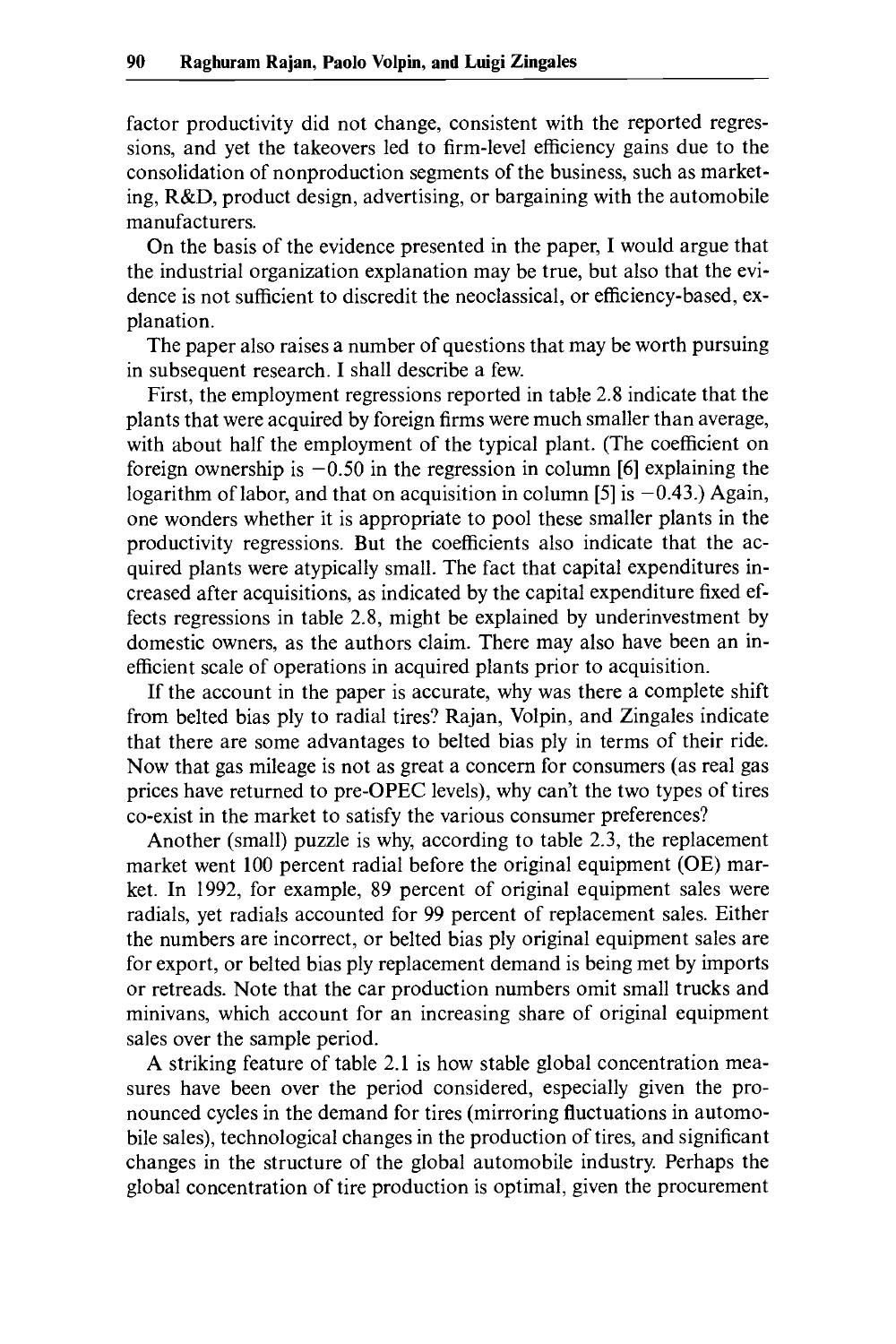requirements of the automobile industry. That is, it may be optimal for the car companies to have about nine effective competitors among tire suppliers. Nine is the approximate inverse of the Herfindahl index. This inverse is sometimes referred to as the number of effective competitors, for it is the number of symmetric firms consistent with the calculated Herfindahl index.

The data set used in the productivity and plant closure regressions of tables 2.6 and 2.7 does not seem to be as extensive as one might wish, especially in the case of the plant closure regressions. A total of thirteen plants closed in the sample studied in table 2.5, yet table 2.4 identifies twenty-four plant closures in the industry between 1976 and 1986. Virtually all of these closures preceded the takeovers, consistent with the story favored by the authors. But a full story of plant closure decisions might focus on the broader sample.

An important issue that is not considered in the paper is why mergers were necessary to realize efficiency, managerial, or strategic gains. Why were joint ventures or other contractual arrangements not employed?

It would also be interesting to learn more about what happened in this industry after the takeover wave. Are the mergers considered successful? For example, Milgrom and Roberts (1992, 510) cite the Bridgestone takeover of Firestone as an example of an extreme takeover premium. According to Milgrom and Roberts, the prebidding value of Firestone shares was on the order of \$1 billion, and the final price paid by Bridgestone approximately *\$2.6* billion, amounting to a premium of 160 percent. Is this large takeover premium thought to be warranted? Michelin is described in a recent issue of the *Economist* ("Michelin Gets a Grip," 1 March 1997) as emerging from troubles associated with the debt it incurred in its acquisition of Goodrich. Is this merger a success? And how has Goodyear, the one **U.S.** company that survived without being acquired, fared in comparison to its rivals? The sample for the total factor productivity regressions does not cover many years after the takeovers, so that it is conceivable that a longer-run analysis may yield different conclusions. A return to the numbers a few years hence may provide a more definitive answer. It is also conceivable that the mergers occurred because of hubris or false expectations of synergies on the part of the acquiring firms' managers, consistent with the experience in several takeovers studied by other papers in this volume. The "eclipse" of the **U.S.** tire industry may have occurred because the acquired firms were offered a price far in excess of the value of the company, even under optimal management.

Finally, Rajan, Volpin, and Zingales argue in section 2.2.5 that the domestic tire industry faced a hold-up problem in converting to radials. They describe the necessity of coordinating conversion with the automobile manufacturers, as well as the automobile companies' ability to extract most rents from the original equipment market. The consequence, they